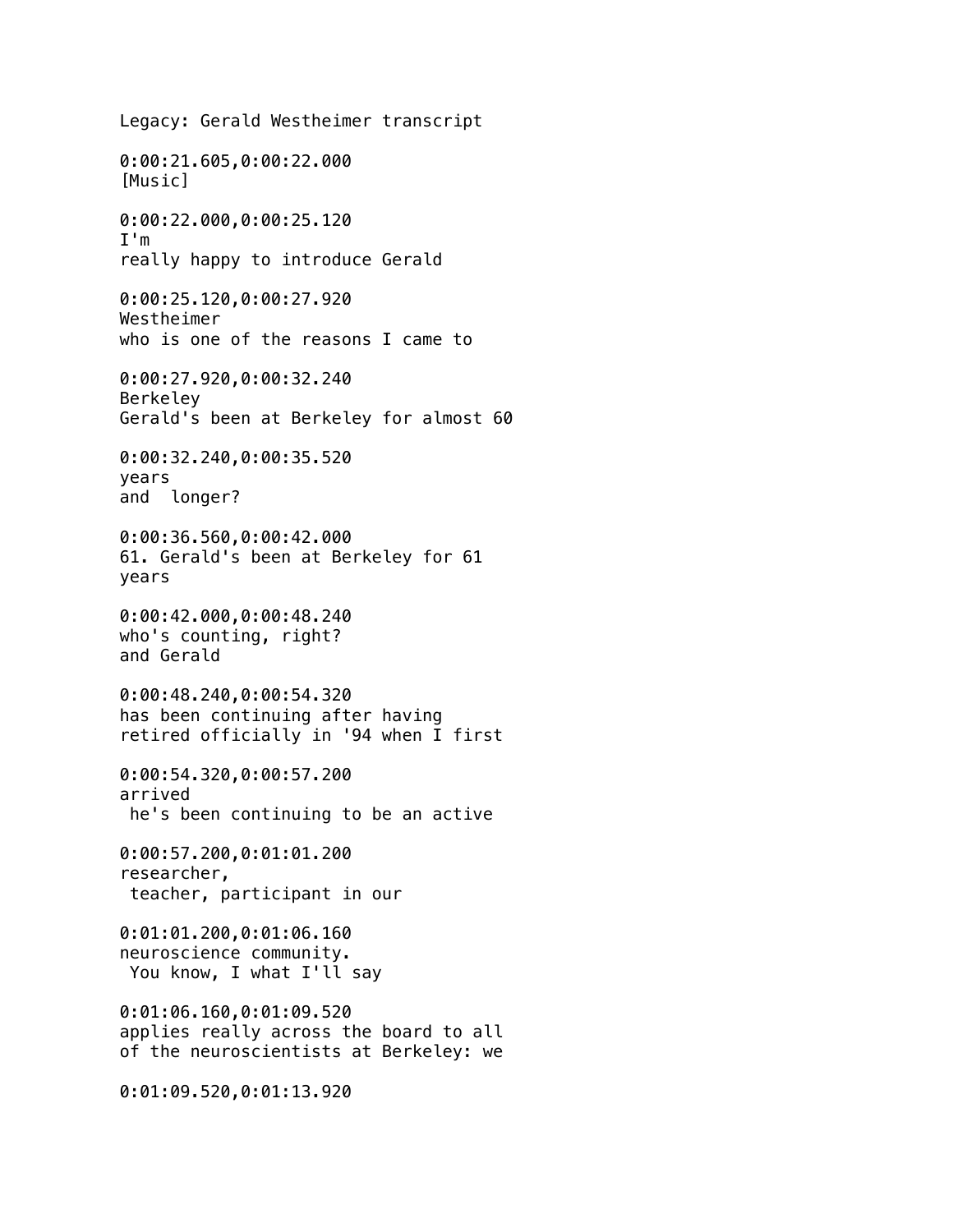look up to Gerald we view him as being one of the

0:01:14.560,0:01:21.680 inspirations, really, as scientists and as someone who brings physics

0:01:21.680,0:01:27.760 and mathematical thinking to biology in a very very inspiring way.

0:01:27.760,0:01:29.920 So Gerald, it's great it's great to be able to

0:01:29.920,0:01:39.840 interview here today

0:01:50.560,0:01:53.840 I'm really happy we're getting a chance finally to do this together.

0:01:54.640,0:02:01.840 You opened with a few bars on the violin of what I think

0:02:01.840,0:02:08.080 many people will recognize as Kol Nidrei. Tell me about it

0:02:10.480,0:02:18.000 Yeah, I started the violin about I was about 10.

0:02:18.000,0:02:21.840 The reason why it's the violin is because

0:02:22.480,0:02:28.160 I grew up in a Berlin middle-class Jewish household

0:02:29.680,0:02:33.920 in the beginning of the Hitler regime and it became quite clear

0:02:34.560,0:02:38.400 to my parents that at some stage there had to be emigration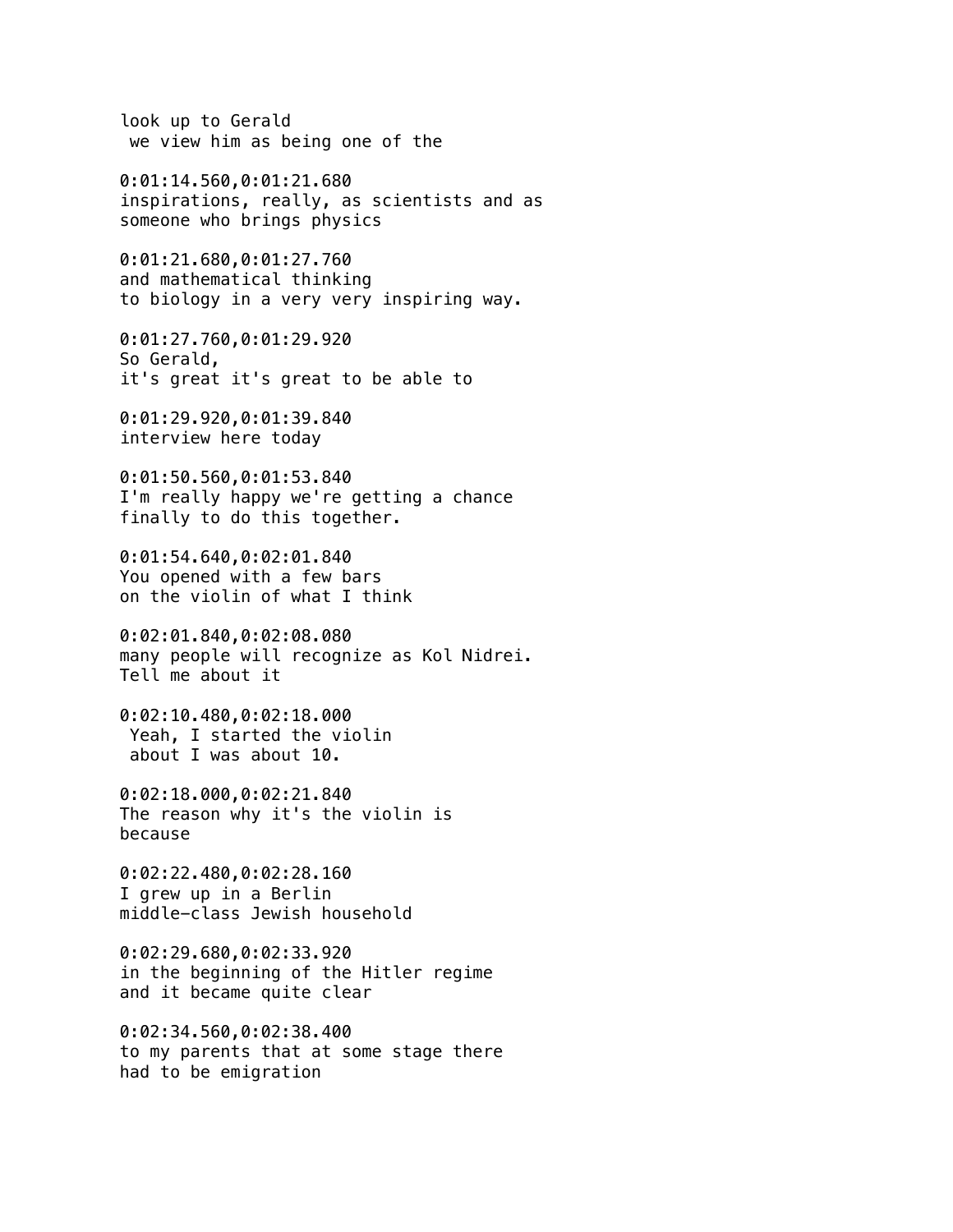0:02:39.120,0:02:43.440 and the violin was selected as my instrument because it was portable 0:02:43.440,0:02:46.640 well the piano you never know whether you could 0:02:47.280,0:02:52.480 put your hand on the piano. So this is why I had been playing the violin now 0:02:53.120,0:02:57.200 ever since and I've been practicing for half an 0:02:57.200,0:03:01.280 hour a day pretty regularly and the quality of my 0:03:01.280,0:03:04.000 playing is reflected by the fact that it was only half 0:03:04.000,0:03:07.040 an hour instead of two or three hours a day, okay? 0:03:09.840,0:03:16.480 So you know the the goal today; the aim that we have is to 0:03:16.480,0:03:19.760 bring you to Berkeley and find out what it was like when you first 0:03:19.760,0:03:22.640 arrived and and what your experience was like in 0:03:22.640,0:03:25.280 Berkeley. You know, many people come 0:03:25.280,0:03:28.800 to Berkeley from different places and one of the richest things is knowing 0:03:28.800,0:03:33.760 what those places are and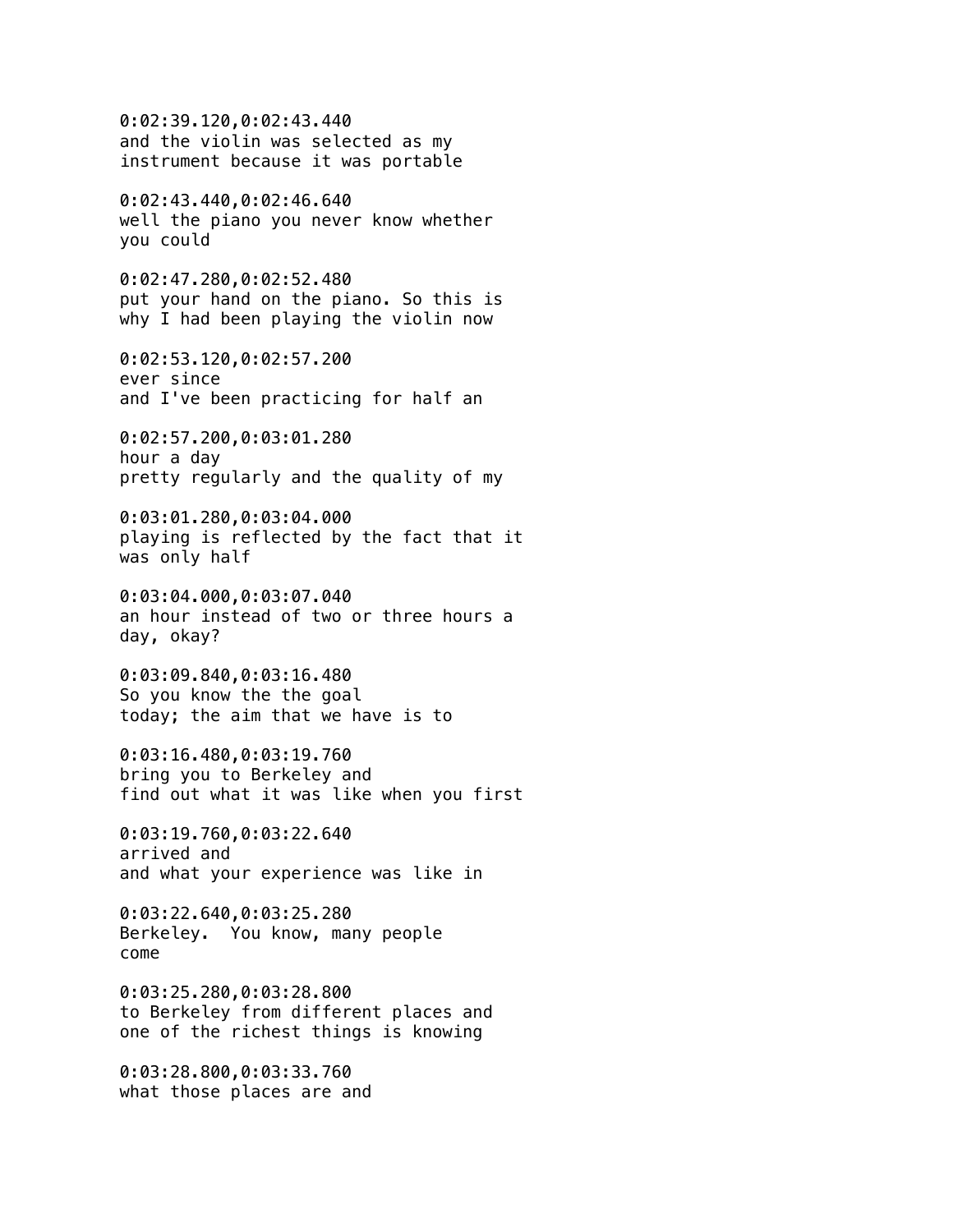and what the pathway was. You just 0:03:33.760,0:03:36.400 mentioned starting in Berlin. I think it would be 0:03:36.400,0:03:41.120 really great to learn more. I was nine 0:03:41.760,0:03:48.640 when Hitler came to power and I remember hearing in the radio the speeches 0:03:49.360,0:03:53.520 and one of the formative moments in my life was hearing 0:03:53.520,0:04:00.960 the book-burning in Berlin, when Goebbels spoke and said: I consigne the 0:04:00.960,0:04:07.120 works of Thomas Mann to the flames. That was in 1933 0:04:08.560,0:04:12.400 and my parents for some reason had been German 0:04:12.400,0:04:16.480 been living in Germany for hundreds of years -- they've traced it back 0:04:16.480,0:04:22.640 to  $1600$  on both sides of family. Both my 0:04:22.640,0:04:26.640 father and his brothers and my mother's father 0:04:26.640,0:04:29.600 served for the kaiser in the first world war 0:04:30.400,0:04:37.040 uh just the same they understood that there was a difference between being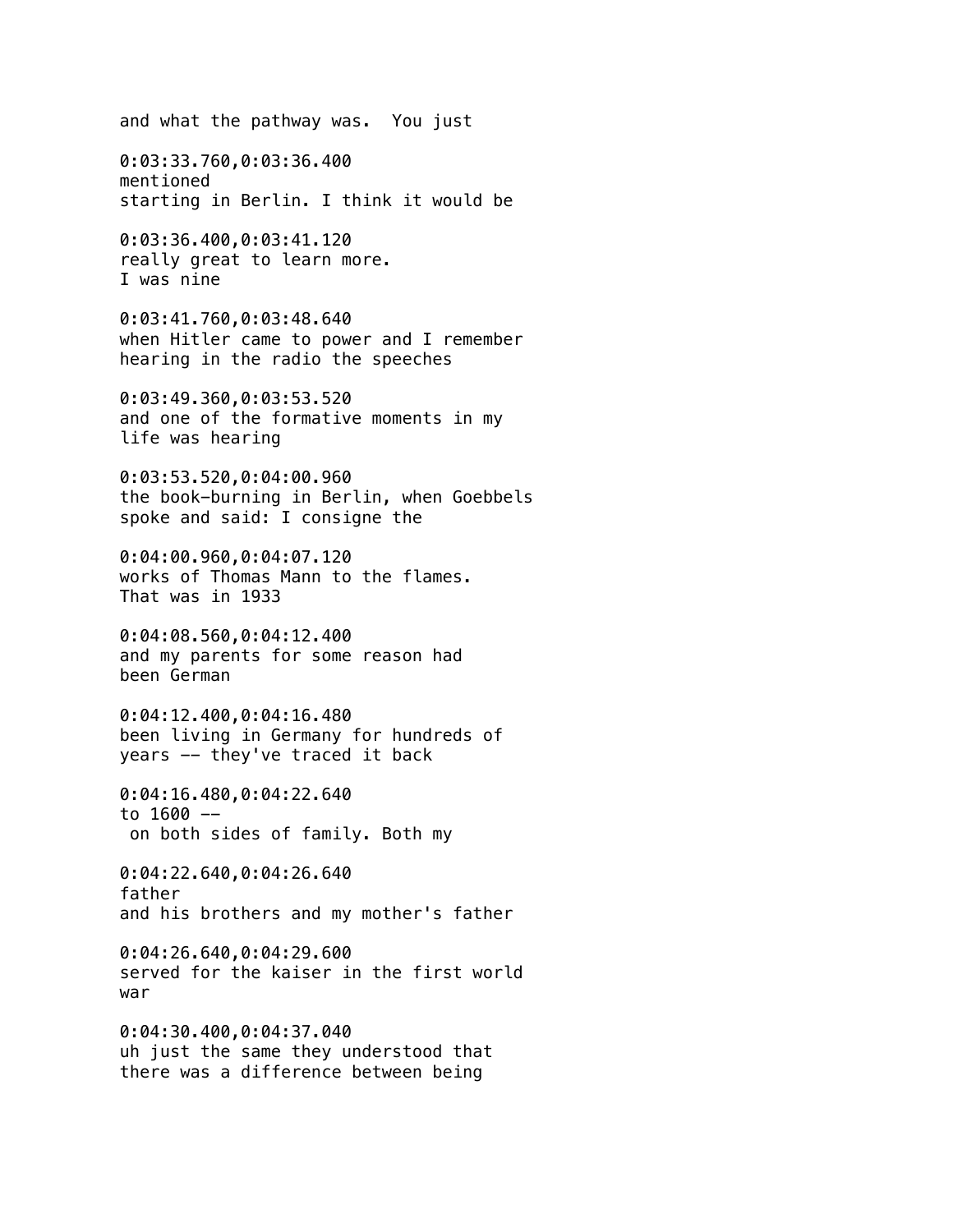0:04:37.040,0:04:42.240 german and being a german jew and they somehow 0:04:42.240,0:04:42.740 u 0:04:46.080,0:04:50.880  $--$  I don't know how  $--$  got the idea that sooner or later they had get out. 0:04:50.880,0:04:57.520 Anyway in the middle 1930s, '36 '37, they started thinking about 0:04:57.520,0:05:01.280 leaving. They had two boys I was the younger of 0:05:01.280,0:05:05.840 two and they 0:05:05.840,0:05:12.320 did not want to stay in Europe. America would have been the first 0:05:13.040,0:05:18.080 preference but you had to have special family connection to get in, the German quota 0:05:18.080,0:05:21.680 already been taken up. It turned out that Australia 0:05:22.640,0:05:28.960 was open to a few uh European immigrants so they applied 0:05:28.960,0:05:32.400 and we got accepted to go to Australia and we 0:05:32.960,0:05:40.400 left Germany in 1938 arrived in Sydney. I was 14 my brother was 16 with very 0:05:40.400,0:05:44.480 little money almost no money but intact; we were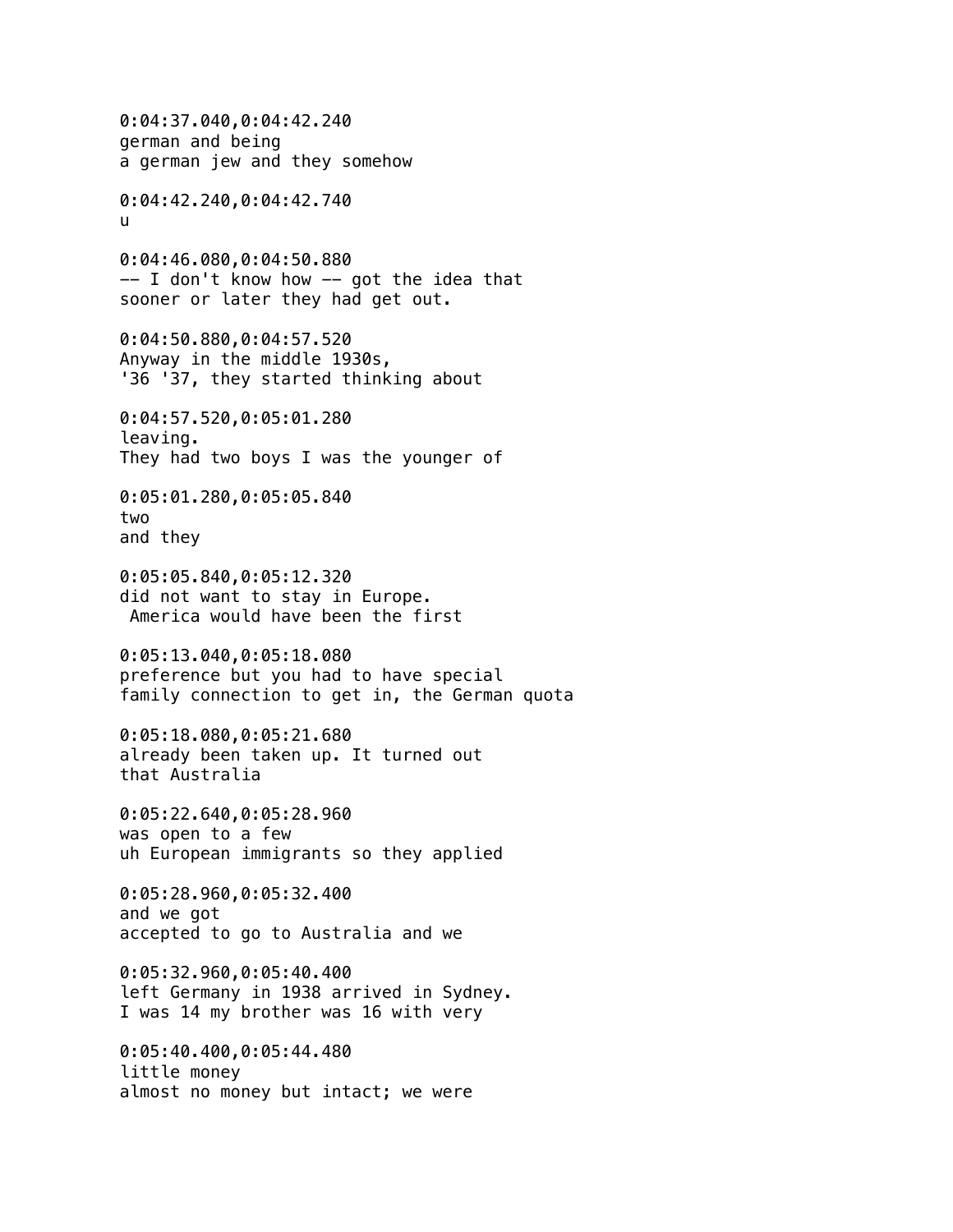0:05:44.480,0:05:48.240 personally not bothered in Germany it's just

0:05:48.240,0:05:55.040 the environment. Only later did the uh real uh

0:05:55.040,0:06:00.400 Holocaust start. So I arrived in Sydney in 1938

0:06:00.400,0:06:04.320 age 14. Because I was 14 I could start work already

0:06:04.320,0:06:08.560 so I didn't ever go to school there you got to permit to work

0:06:09.120,0:06:13.760 and I enrolled in the high school equivalent course at night

0:06:14.720,0:06:18.720 and got my high school certificate. In Sydney in those days

0:06:19.280,0:06:25.920 the tertiary education was in two tiers one of them was the University of Sydney

0:06:25.920,0:06:30.720 which is a very elite institution, very few students

0:06:30.720,0:06:33.840 just three thousand in a population of several million

0:06:34.480,0:06:38.320 and the second tier was the Sydney Technical College

0:06:38.880,0:06:41.840 which was a training

0:06:44.080,0:06:52.480 college for technical personnel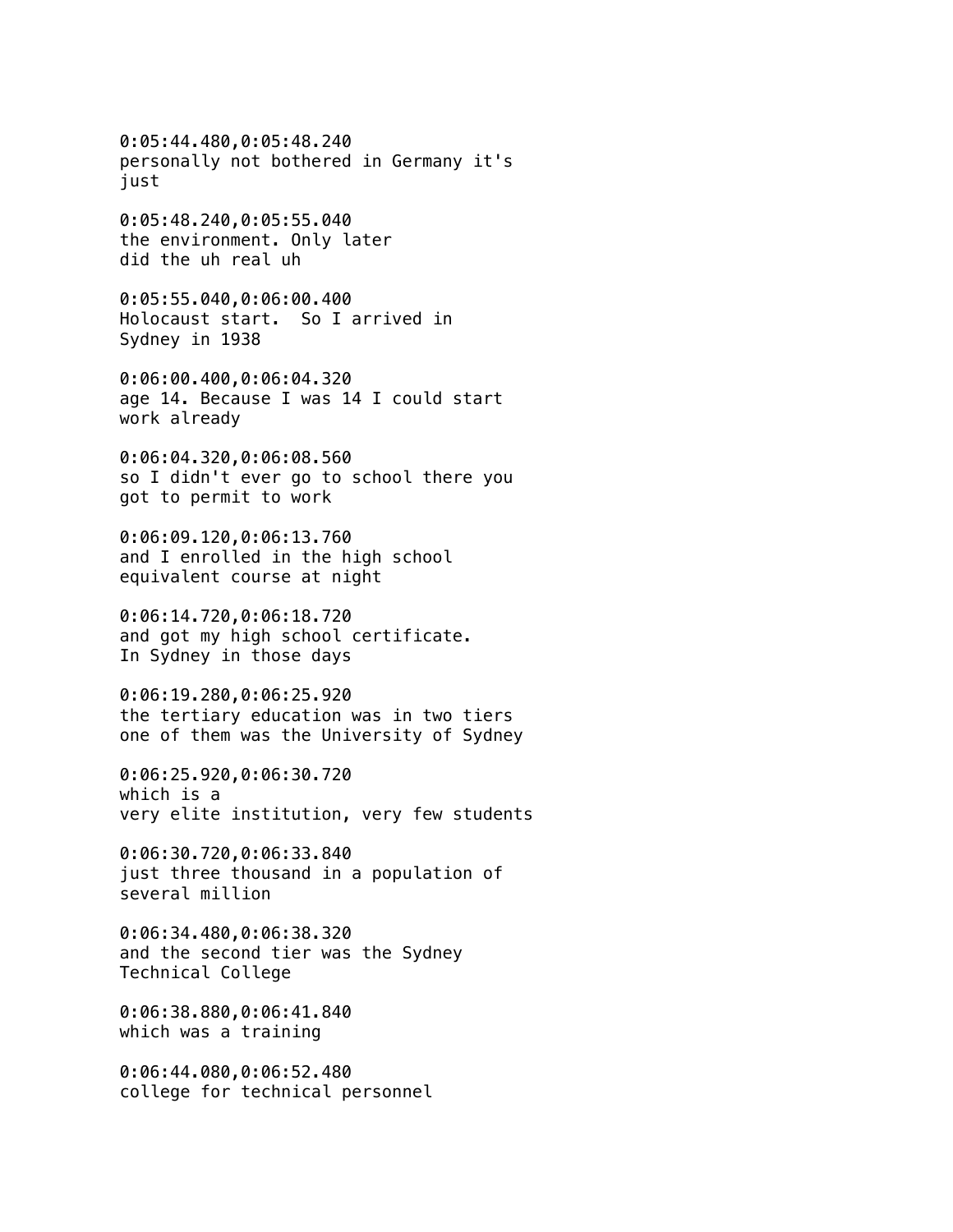architects, engineers, chemists and so on.

0:06:52.480,0:06:56.400 And optometry was one of the programs in the

0:06:56.960,0:07:00.400 Technical College. I had always been interested

0:07:00.400,0:07:08.000 in astronomy, optics, and the eye even as a student, as a

0:07:10.000,0:07:12.000 pupil in the schools

0:07:13.360,0:07:17.520 in Berlin. Because it turned out that among the technical

0:07:18.240,0:07:23.280 programs at the college was optometry, I enrolled the technical college

0:07:23.280,0:07:26.880 in optometry. And one of the conditions was that you had to work

0:07:27.440,0:07:33.280 in the field and so the courses were part-time, evenings

0:07:34.080,0:07:37.520 uh and afternoons, and you had to get a job

0:07:37.520,0:07:44.000 in the field and so I got a job with an optometrist as sort of an intern

0:07:45.040,0:07:53.200 and studied did rather well in it. It was an excellent environment

0:07:53.200,0:07:56.960 because the people there were not highfalutin

0:07:56.960,0:08:00.640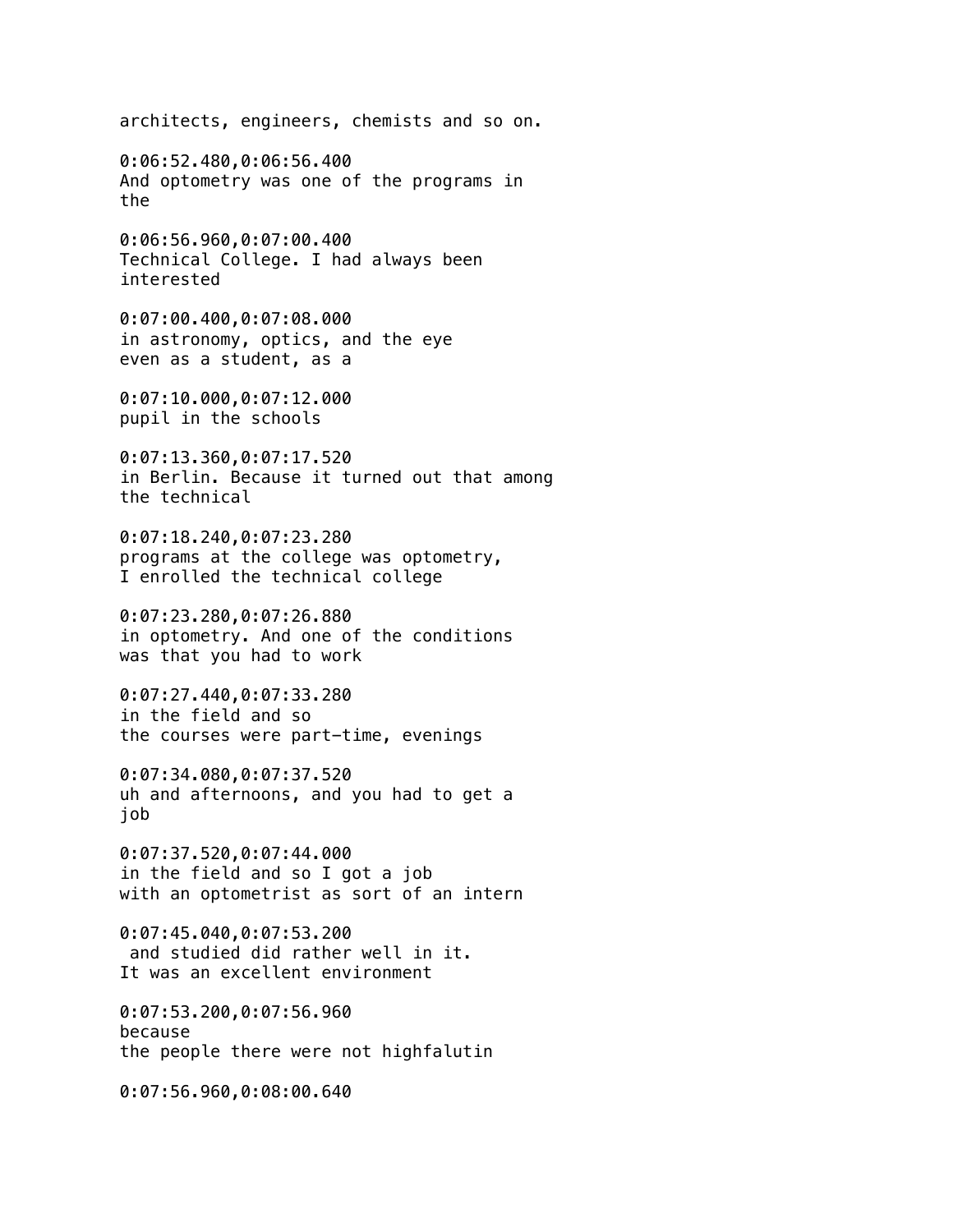these were Aussies, Australians who had

0:08:02.800,0:08:09.040 working for a living, from the middle middle class, lower middle class. There was

0:08:09.040,0:08:13.600 no upper class in Australia in those days. Okay so I graduated in optometry

0:08:14.160,0:08:18.880 and the person I worked for and I got on so well that he made me a partner

0:08:19.920,0:08:24.320 so at a very young age I became a partner in the clinical practice of

0:08:24.320,0:08:28.720 optometry which I maintained for several years.

0:08:29.600,0:08:35.600 But I wanted to be a scientist so I enrolled in Sydney University part-time

0:08:36.160,0:08:40.240 to get a degree in science majoring in mathematics

0:08:40.240,0:08:47.280 and physiology and then later in physics with a view to doing research in vision

0:08:47.280,0:08:54.960 science so my whole training my whole professional career was focused

0:08:54.960,0:09:01.120 on the eye and vision starting from the time I started in optometry school in

0:09:01.120,0:09:08.000 1940, practicing optometry, doing my degree, a science degree

0:09:08.000,0:09:11.840 with a view to knowing more about vision.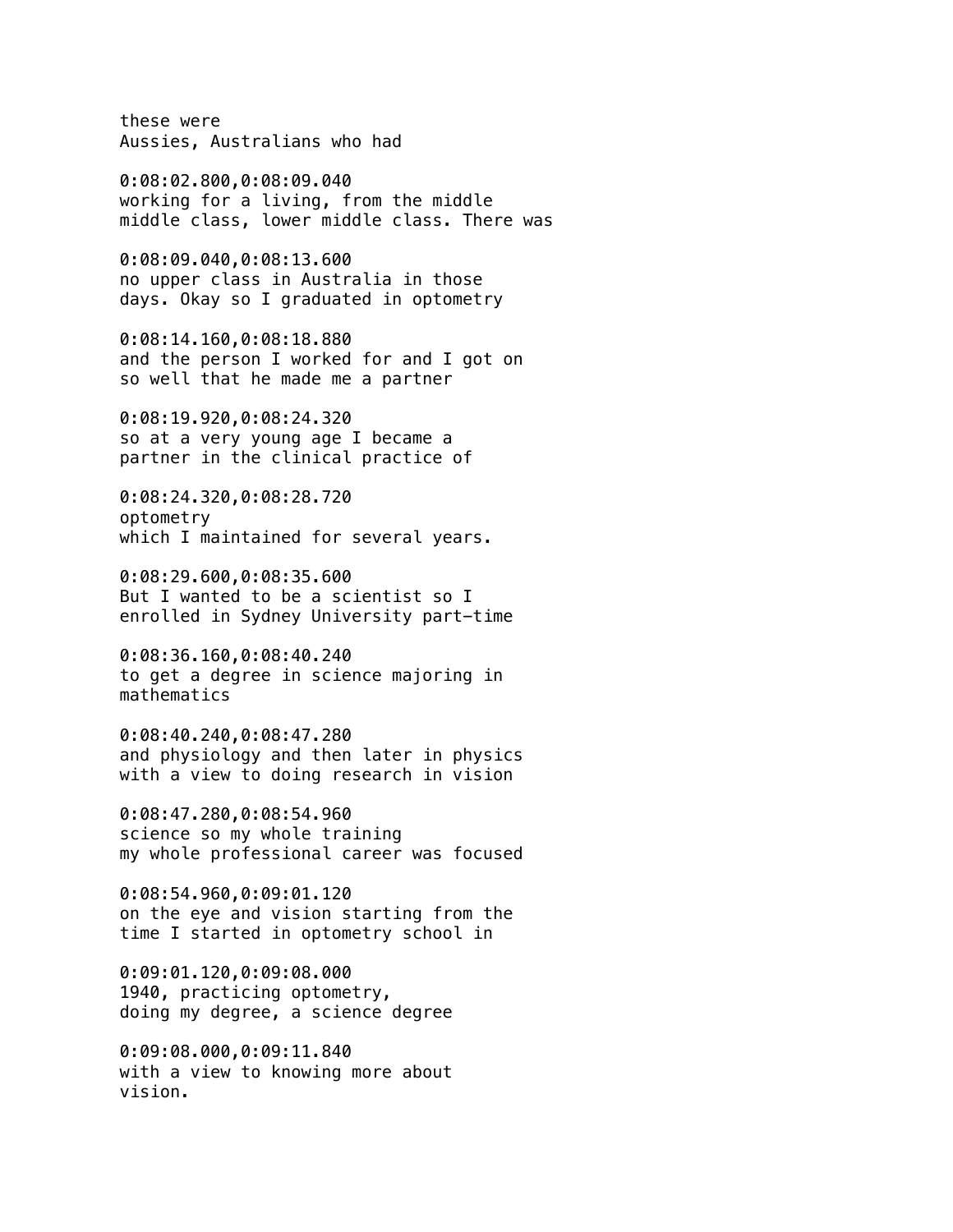0:09:12.560,0:09:18.560 so by the late 1940s I could Australia had nothing more to

0:09:18.560,0:09:22.560 offer me as far as education; there was no

0:09:23.680,0:09:27.040 graduate program there were no grants programs in Australia

0:09:28.160,0:09:31.840 I was doing well in clinical optometry

0:09:32.400,0:09:38.240 I had all the background sciences in physics mathematics physiology

0:09:39.040,0:09:45.360 uh psychology to do research and vision but there was no way of doing it so I

0:09:45.360,0:09:50.960 wrote to various programs to get into a PhD program in

0:09:50.960,0:09:54.720 America I wrote to Columbia, Chicago Berkeley

0:09:54.720,0:10:02.640 none of them would accept me u so here because I was a sort of unusual

0:10:02.640,0:10:07.600 kind of student. Who had ever heard of an Australian optometrist wanting to

0:10:07.600,0:10:08.800 go to graduate school?

0:10:11.280,0:10:19.040 However the man who did accept me was the at Ohio State University

0:10:19.680,0:10:24.960 he uh said if you can show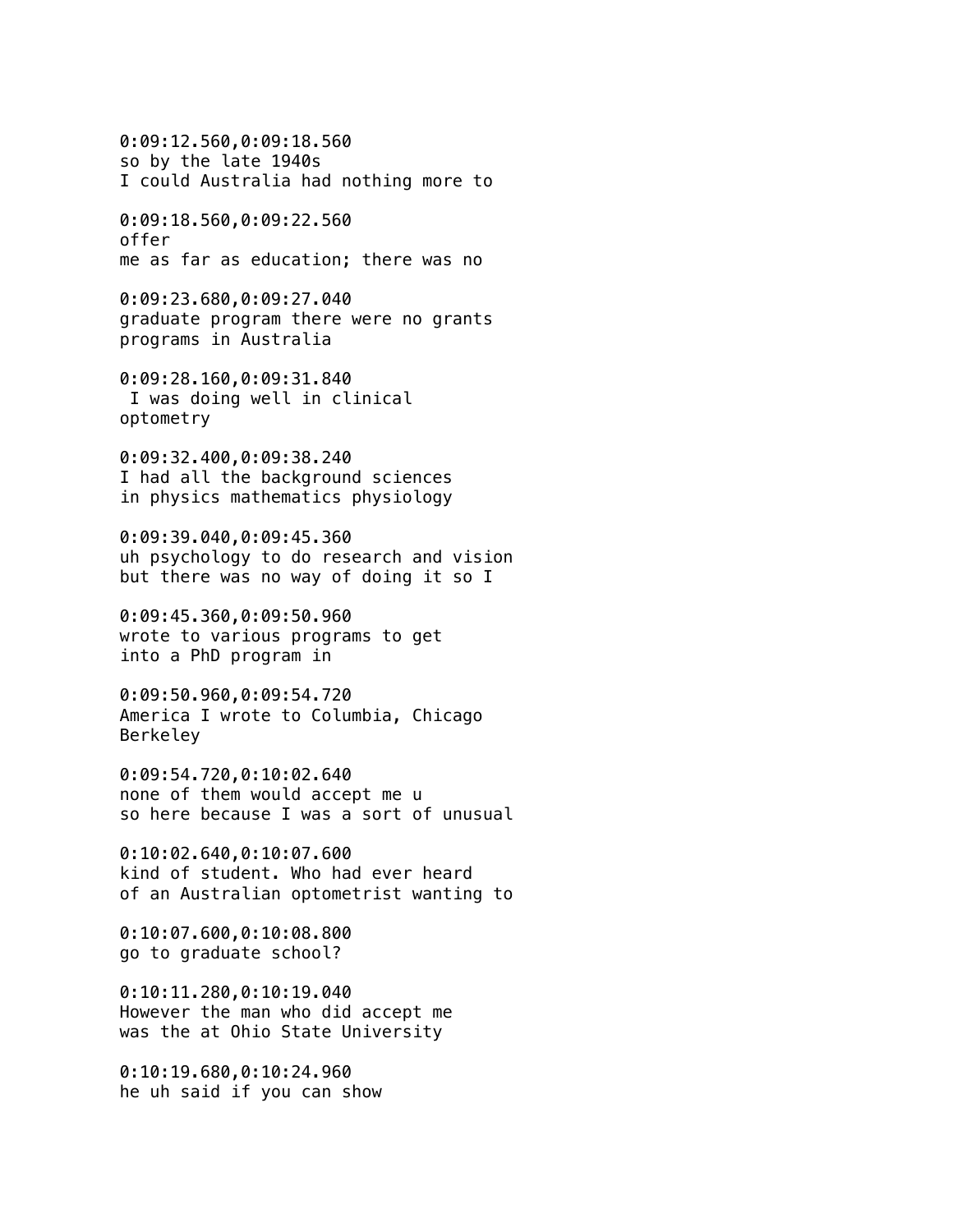documentary evidence that what you're 0:10:24.960,0:10:29.360 saying is right you can come over, start 0:10:29.360,0:10:33.520 your PhD program and we will pay you 1200 a year 0:10:34.160,0:10:37.840 as a TA uh which was a lot of money in those days. 0:10:38.400,0:10:44.080 um and so I left everything I had in Australia 0:10:44.080,0:10:51.360 bought a one-way ticket across the pacific visited Berkeley  $-$  on 0:10:51.360,0:10:56.720 the way to Ohio -- where I met various people 0:10:56.720,0:11:00.640 who told me that I could have easily gotten into 0:11:00.640,0:11:03.520 the graduate program if I had written more 0:11:04.160,0:11:07.280 detailed letters and appeals or something. 0:11:07.280,0:11:12.480 I didn't realize that that in America there was a certain flexibility 0:11:12.480,0:11:16.560 in academic life, that prerequisites aren't necessarily 0:11:17.120,0:11:24.240 uh set in stone. Anyway I went off to Columbus Ohio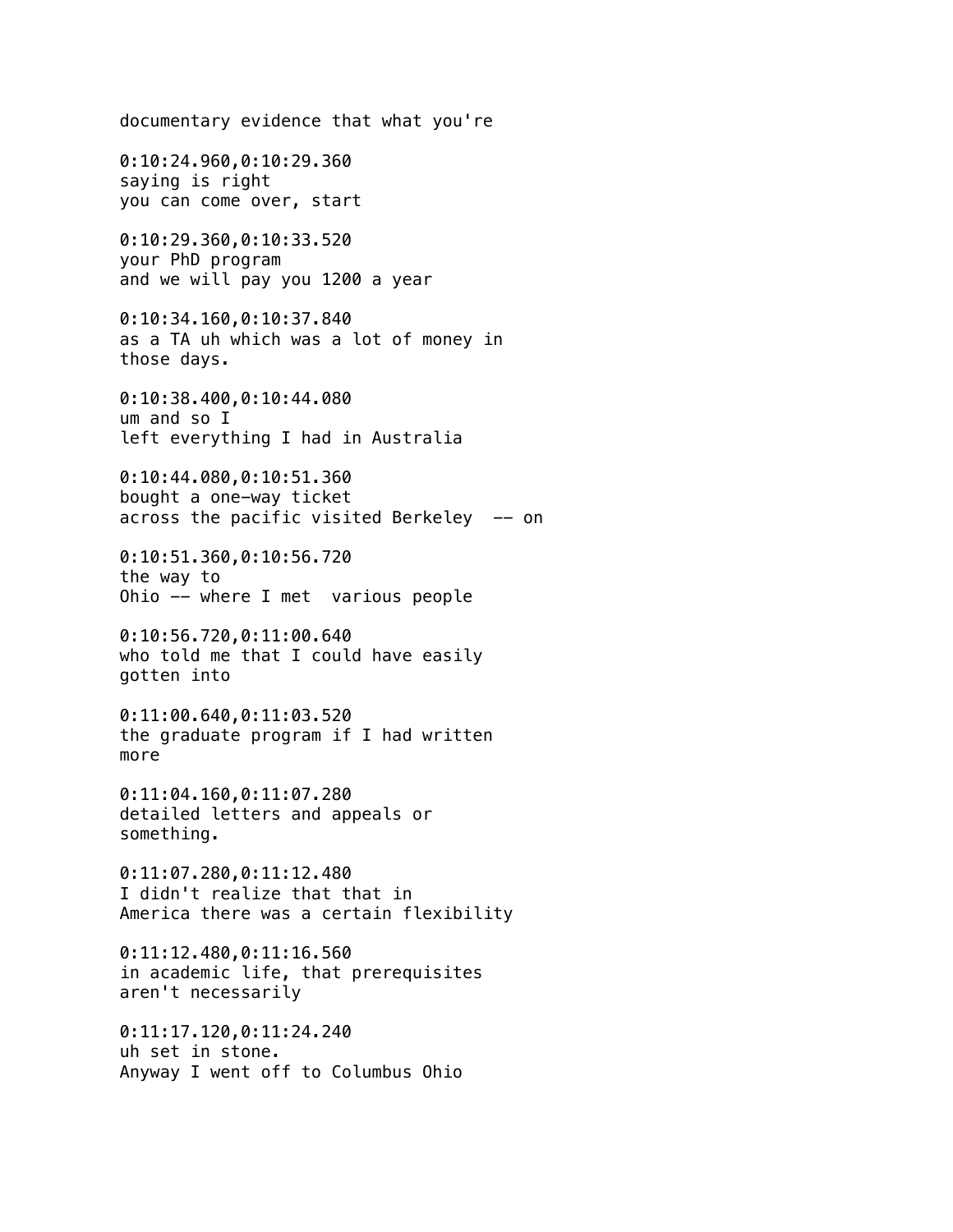0:11:26.400,0:11:33.440 and the story about Columbus Ohio is very detailed and I don't want to go 0:11:33.440,0:11:36.880 into it it is not the happiest experience except for 0:11:36.880,0:11:40.960 one respect. Dr Fry my graduate advisor 0:11:40.960,0:11:46.240 was otherwise not a particularly um helpful person but 0:11:46.880,0:11:52.320 in one respect he was helpful he eased my way through graduate school 0:11:52.320,0:11:57.200 so I didn't have to so I immediately took the language examination. 0:11:57.200,0:12:00.720 I think you will remember that you 0:12:00.720,0:12:07.760 had two language examinations and I got a start on my research program. 0:12:08.320,0:12:13.600 I came across the most the person who was probably 0:12:13.600,0:12:18.160 most influential in my scientific career and that is a 0:12:18.160,0:12:23.840 man by the name of Paul Fitts who was a um 0:12:24.960,0:12:28.240 psychologist and experimental psychologist 0:12:28.240,0:12:33.280 who in 1951 taught the course which I attended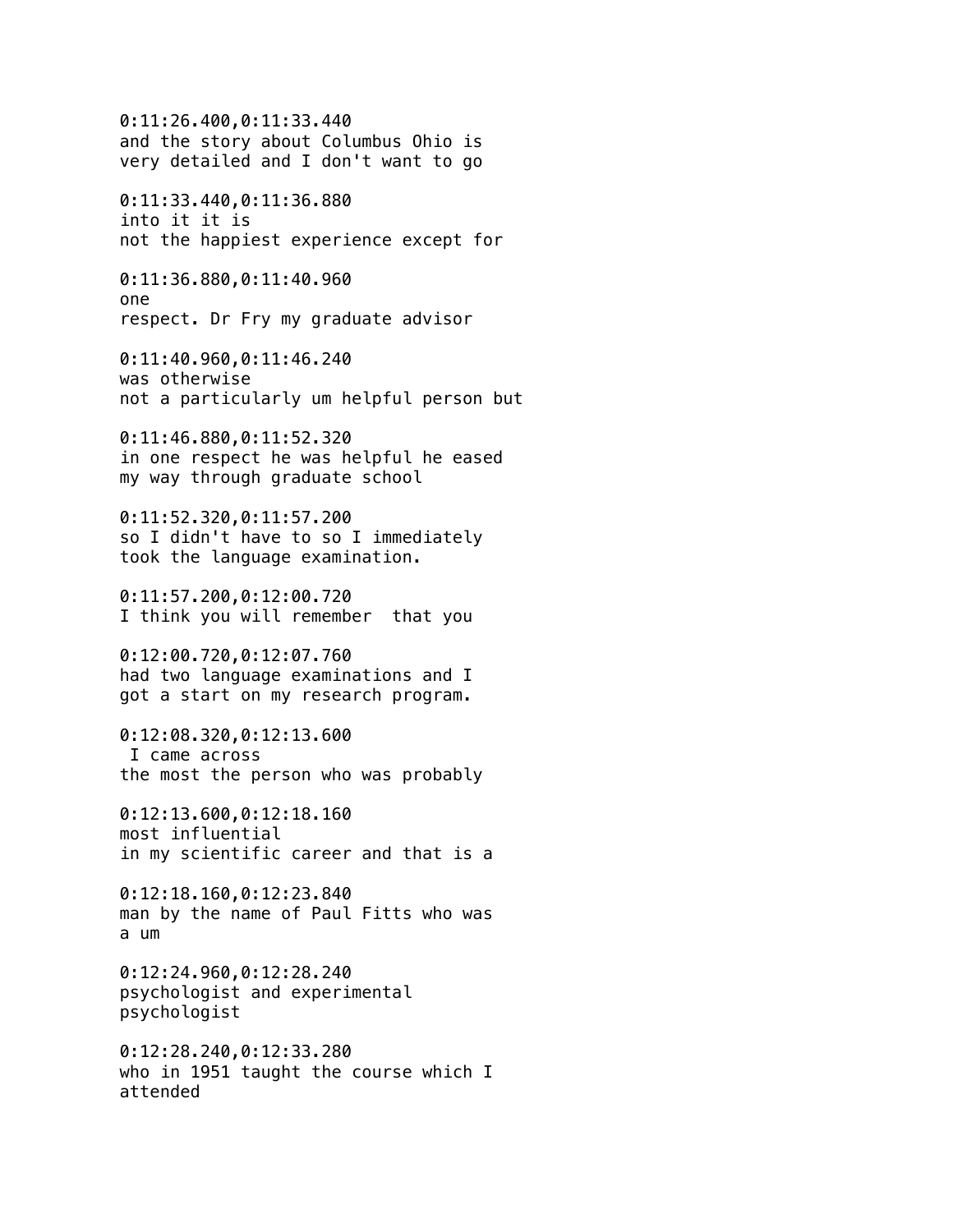0:12:33.280,0:12:40.480 in which he featured the work of uh Shannon of Norbert Wiener, 0:12:40.480,0:12:46.880 cybernetics, systems theory and so on. So I was exposed within a year or two of 0:12:46.880,0:12:50.320 the development of information theory and cybernetics to 0:12:50.320,0:12:53.600 this way and it reverberated my mind perfectly 0:12:53.600,0:12:57.360 because I had already done the physics and mathematics 0:12:57.360,0:13:02.560 and I had realized that we needed a way into the visual 0:13:02.560,0:13:07.440 system to analyze it. So in my PhD thesis, 0:13:07.440,0:13:12.880 done against the advice of my advisor, 0:13:15.040,0:13:21.200 I did a what is now called a systems analysis of eye movements 0:13:21.760,0:13:28.480  $--$  this was in 1952. The eyes were moving right and left 0:13:28.480,0:13:33.920 in pulse, step, sinusoidal motion, you fitted the second order differential 0:13:33.920,0:13:36.880 equation, got the damping coefficients for the 0:13:36.880,0:13:41.120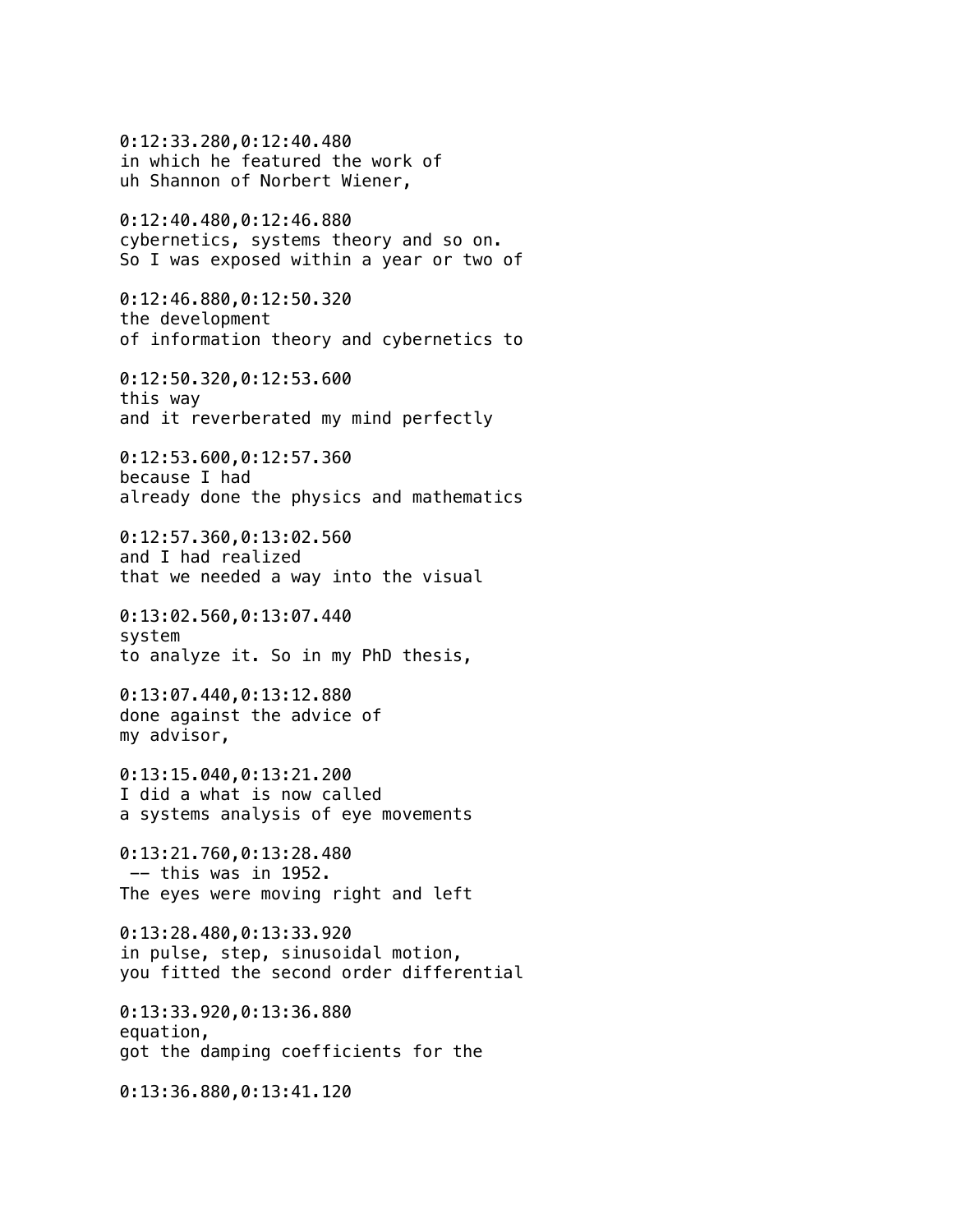whole thing. By the way that thesis, 0:13:41.120,0:13:46.640 Dr Fitts was on the committee and he took the thesis and sent it 0:13:46.640,0:13:51.360 around to various people in America 0:13:51.360,0:13:54.320 which later on was extremely helpful. Anyway, 0:13:55.200,0:14:00.320 s I was ready and then the question was: return to Australia or not? 0:14:00.880,0:14:07.440 There were all these openings in American academia at that time because 0:14:07.440,0:14:11.520 it was just the beginning of the growth of science in 0:14:11.520,0:14:17.440 America. So I accepted a job teaching optometry 0:14:17.440,0:14:20.720 students optics and vision science to optometry 0:14:20.720,0:14:24.800 students while I was doing research. I was 0:14:24.800,0:14:29.520 very fortunate in that Dr. Fitts sent my thesis around to the 0:14:29.520,0:14:33.280 various people. I got a letter or 0:14:34.240,0:14:37.840 inquiry from the Office of Naval Research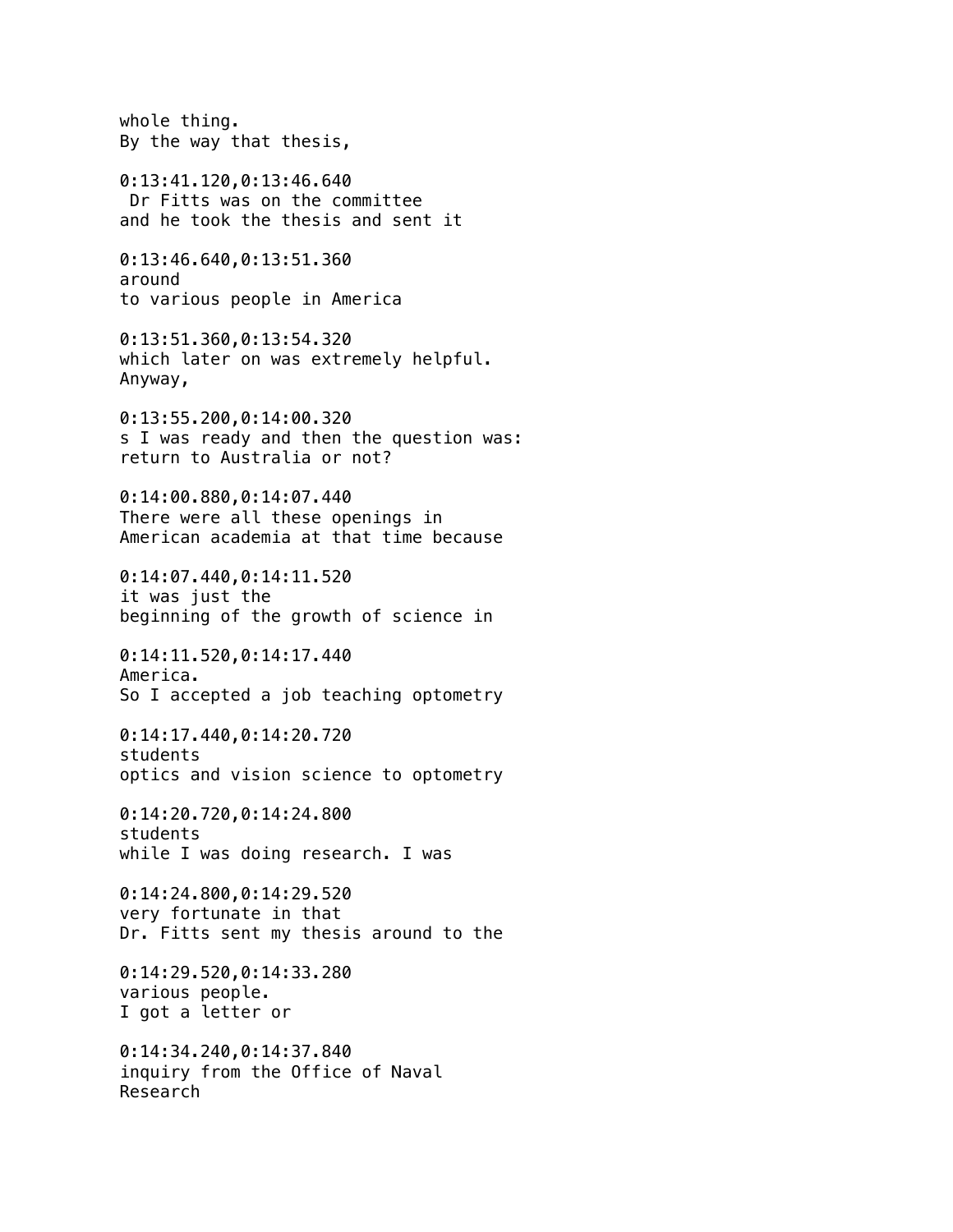0:14:37.840,0:14:40.880 ONR (Office of Naval Research) that they were willing to support

0:14:40.880,0:14:42.080 my research.

0:14:42.080,0:14:48.240 In those days NIH didn't exist and you got your research funds not from

0:14:48.240,0:14:52.400 the universities -- university had very small research funds

0:14:52.400,0:14:55.600 not that very much research funds were needed in those days.

0:14:56.160,0:15:02.560 Anyway we've got the the research fund: the on us that the office of naval

0:15:02.560,0:15:08.080 research is willing to support you so in 1955 I got 10 000

0:15:08.720,0:15:15.280 a year from ONR to do my research and from then

0:15:15.280,0:15:19.360 on until I retired -- till well under my retirement --

0:15:19.360,0:15:25.120 I had external funding for my research. I never had to worry about the funding

0:15:25.120,0:15:28.400 that was available to me from university in other soures.

0:15:28.400,0:15:32.240 First it was from ONR for about 10 15 years and then NIH.

0:15:32.240,0:15:37.760 That was very important 'cause your loyalty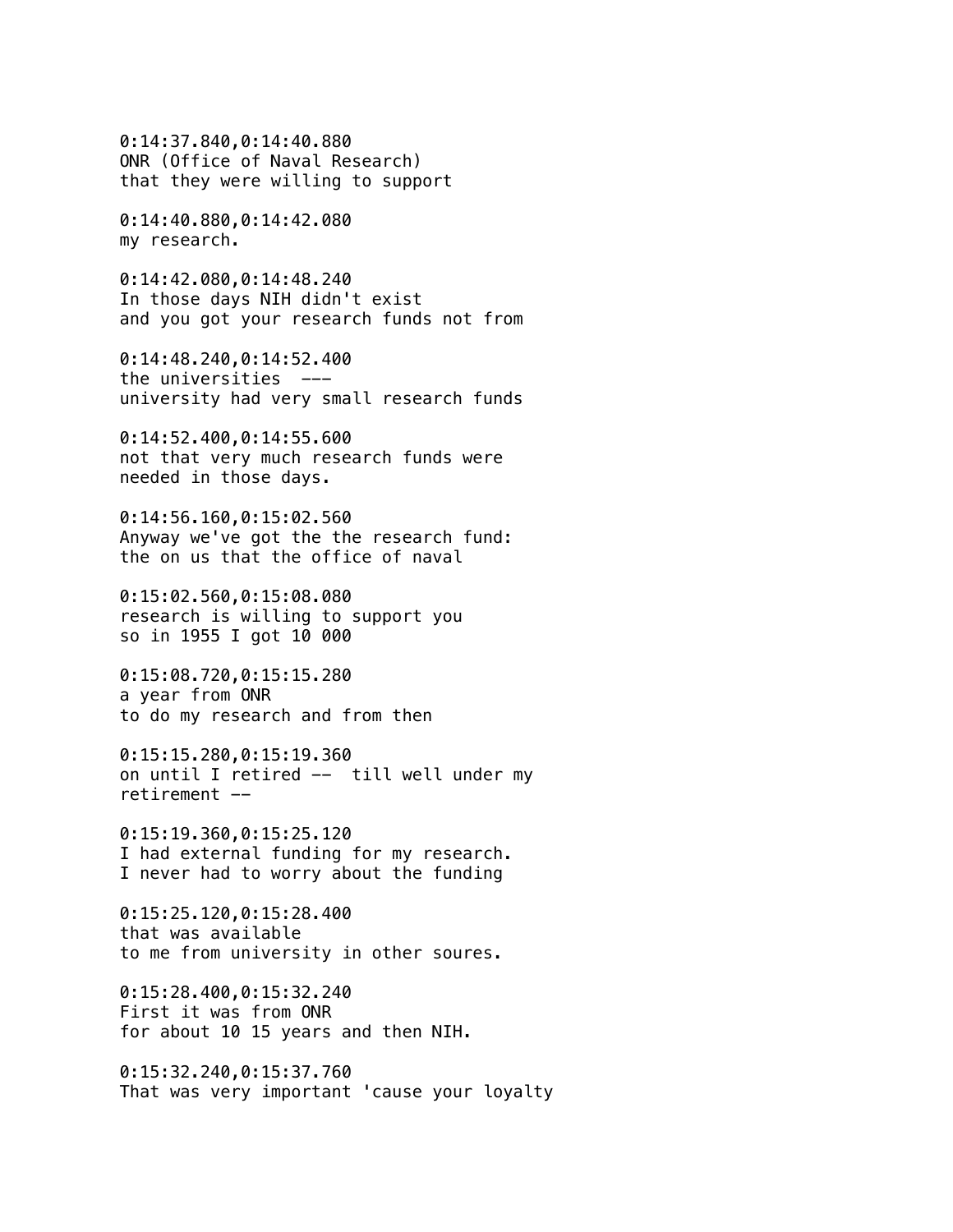when it came to research

0:15:37.760,0:15:45.200 was not to the university but to the community that spent the money,

0:15:45.200,0:15:53.040 the NIH and so on, and so you kept your all communication open in that respect.

0:15:53.600,0:15:58.240 So here I was teaching in our optometry school at Ohio State,

0:15:58.240,0:16:05.520 in my middle 1950s, writing routinely one or two papers a year on the

0:16:05.520,0:16:10.080 optics of spectacle lenses, contact lenses, telescopic lenses,

0:16:10.080,0:16:15.600 magnification properties of microscopes, what always interested me from the

0:16:15.600,0:16:18.960 time I was a school boy and still interests me  $-$  I have a

0:16:18.960,0:16:23.360 couple of papers in press now on that subject -- for all these years

0:16:23.360,0:16:26.080 I've been so I've been writing just because it was

0:16:26.080,0:16:28.960 interesting to me there was something that

0:16:30.960,0:16:37.200 appealed to me, um it came and in a moment I'll tell you

0:16:37.200,0:16:41.520 how that played out. But while I was teaching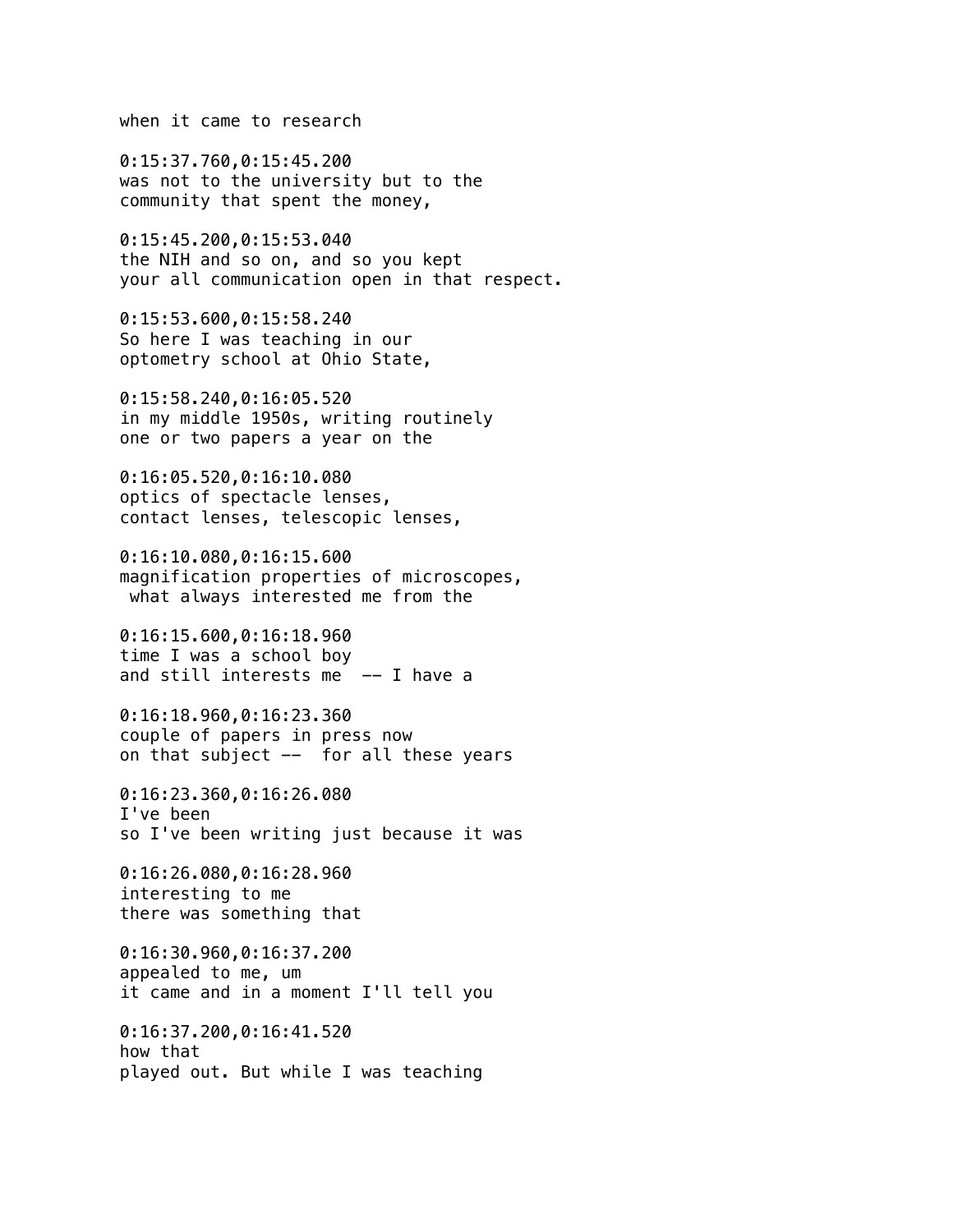0:16:42.080,0:16:44.480 at Ohio State I got tenure - another thing that

0:16:45.120,0:16:52.400 America did to me. In 1957 I got tenure, associate professor with

0:16:52.400,0:16:56.800 tenure at Ohio State. So here I was, in my early 30s

0:16:57.760,0:17:04.800 uh early into the 30s with tenure, with guaranteed research funds, so I

0:17:04.800,0:17:08.720 could think about becoming a scientist.

0:17:10.000,0:17:15.920 But I was not satisfied with what I could do myself; there was very little

0:17:15.920,0:17:21.120 going on at Ohio State that influenced me.

0:17:22.400,0:17:24.480 So I applied and I got a

0:17:28.160,0:17:34.800 slot in Steve Kuffler's program at Woods Hole. Steve KufFler and

0:17:34.800,0:17:39.760 couple of others started a nerve-muscle program at Woods Hole

0:17:40.400,0:17:44.960 which has been going on a long time. I was in it for its first year, 1957.

0:17:44.960,0:17:52.240 I spent the summer of 1957 learning neurophysiology with Tectronics scopes,

0:17:52.880,0:18:01.200 and amplifiers and electrodes and and so on. Listening to the many visiting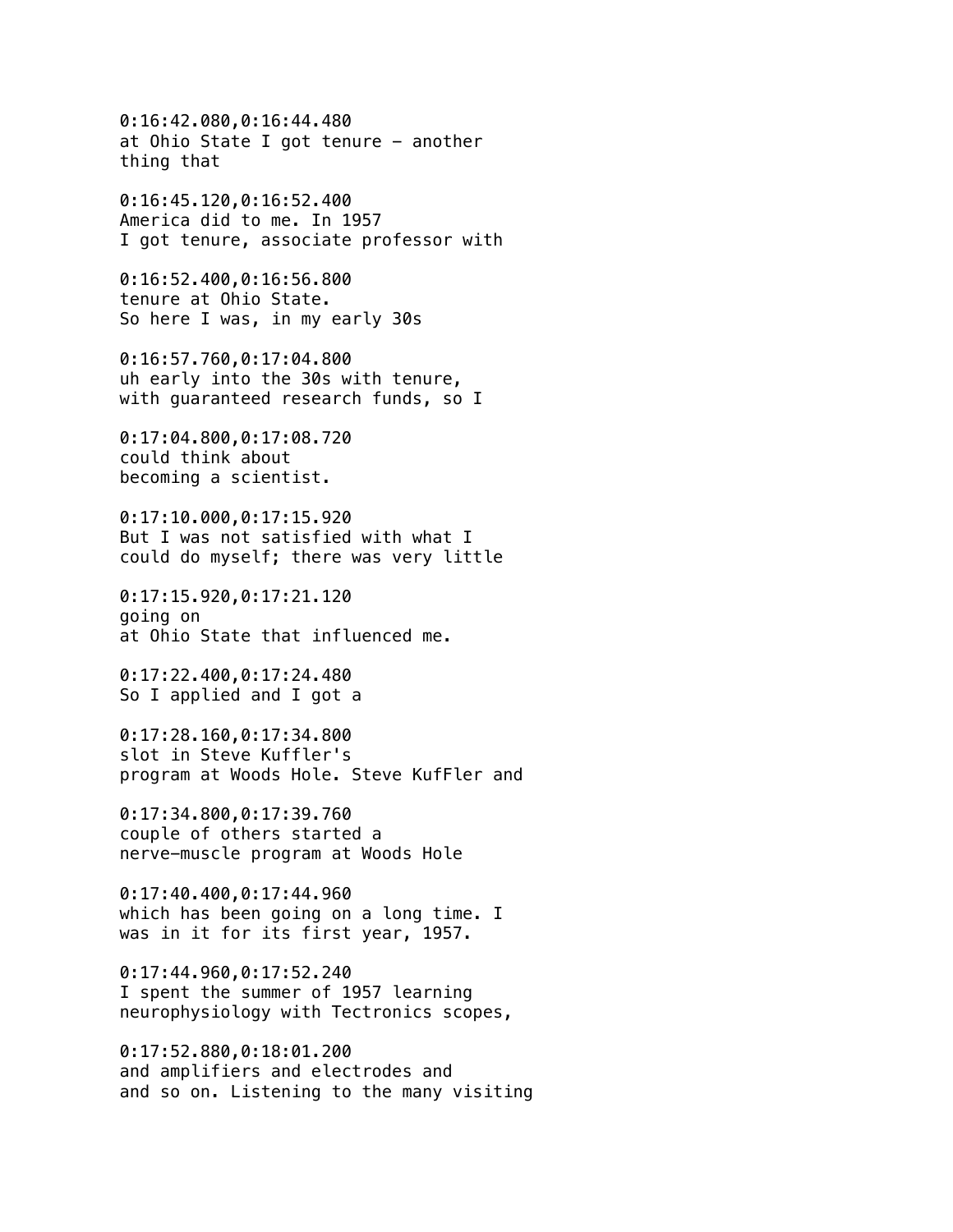0:18:01.200,0:18:04.720 lecturers uh Lowenstein, Eccles, 0:18:05.360,0:18:09.520 bernard Katz, who came to Woods Hole, so I was 0:18:09.520,0:18:14.000 really saw the opening of what was 0:18:14.000,0:18:19.520 going to happen, what could be done. So when I got back to Ohio State at the 0:18:19.520,0:18:23.840 end of the summer of '57 I decided I'm going to take a research 0:18:24.400,0:18:29.280 leave. They didn't have sabbatical there but they allowed you to take a 0:18:29.280,0:18:32.960 year off at the third salary or something every 0:18:32.960,0:18:36.320 few years. And again Dr. Fry was helpful there . 0:18:37.840,0:18:44.400 I wrote to Cambridge and I was and I became a postdoctoral fellow in 0:18:44.400,0:18:50.640 the Physiological Laboratory of Cambridge University starting there 0:18:50.640,0:18:56.960 in 1958 and that was an interesting experience because 0:18:58.960,0:19:02.240 it was the Mecca of neurophysiology at that time 0:19:03.120,0:19:06.000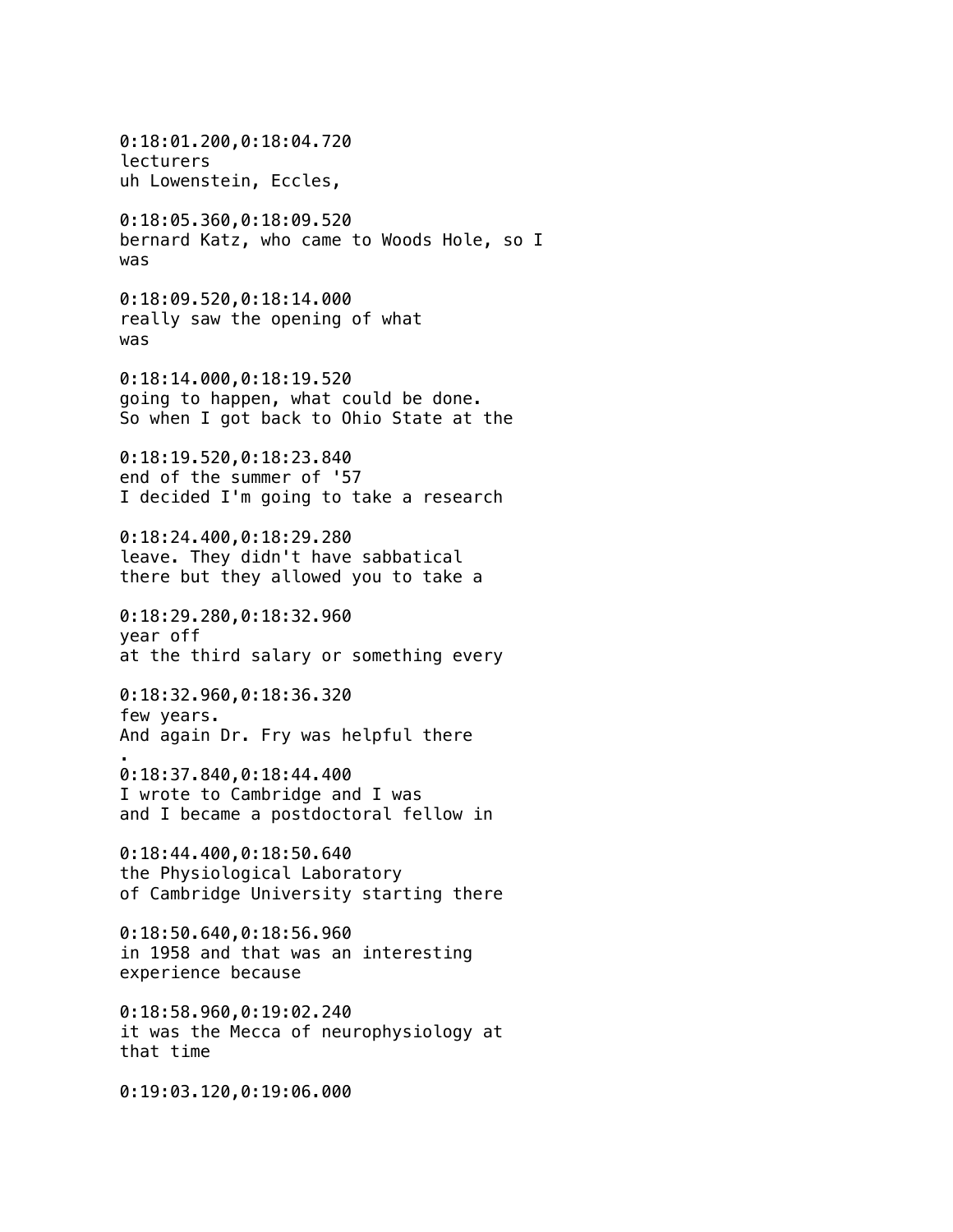all the big names Adrian, Bernard Katz were professors or 0:19:06.000,0:19:07.440 lecturers there. 0:19:07.440,0:19:10.480 Just to sit on the same to be on the same floor 0:19:10.480,0:19:17.520 and sit in the coffee room - the tea room -- at four o'clock, you know, 0:19:17.520,0:19:21.040 and when uh Hodgkin came back from America and 0:19:21.040,0:19:25.440 having listened to Dr. Land from Polaroid and just 0:19:25.440,0:19:31.920 talk of it was an immense experience. Except that as a colonial, 0:19:33.440,0:19:38.480 both Australian and American, they didn't have much time for you in Cambridge 0:19:38.480,0:19:42.240 Aas you know it was a Cambridge in those days 0:19:42.800,0:19:46.640 was a elite institution, 0:19:49.040,0:19:56.800 largely people who had been to their famous public schools and had been 0:19:56.800,0:20:01.200 themselves in in Oxford or Cambridge and uh 0:20:01.200,0:20:08.320 spoke with an Oxonian accent, with their own sense of humor, drank 0:20:08.320,0:20:15.200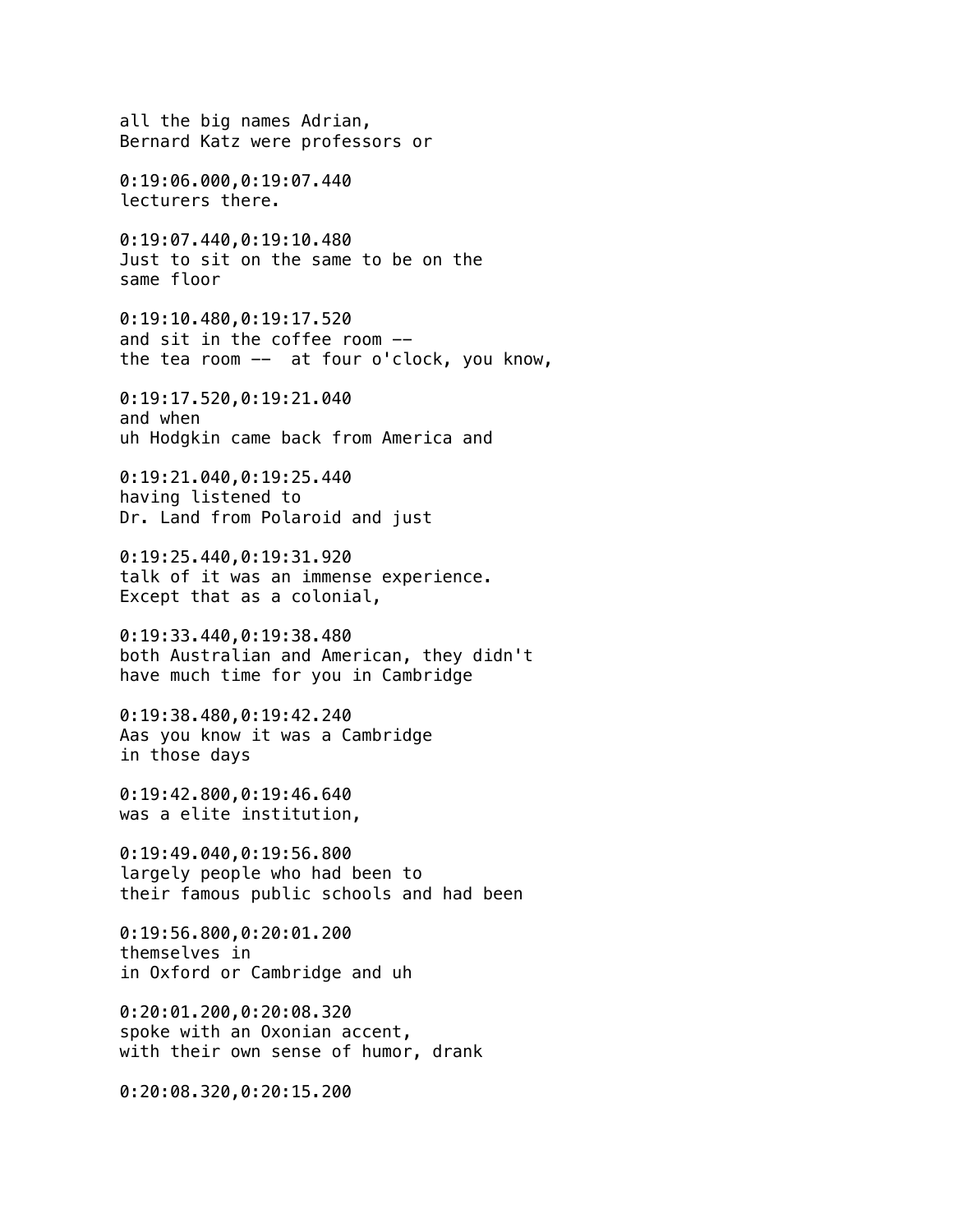very weak tea  $-$  as against the strong tea we drank in Australia -- sherry in the 0:20:15.200,0:20:19.600 afternoon, high table, the whole thing and they did 0:20:19.600,0:20:24.000 not um they tolerated an American who came 0:20:24.000,0:20:28.480 over, but that's all. And there a by pure 0:20:28.480,0:20:32.560 chance I was given the opportunity to give a 0:20:32.560,0:20:36.160 seminar in that institution um 0:20:36.720,0:20:40.800 so I gave my PhD thesis the system's analysis 0:20:40.800,0:20:44.400 just gave uh talked about what I was doing 0:20:44.960,0:20:52.960 at that time and somehow it reverberated with that elite group. Andrew Huxley 0:20:52.960,0:20:55.200 asked the question: why didn't you do this? 0:20:55.200,0:20:58.480 to which I happen to have an answer, and within 0:20:59.840,0:21:04.400 an hour, it was an hour, my whole status changed. 0:21:05.360,0:21:09.120 Before they just walked past you in the corridor, all of a sudden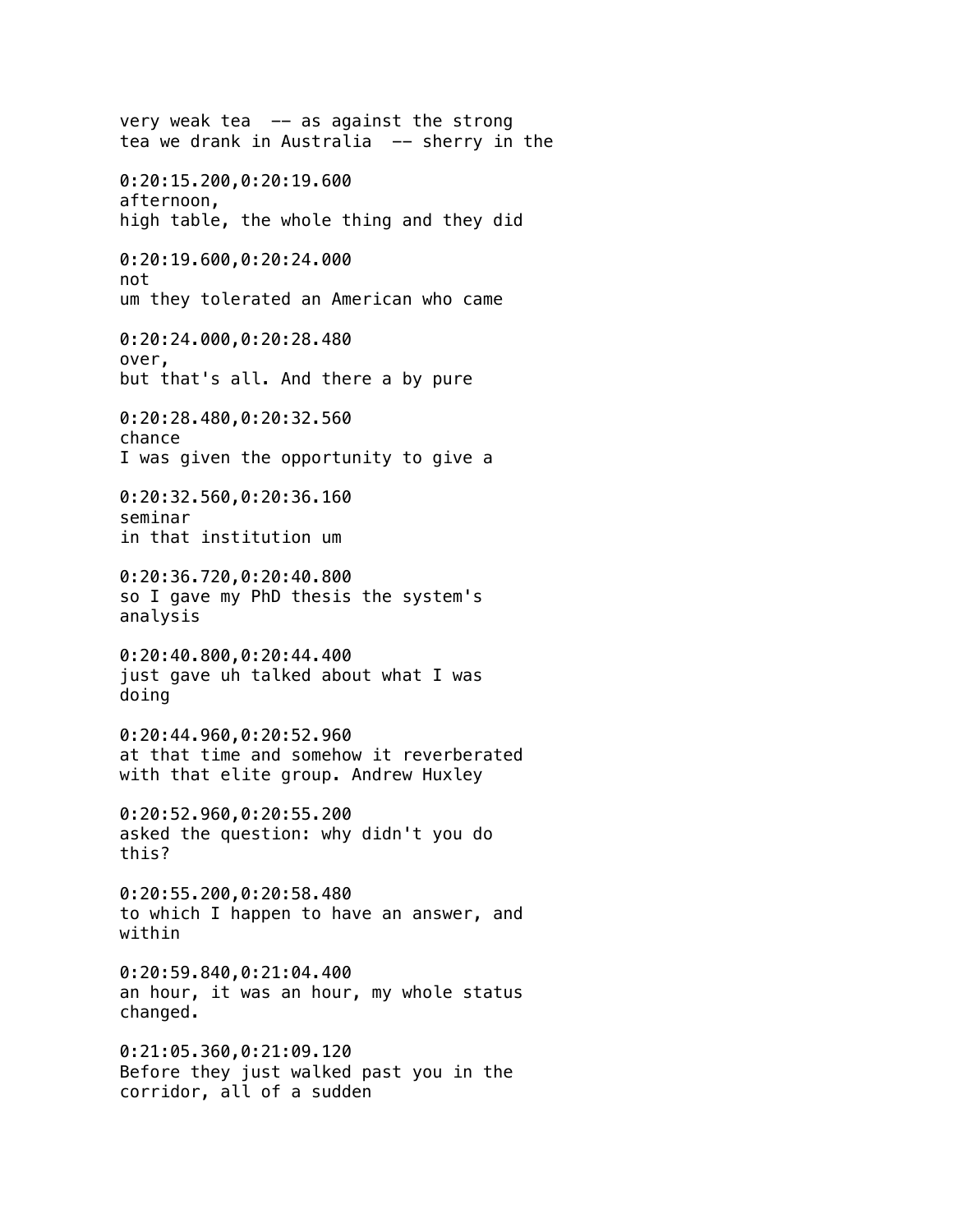0:21:09.120,0:21:12.400 Barlow comes over: let's have a beer 0:21:12.400,0:21:17.920 in the pub, William Rushton comes and said I hear you play the violin 0:21:17.920,0:21:21.040 you know we play quartet something like that so 0:21:21.040,0:21:28.400 from that time on which was in '58 I became part of the inner group 0:21:28.400,0:21:36.320 of the Cambridge Physiological Laboratory um we can figure out how that came about 0:21:36.320,0:21:38.960 and what the prerequisites were. Anyway 0:21:39.920,0:21:44.640 when I got back to Columbus Ohio and having done a very nice 0:21:44.640,0:21:51.360 set of two three experiments there using the local computer, there the 0:21:51.360,0:21:54.000 headset in which I rubbed shoulder with 0:21:56.720,0:22:00.720 all the uh uh molecular biologists who were 0:22:01.680,0:22:06.240 making the getting the shape of the proteins and those that 0:22:06.240,0:22:10.480 I didn't know at that time so all we was lining up to get 0:22:10.480,0:22:16.720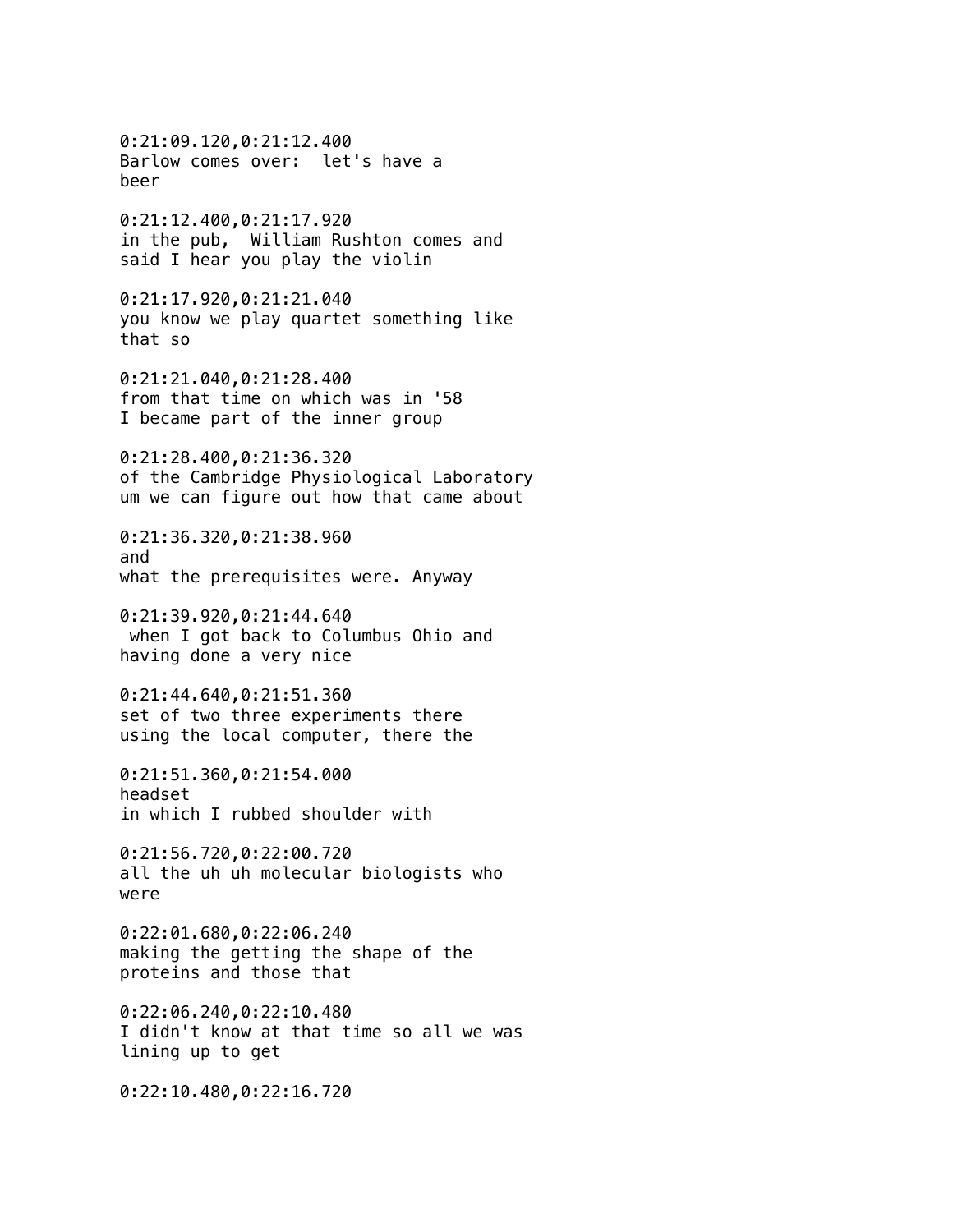access to computer anyway um I got back to Ohio and then 0:22:17.520,0:22:23.440 a steady stream of these Cambridge Physiology visual physiologists came to my 0:22:23.440,0:22:27.920 lab, two of them within a year, two of them 0:22:27.920,0:22:32.480 came to work with me in Columbus 0:22:33.920,0:22:40.400 um which I could handle because they didn't have any money and I had the 0:22:40.400,0:22:43.760 grants from the NIH and from ONR 0:22:44.720,0:22:51.200 then NIH. And then came the major moment this the 0:22:51.200,0:22:54.480 the long answer to your question long answer to your question, Udi. 0:22:55.280,0:23:02.640 In march 1960 the phone call came from Dean Morgan of the Berkeley School 0:23:02.640,0:23:07.760 of Optometry, okay, he said there's an opening 0:23:07.760,0:23:11.520 teaching optics of spectacle lenses in the Optometry School 0:23:12.320,0:23:15.680 and would I be interested. They didn't have 0:23:16.560,0:23:20.800 search committees or selections, nothing, the dean or chairman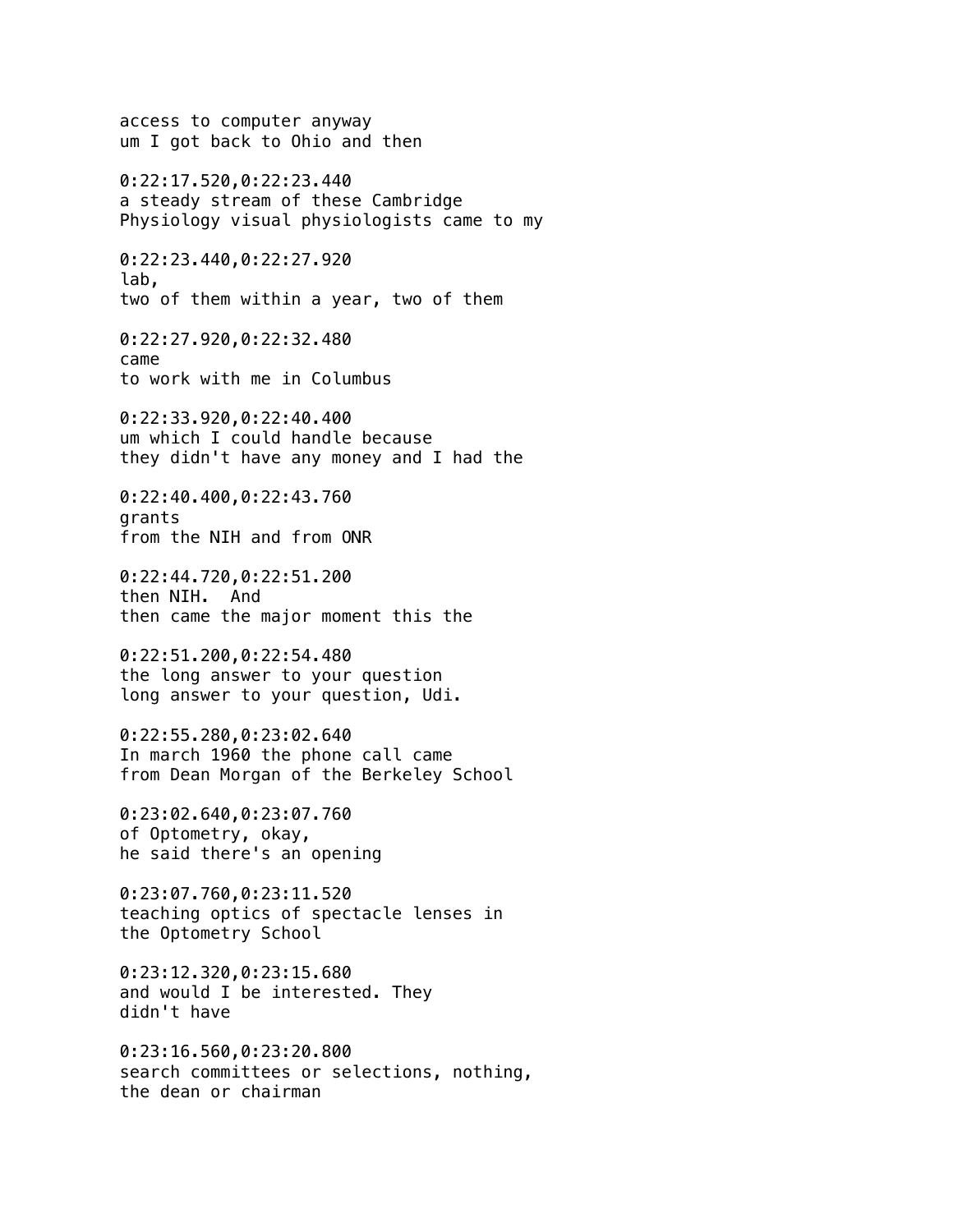0:23:20.800,0:23:27.120 called you and made the arrangement. Simultaneously, that's also relevant to

0:23:27.120,0:23:32.400 my coming to Berkeley, simultaneously William Rushton one of the

0:23:32.400,0:23:35.520 great Cambridge people came through Columbus

0:23:35.520,0:23:39.440 and says he had just been at NIH

0:23:39.440,0:23:43.920 Bethesda and they're building up the intramural

0:23:43.920,0:23:47.520 program and there is an opening would I want to

0:23:48.720,0:23:55.520 apply to the intramural program at um in NIH. So within a week or so at the end

0:23:55.520,0:23:59.840 of March beginning of April 1960 I had to make the decision: do I want to

0:23:59.840,0:24:03.840 go to Berkeley or do I want to be a permanent

0:24:04.720,0:24:11.360 researcher in NIH and I decided to come to Berkeley.

0:24:11.360,0:24:18.640 So I in 1960 July like 16 I drove across the

0:24:20.000,0:24:23.200 country came to Berkeley first stayed in the in this

0:24:25.760,0:24:29.920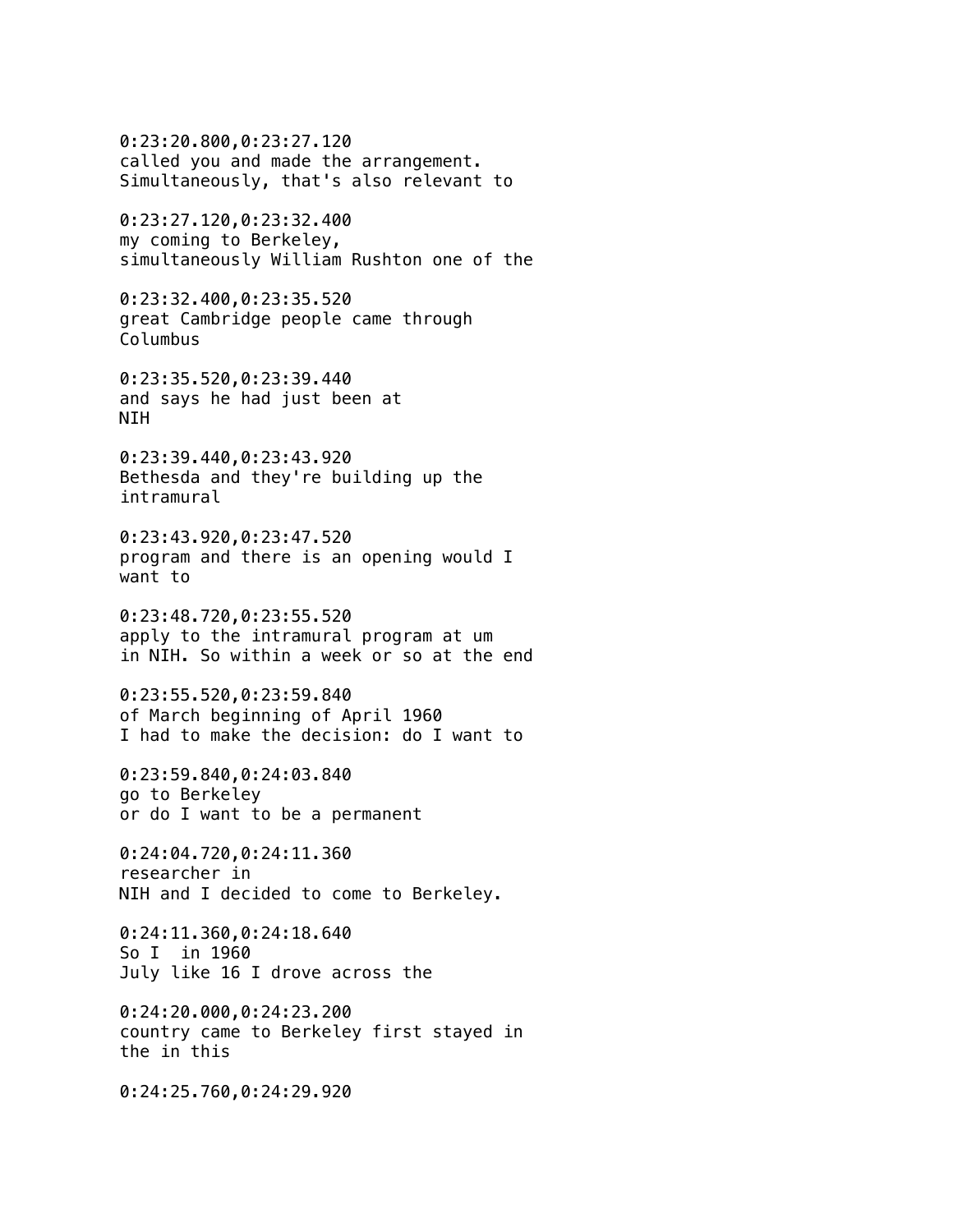Faculty Club which upstairs with same rooms 0:24:29.920,0:24:34.240 there are now, and started my lab in the Optometry School 0:24:36.320,0:24:40.160 and started then teaching Spectacle Optics that was my 0:24:40.800,0:24:43.360 et cetera and those days you 0:24:45.760,0:24:52.560 taught you taught something like six, five six, lectures a week. The 0:24:52.560,0:24:57.520 School of Optometry had a rather good system which I don't disagree with 0:24:57.520,0:25:01.280 that anyone who had an optometric qualification qualification in 0:25:02.000,0:25:06.960 would be participating in the clinical program of the school 0:25:07.840,0:25:11.280 so I spent two afternoons a week in the clinic 0:25:12.560,0:25:16.640 supervising for final year optometry students while I was 0:25:16.640,0:25:22.960 doing while I was doing teaching spectacle optics, while I was doing research 0:25:22.960,0:25:31.280 hosting a couple of people in my lab and that went on with the steady stream 0:25:31.280,0:25:37.120 coming across there  $$ in which they also went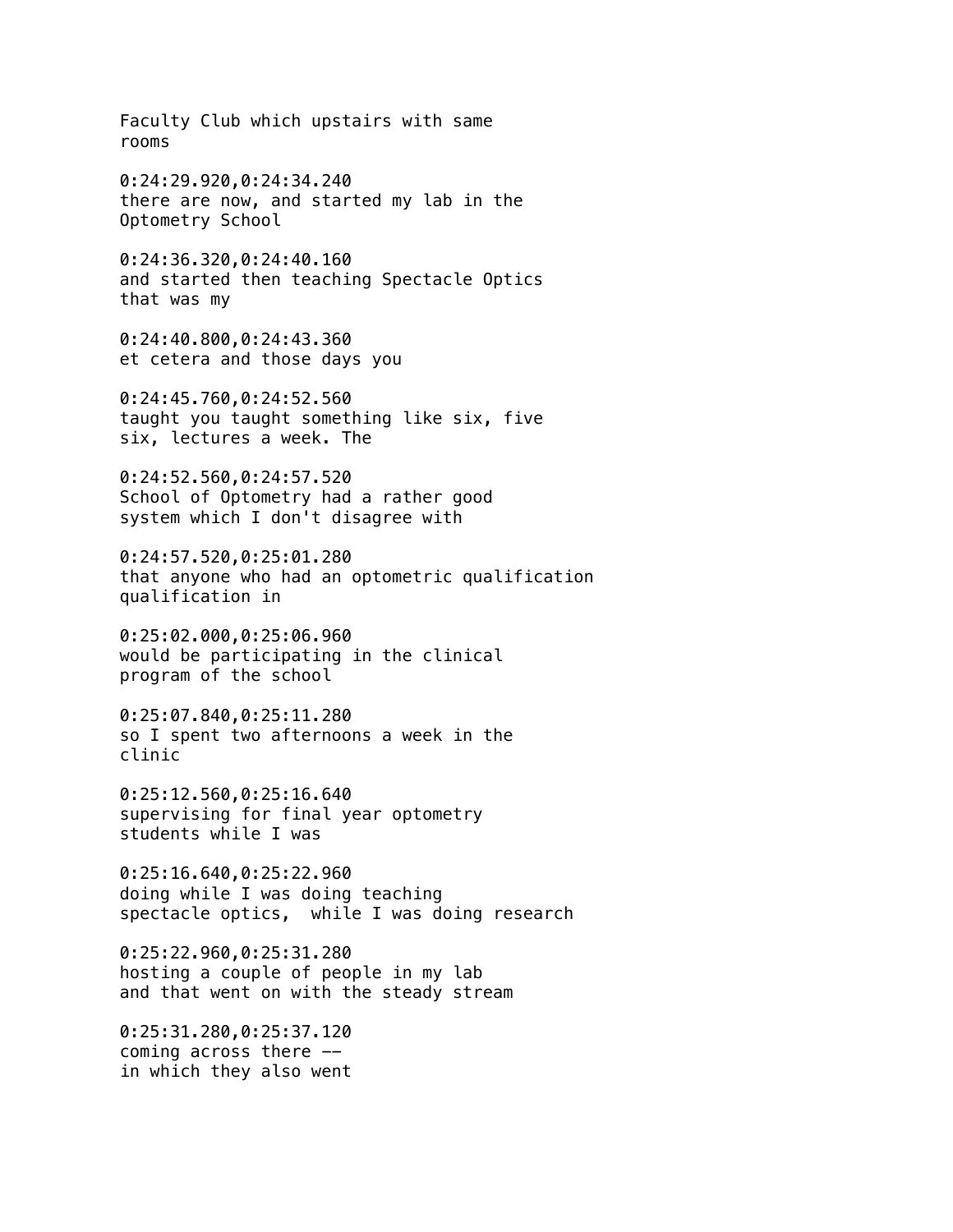0:25:37.120,0:25:42.240 back to England with their pockets full of electronic equipment bought

0:25:42.960,0:25:45.680 on my grant which is another thing that

0:25:48.400,0:25:50.960 was a relationship I think.

0:25:53.200,0:26:00.080 At this stage I must say that parenthetically I was always interested

0:26:00.080,0:26:00.960 in computers

0:26:03.280,0:26:07.680 right from the first, in the early days in

0:26:07.680,0:26:08.880 Columbus Ohio they an

0:26:12.080,0:26:18.880 IBM computer. I had been doing optical image calculations

0:26:18.880,0:26:23.840 on the IBM computers and Berkeley always had a very good computing lab

0:26:24.480,0:26:26.800 at that time they had mainframes you had to

0:26:28.880,0:26:36.720 cut your own IBM cards and so on. Much of my work in those days

0:26:38.960,0:26:42.800 centered on the what is now what you might call

0:26:42.800,0:26:50.240 the front end of the visual system namely how does light how does light get

0:26:50.240,0:26:55.680 from the object onto the retina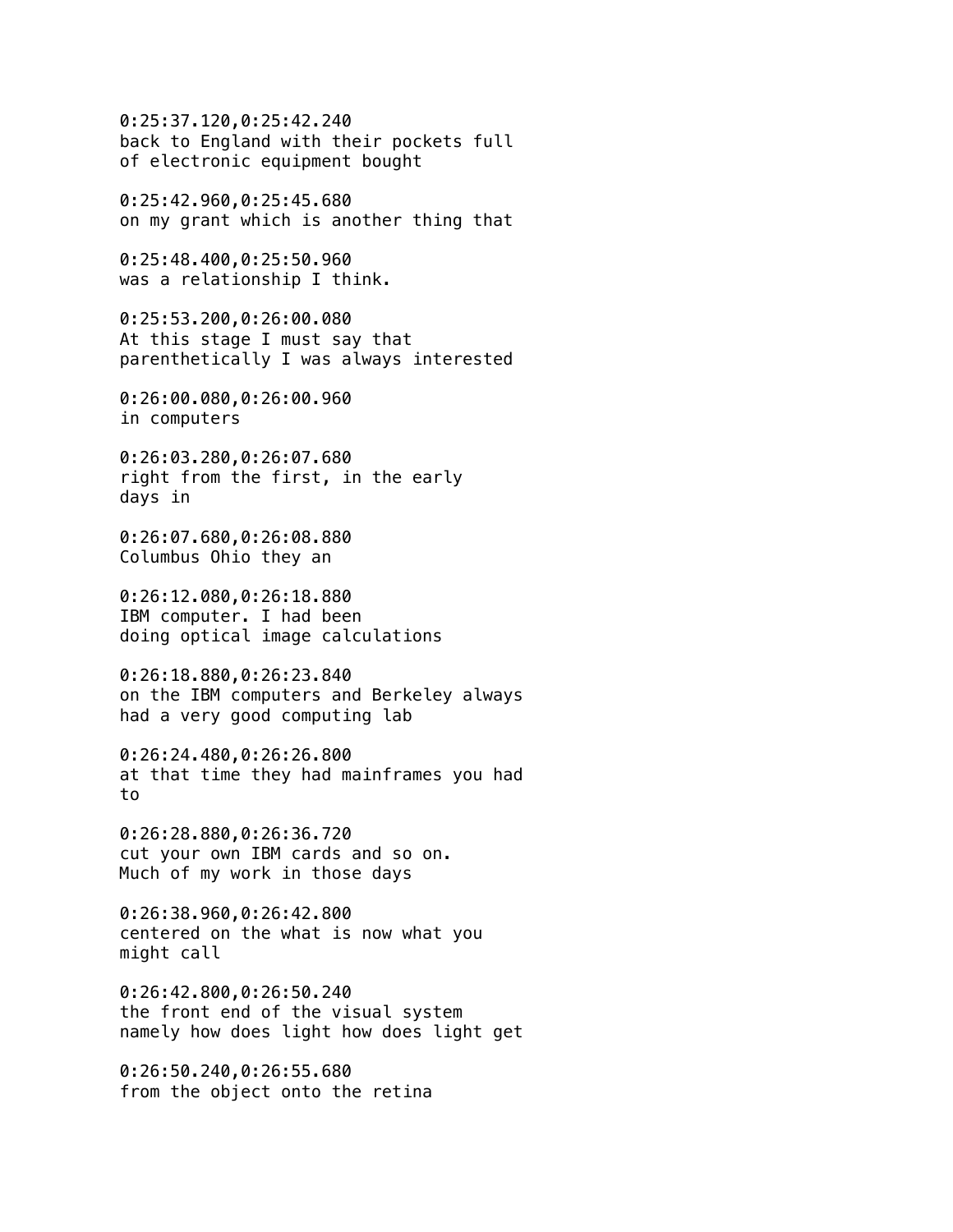what are the optical aspects what the

0:26:55.680,0:27:00.240 diffraction effect what are the retinal spread light spreads

0:27:00.240,0:27:04.480 and so on so by the middle 1960s we got

0:27:05.760,0:27:10.960 pretty well we pretty well understood how the retina

0:27:12.880,0:27:20.480 codes in in general terms how the retina codes the information visual information

0:27:21.280,0:27:26.960 via the optics of the eye via the photochemical transduction

0:27:26.960,0:27:33.840 which was a major subject, what the neural transduction in the retina

0:27:34.560,0:27:38.880 so this was so we're getting ready to do this work

0:27:39.520,0:27:42.800 and with two or three major people who went

0:27:44.320,0:27:50.160 from England in my lab. And all I had in that lab in the

0:27:50.160,0:27:54.240 Optometry School in 1965 was one large room

0:27:55.600,0:28:02.800 and two smaller rooms and an office. so just starting out in uh in the 30s

0:28:02.800,0:28:07.040 right in Berlin when you get your violin it it is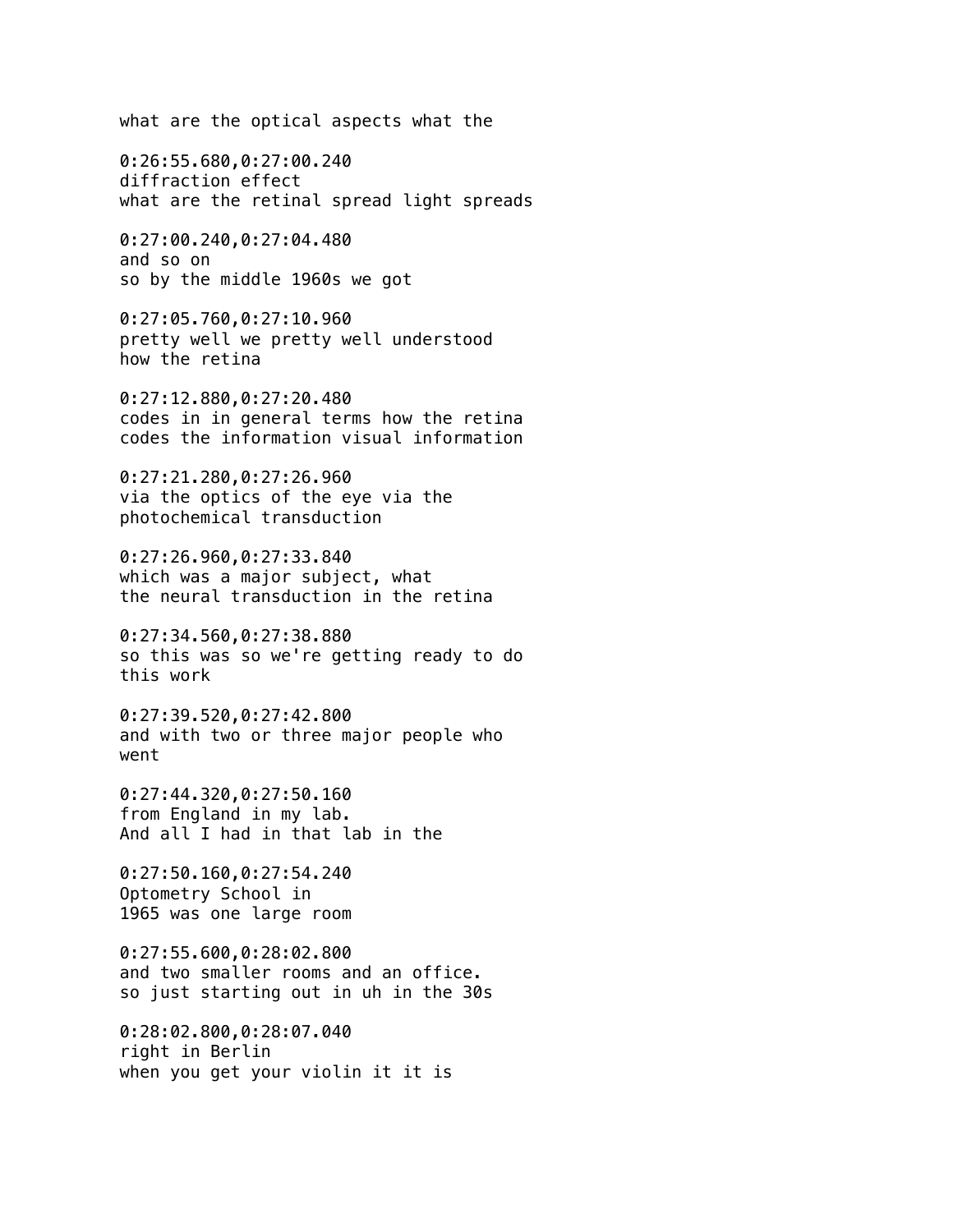0:28:07.040,0:28:11.200 completely not self-evident you know the the uh 0:28:11.200,0:28:14.880 your your education is interrupted you attend gymnasium 0:28:14.880,0:28:18.080 for a few days or something uh you you you have no 0:28:18.800,0:28:22.160 regular education when you're in Australia and you 0:28:22.720,0:28:26.560 somehow manage you you become an optometrist which is a trade 0:28:26.560,0:28:30.400 much more than it is you know something that we normally think of as academic 0:28:30.400,0:28:32.640 scene you somehow managed to get into a 0:28:32.640,0:28:36.880 graduate program that none of it is self-evident and then the 0:28:36.880,0:28:39.760 miracle of you know of being able to arrive at in 0:28:39.760,0:28:44.880 Cambridge at a time you know when the titans walked the earth you know so 0:28:44.880,0:28:48.080 soon after you know those key experiments of 0:28:48.080,0:28:52.000 Hodgkin-Huxley and you know Fatt and Katz and uh Castillo 0:28:52.000,0:28:55.840 right it's it's amazing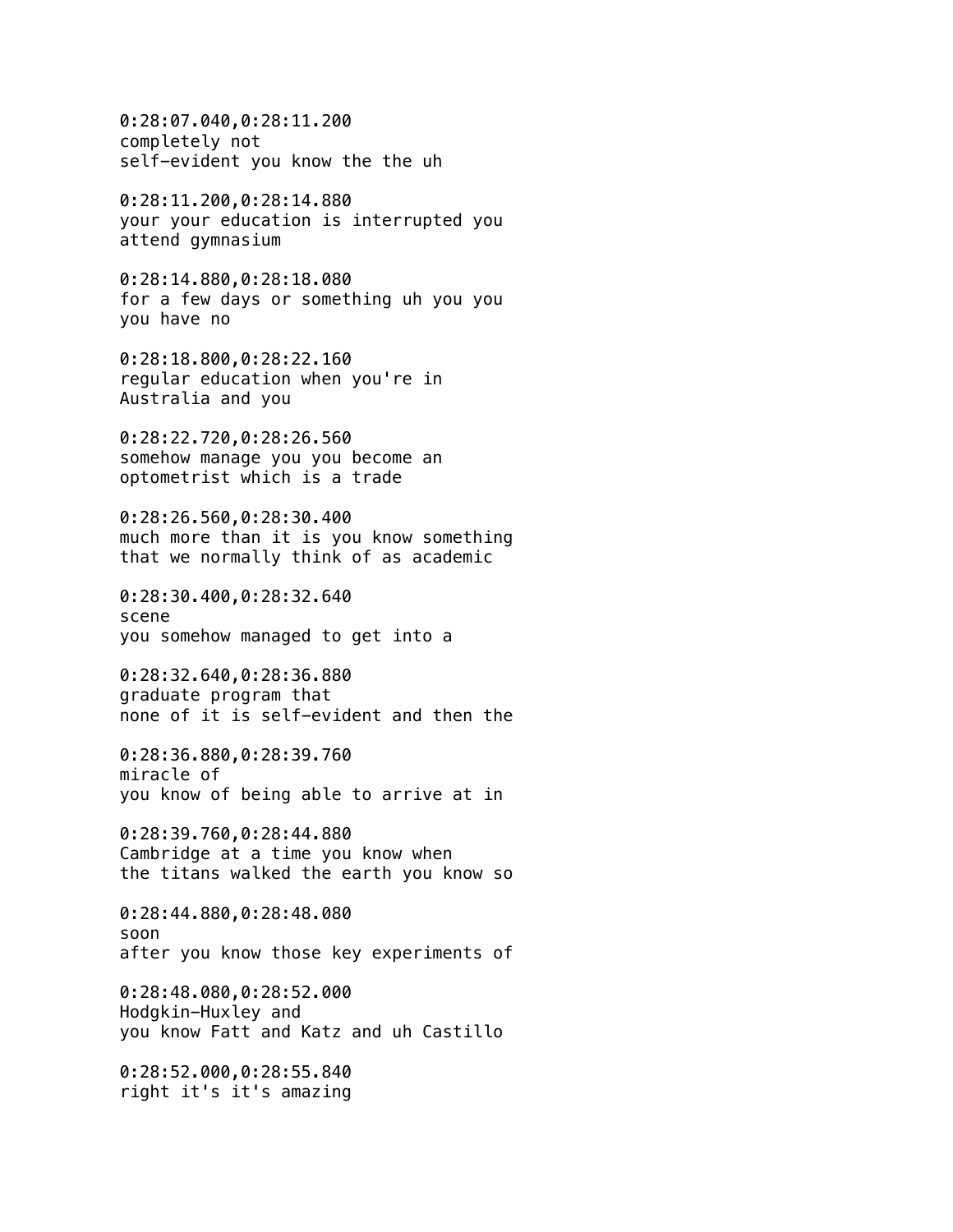and somehow it works right

0:28:57.040,0:29:01.120 amazing I think it's uh to the to the younger people who are listening to this

0:29:01.840,0:29:04.240 it'll sound unbelievable like how that could happen

0:29:04.960,0:29:08.400 uh somehow what I would like to return in

0:29:08.400,0:29:13.840 a little later right to how somehow you carried with you things

0:29:13.840,0:29:15.680 you've not yet described like Goethe and Schiller

0:29:16.240,0:29:19.920 but first you've arrived in Berkeley now and you're setting up your lab

0:29:21.520,0:29:26.240 where are you where's your lab situated what does it look like

0:29:26.240,0:29:31.040 um who are the people around you what makes the environment

0:29:31.040,0:29:35.200 uh that that made you select Berkeley what's the experience like of setting up

0:29:35.200,0:29:37.200 their not just as an educator but as a

0:29:37.200,0:29:44.400 scientist okay um the comparison of the job that I

0:29:44.400,0:29:48.240 had at Ohio State and the one at Berkeley I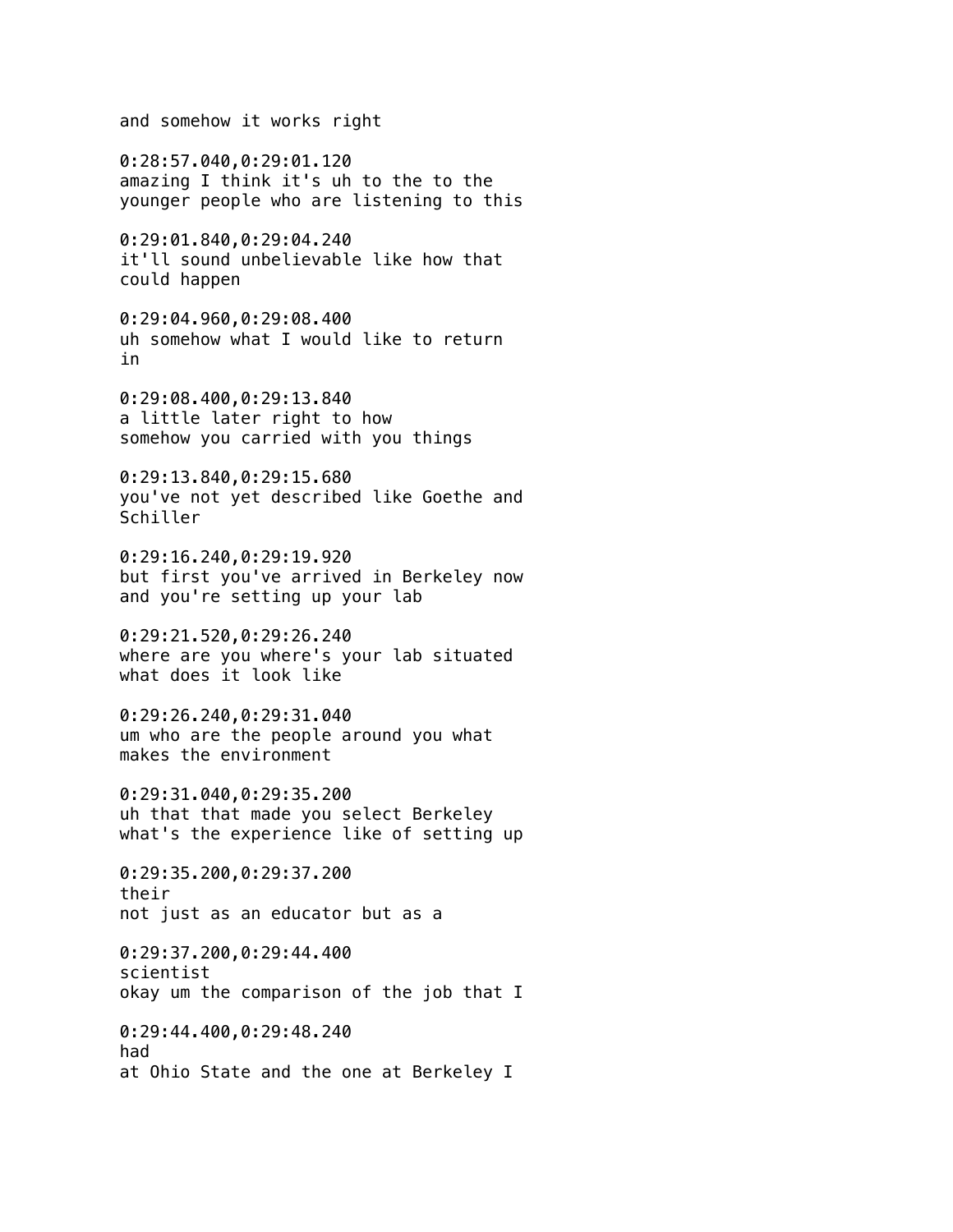0:29:48.240,0:29:55.040 transferred as associate professor from Ohio State to Berkeley I got my salary

0:29:55.040,0:29:58.480 was about 50 higher um my

0:29:59.440,0:30:05.680 teaching was lower, the main difference was apart from the nice

0:30:06.400,0:30:12.400 climatic environment in Berkeley was the academic environment

0:30:12.960,0:30:20.000 is much more challenging richer at a much higher level

0:30:21.520,0:30:24.960 as shown for example by the very fact that

0:30:24.960,0:30:31.920 my first experience in Berkeley was the reception for new faculty member in the

0:30:31.920,0:30:35.200 I house in the International house by the then

0:30:35.200,0:30:39.280 Chancellor who was Glenn Seaborg so here you know Glenn Seaborg

0:30:39.280,0:30:44.000 at Ohio State you just Ogle the picture of Seaborg

0:30:44.000,0:30:49.840 here you get to shake his hand, very tall man by the way, with me

0:30:50.480,0:30:54.800 um so that uh that was made the difference

0:30:56.640,0:31:02.800 it was a free. In Columbus Ohio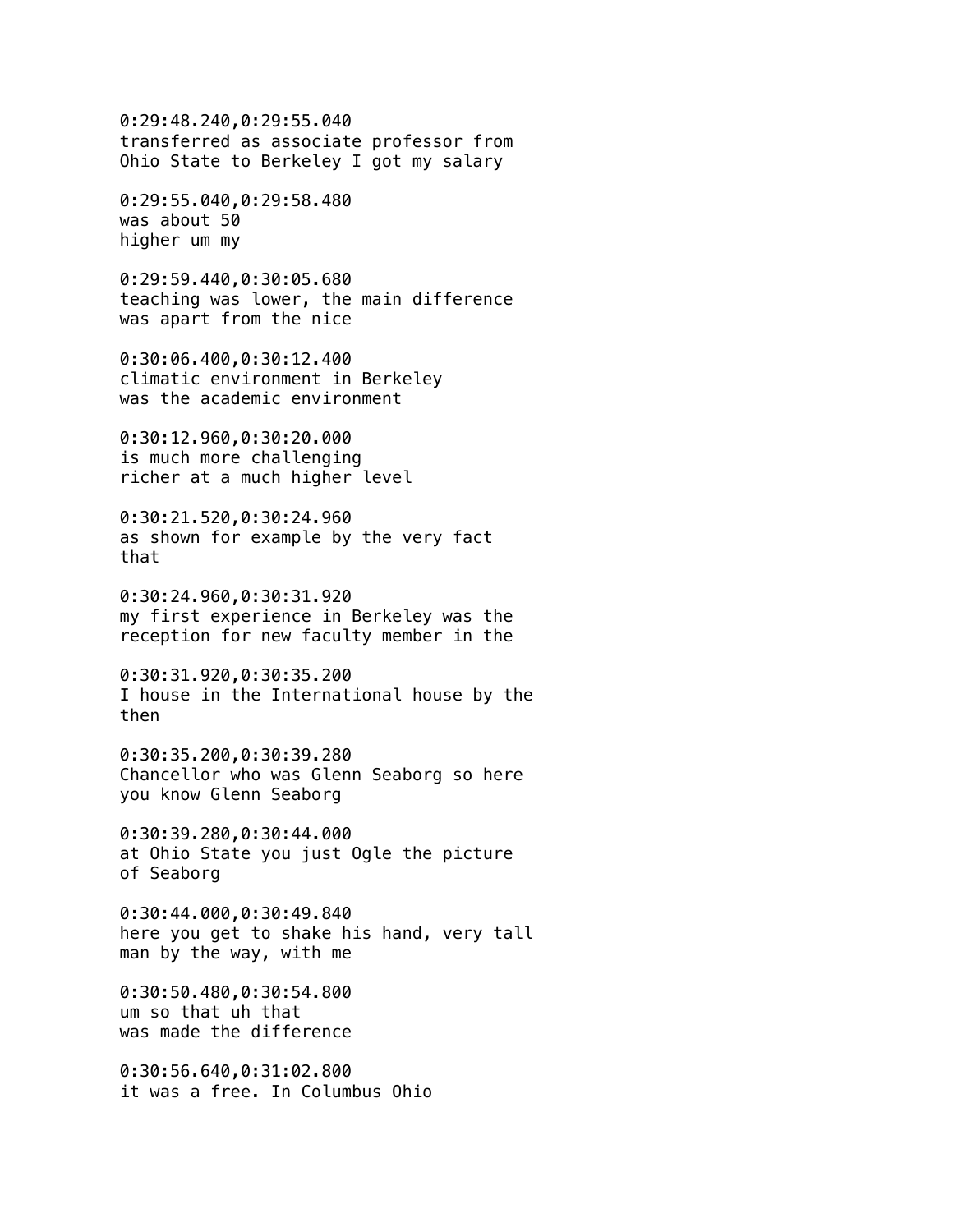if you read the New York Times you were

0:31:02.800,0:31:08.400 regarded as a communist if you listened to the Metropolitan

0:31:08.400,0:31:11.840 Opera that was a very far out kind of

0:31:13.120,0:31:19.200 personality that would do that. and this is what everyone does at the

0:31:19.200,0:31:25.600 Berkeley faculty so I so it was a it was a liberating

0:31:25.600,0:31:29.760 experience to come to Berkeley. What was not so

0:31:30.560,0:31:34.400 positive in the optometry school was the research atmosphere there was no

0:31:34.400,0:31:37.680 research they did not really understand research

0:31:38.320,0:31:44.080 so I was a shoehorn my research was shoehorned in a single

0:31:44.080,0:31:47.440 room where like two experiments were carried

0:31:47.440,0:31:48.800 out simultaneously

0:31:51.200,0:31:58.240 and somehow we I didn't feel constrained

0:31:59.040,0:32:04.320 until these high level people worked with me and they pointed out to me that

0:32:04.320,0:32:06.560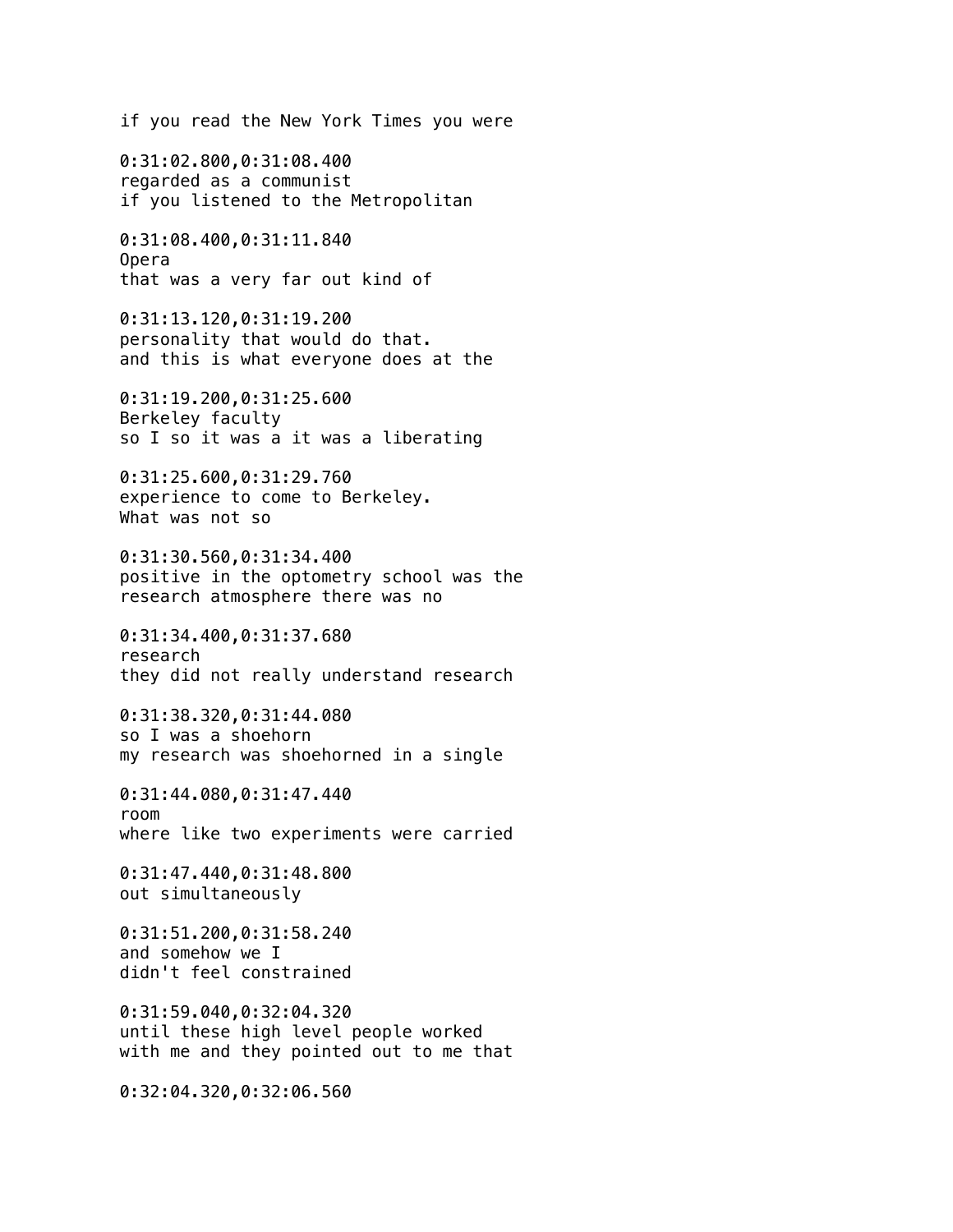you know I wasn't really treated right

0:32:08.640,0:32:12.160 The Dean of Optometry in those days that

0:32:12.160,0:32:15.120 his name was Dr. Meredith Morgan was a fine person

0:32:15.760,0:32:19.680 as good a dean as they had but he was interested in

0:32:19.680,0:32:23.760 developing the optometry school as optometry school

0:32:23.760,0:32:28.720 okay and he if research was going, all right, all the better.

0:32:28.720,0:32:35.200 He himself had a good PhD in physiology but that was not high priority

0:32:36.400,0:32:42.480 so so he tried to get me a room in the engineering department and so on so

0:32:42.480,0:32:45.760 finally I personally went

0:32:47.200,0:32:51.440 and talked to the Vice Chancellor you can do that in those days.

0:32:52.320,0:32:56.480 the the man above my was the dean of optometryl

0:32:56.480,0:32:59.840 then the man above him or the person I guess man was

0:32:59.840,0:33:04.160 right in those days, uh was the Vice Chancellor.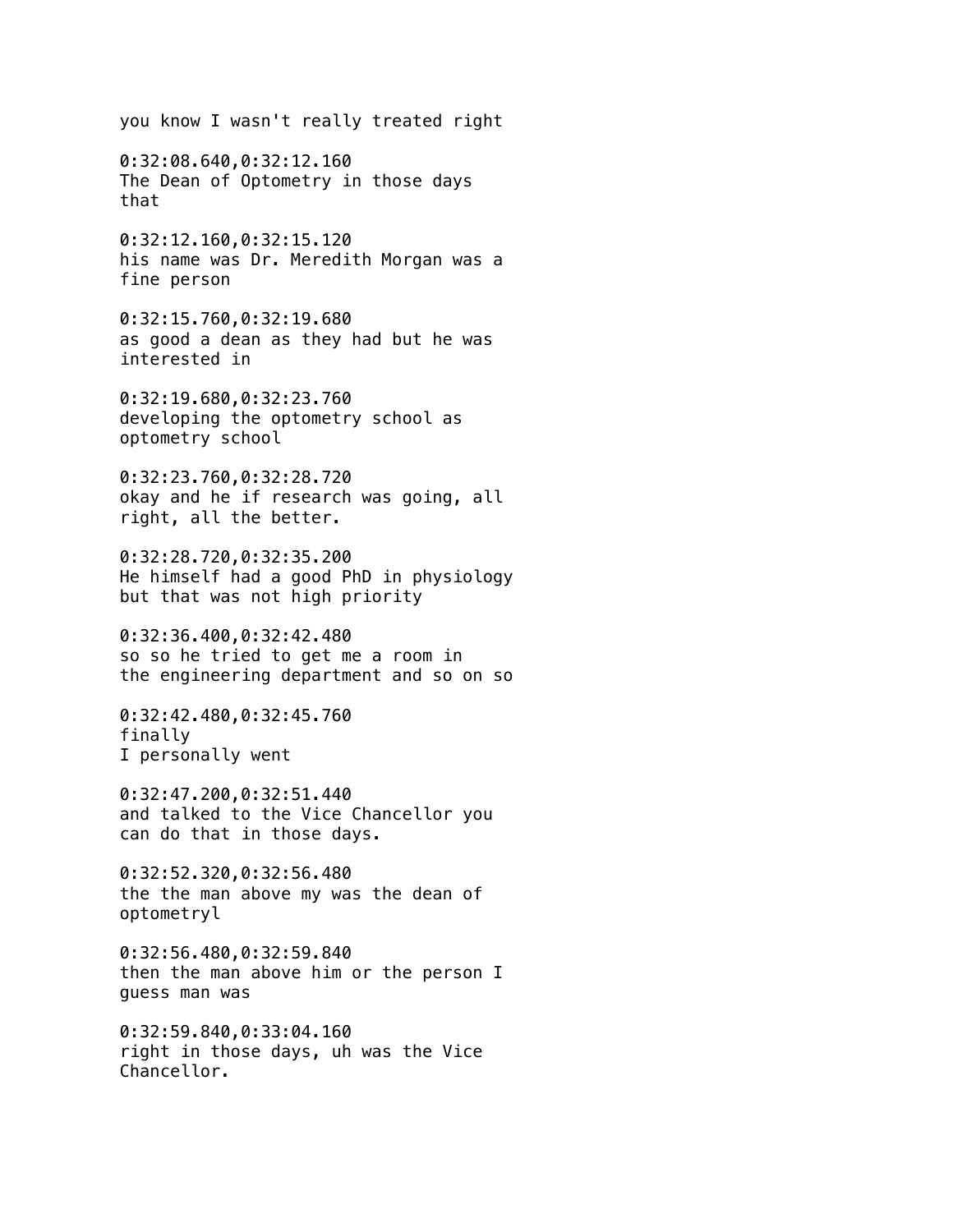0:33:04.160,0:33:10.640 His name was Connick, a very tall chemist and I you know once in a lifetime you 0:33:10.640,0:33:13.200 can make an appointment with the Vice 0:33:13.200,0:33:18.160 Chancellor which I did. the vice chancellor didn't believe 0:33:18.160,0:33:22.560 what I told him because in chemistry the people at my level 0:33:22.560,0:33:26.960 had 12 thousand square foot six nine square foot the research assistant what 0:33:26.960,0:33:30.480 not so he went and actually looked at my 0:33:30.480,0:33:34.400 research space after his lunching faculty club 0:33:34.400,0:33:39.760 we went over and looked and within two weeks I was in LSB 0:33:41.680,0:33:49.520 um life sciences building was same size as it is now but that was 0:33:49.520,0:33:52.560 all for life science except for Stanley hall 0:33:53.200,0:33:56.960 and so they were when psychology was in it I know 0:33:56.960,0:33:59.760 at that time psychology they were moved. but 0:34:00.960,0:34:05.840 But they had lots of space, very good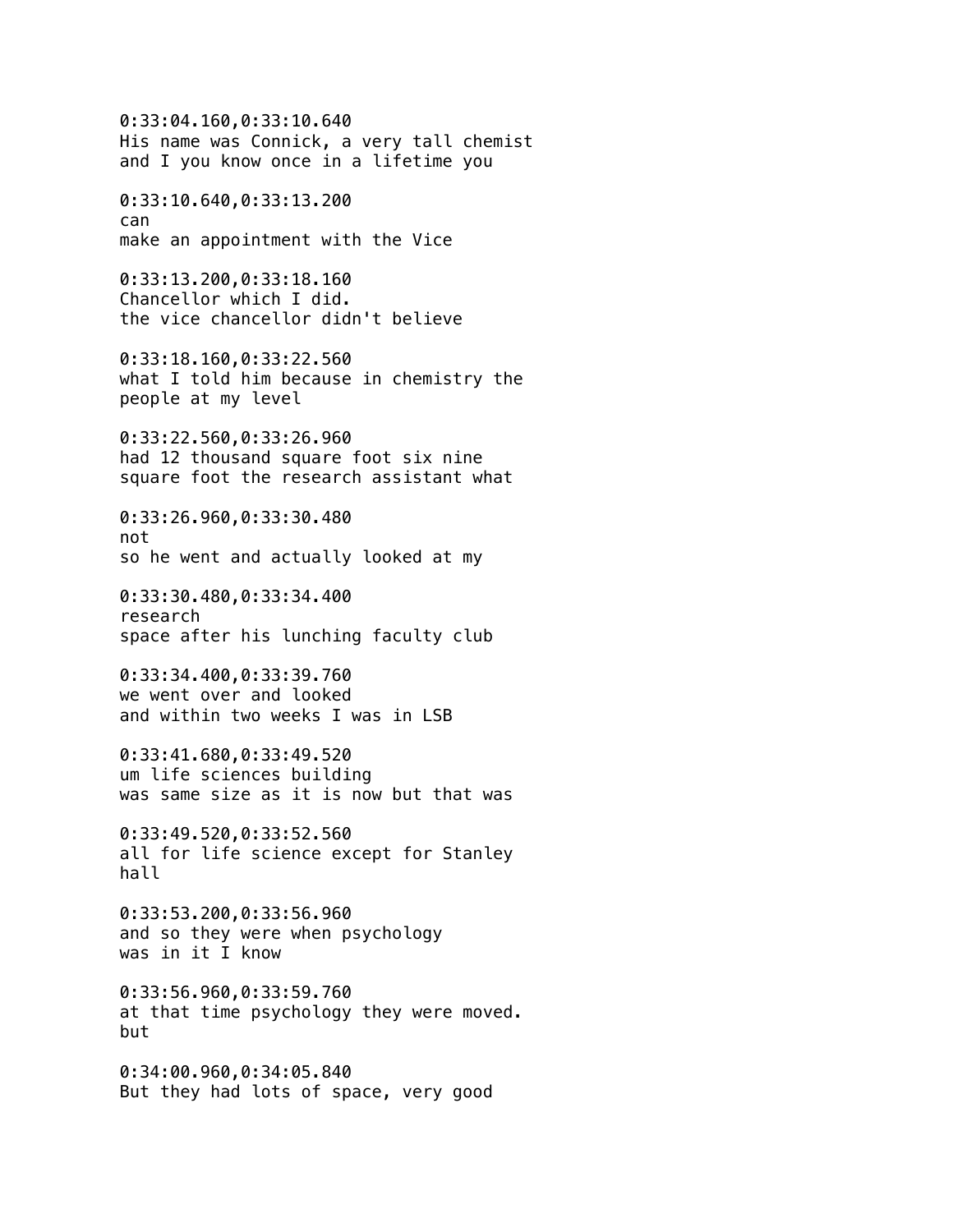zoology department,

0:34:07.040,0:34:11.760 botanist, bacteriologists, and the physiology department

0:34:12.320,0:34:19.440 had been decimated because it was part of the medical school which moved

0:34:19.440,0:34:26.320 back to San Francisco in 1959 or so so 1915 so they always had a good

0:34:26.320,0:34:32.160 anatomy physiology they said UCSF anatomy physiology was

0:34:32.160,0:34:35.440 taught in Berkeley between the earthquake and like

0:34:36.000,0:34:42.720 late 1950s and they called them back to san francisco in 1950's

0:34:42.720,0:34:45.680 eight nine something like that and the better people

0:34:46.240,0:34:49.920 moved back. What was left were just a few

0:34:50.720,0:34:56.080 stragglers in physiology and they joined the department called anatomy physiology

0:34:56.080,0:34:59.680 they had a rather good biochemist with the name of Chaikoff

0:35:00.640,0:35:10.480 and Chaikoff died in 1965 or so leaving acres of space in the physiology

0:35:10.480,0:35:14.480 department and several FTEs and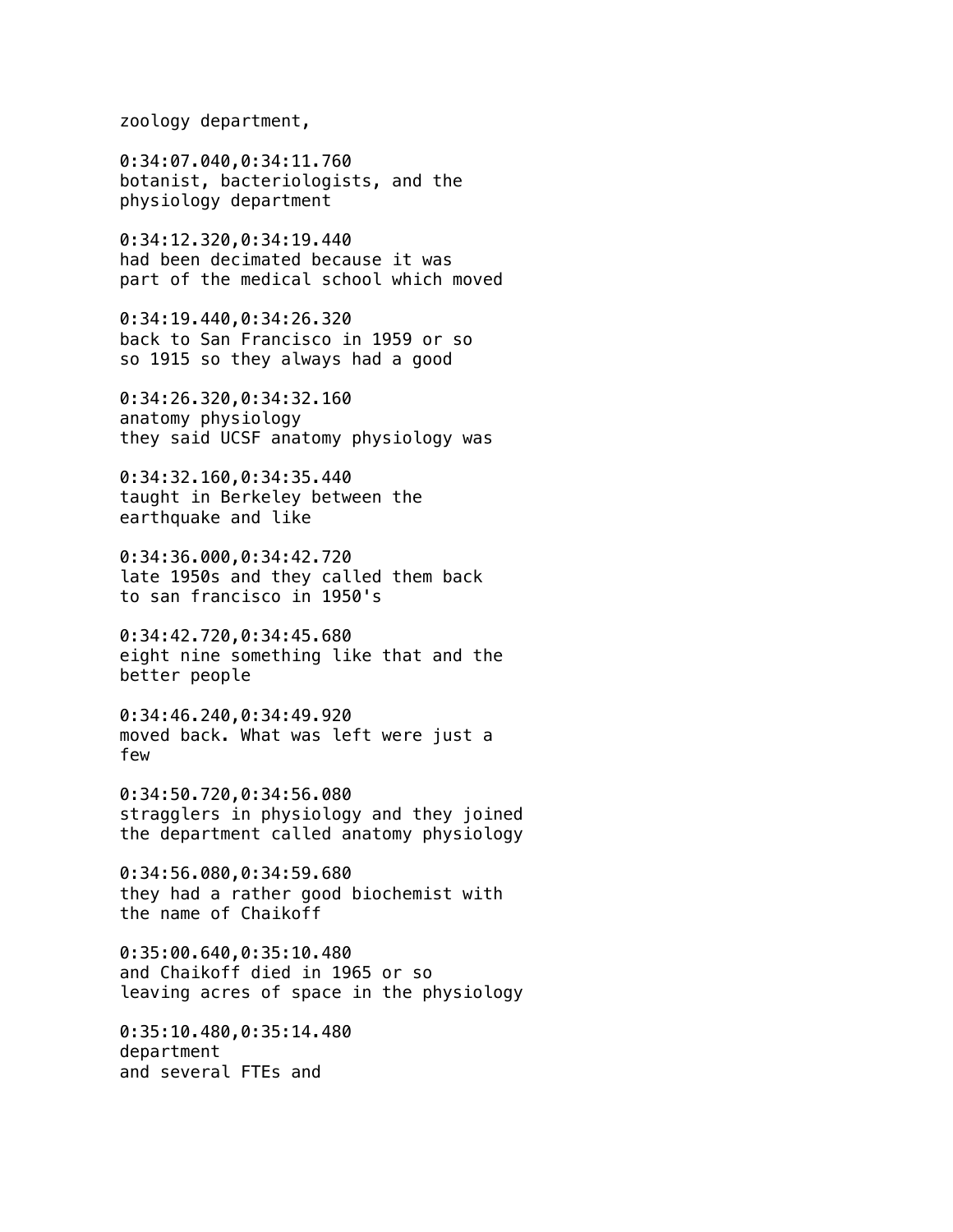0:35:14.480,0:35:20.400 so the university decided to move uh Horace Barlow who was my colleague in 0:35:20.400,0:35:25.040 the sciences in optometry and me to the physiology 0:35:25.040,0:35:28.880 department. I'm not sure if everybody's aware of who 0:35:28.880,0:35:31.760 Horace Barlow was yeah and what kind of a great 0:35:31.760,0:35:35.920 fortune it was for Berkeley to have him and you coming together at the same time 0:35:35.920,0:35:37.680 so maybe you want to tell us a little about 0:35:37.680,0:35:43.840 about him too. Okay all right. Among the people. As I mentioned 0:35:45.120,0:35:48.320 everyone who is anyone in vision science 0:35:49.600,0:35:53.200 in physiology at Cambridge University came 0:35:53.200,0:35:58.880 over to Berkeley for some time or other from the 1960s on 0:36:00.160,0:36:04.880 one of them was Horace Barlow's who was the great-grandson of Charles Darwin 0:36:05.760,0:36:11.040 and one of the most distinguished scientists in the subject, who died just 0:36:11.040,0:36:16.160 a year ago at age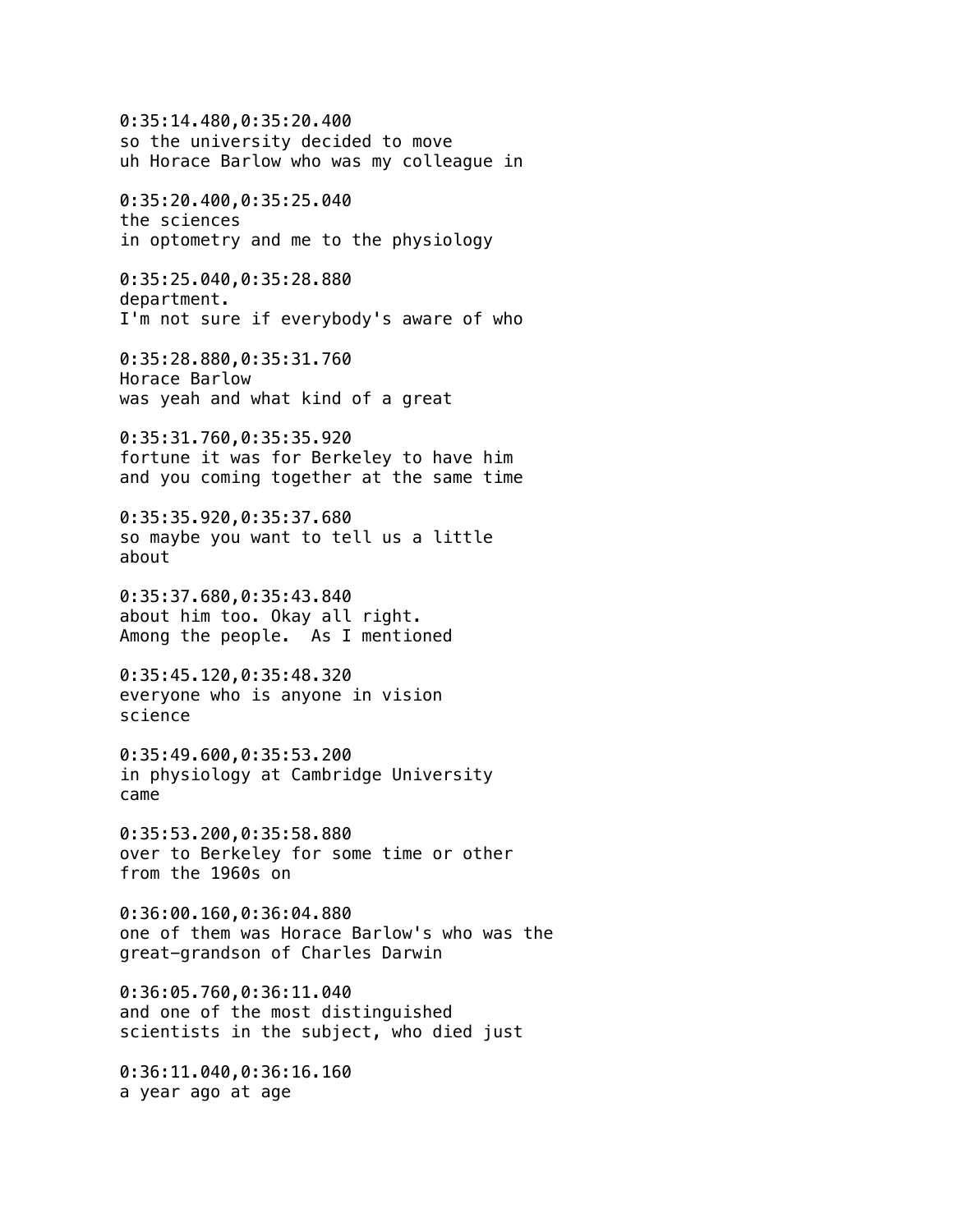98. And he came over for a year

0:36:18.160,0:36:22.800 and made some very nice discovery in the optometry school and it turns out that

0:36:22.800,0:36:28.960 uh one of the that there was an opening in the optometry school for a scientist

0:36:28.960,0:36:32.880 so he actually accepted the job and moved over

0:36:33.600,0:36:40.000 uh from Cambridge to Berkeley bought a house in the hills

0:36:40.000,0:36:45.840 uh we had moved from and we had musical evenings in his house

0:36:45.840,0:36:48.720 playing Brandenburg concertos and so on and his

0:36:51.120,0:36:55.760 mother turned up to visit Lady Nora Barlow

0:36:55.760,0:37:00.160 who was the granddaughter of Charles Darwin with whom I went to

0:37:00.160,0:37:08.320 see Pavarotti in the Greek Theater in the 1965

0:37:08.320,0:37:12.240 these are you know at those days by the way I must mention this also

0:37:12.880,0:37:19.760 that Berkeley was a different place until the late 1960s

0:37:19.760,0:37:22.560 it was much more genteel

0:37:24.640,0:37:25.760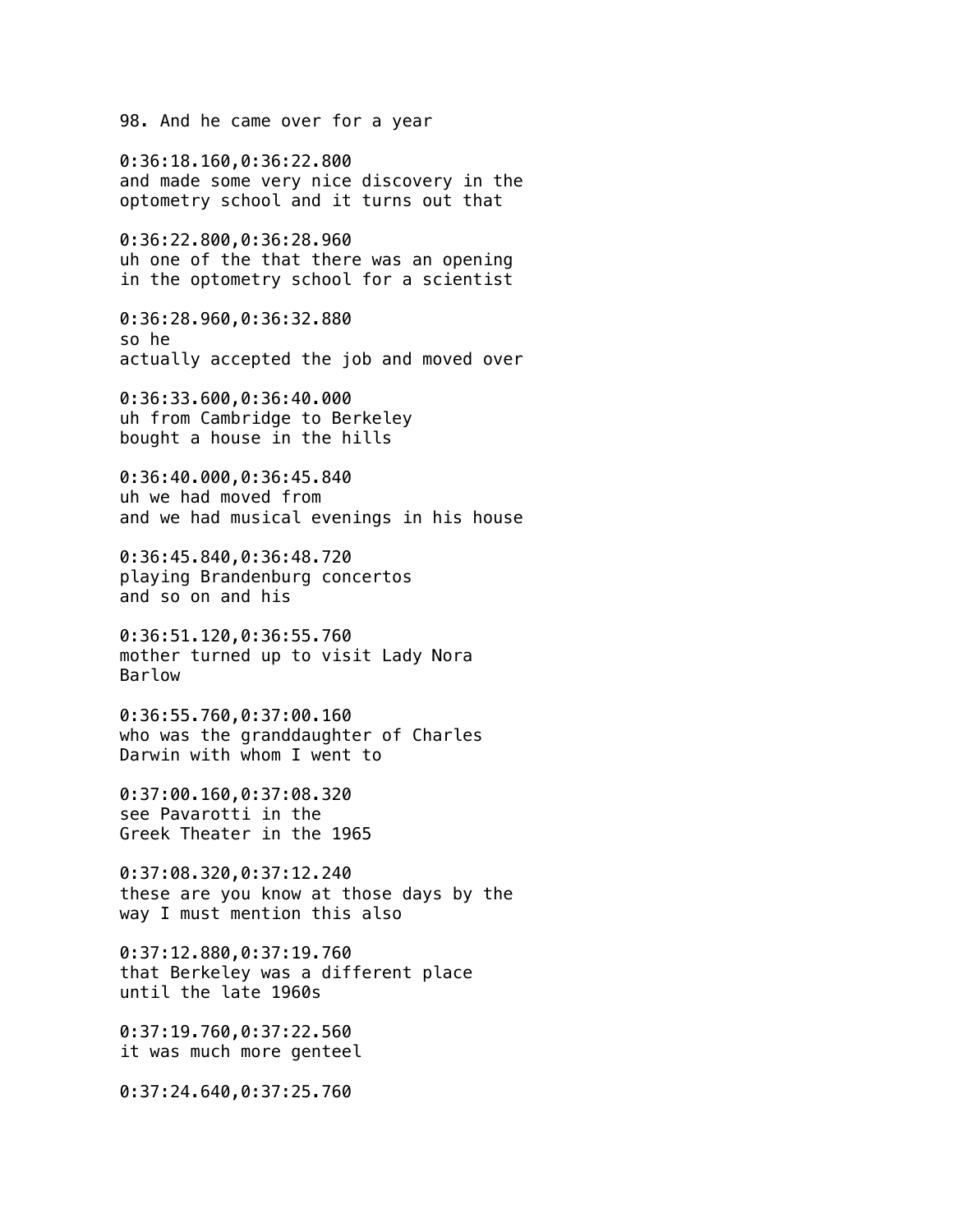softer place

0:37:28.960,0:37:32.240 and the reason was that there was actually

0:37:32.240,0:37:37.360 quite a bit of money around the money came from the overhead

0:37:37.360,0:37:43.280 for the rad lab and so on the Clark Kerr, president never told the

0:37:44.000,0:37:47.920 state one that they got several billion dollars and

0:37:47.920,0:37:53.600 overhead from the rad labs the you know those including los alamos and

0:37:53.600,0:37:56.400 so on and they just use it for the Berkeley

0:37:56.400,0:38:02.960 fund and that stopped when Reagan became governor in 19

0:38:02.960,0:38:09.760 he was elected 1966 and the budgets changed radically there were 100 FTE's

0:38:09.760,0:38:14.880 they couldn't fill and it never recovered because governor

0:38:15.920,0:38:20.000 Reagan then we had governor brown who was not all that enthusiastic

0:38:20.000,0:38:23.440 about university finance then the state didn't have good

0:38:23.440,0:38:29.680 finances so we've been struggling not struggling really but it's been not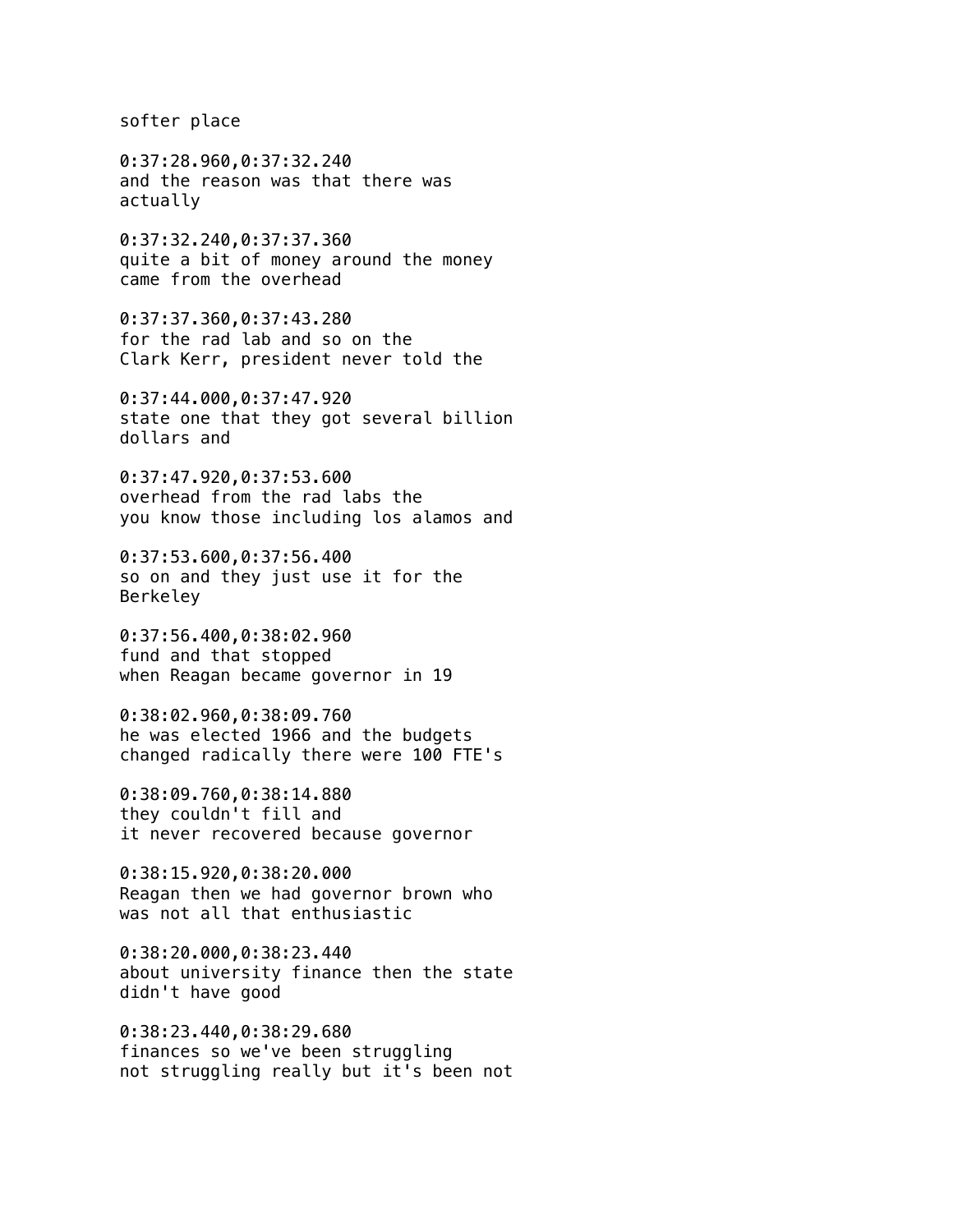0:38:29.680,0:38:32.240 the same I thing. And the other thing that 0:38:32.240,0:38:36.480 happened in the 1960s where the Free Speech Movement went 0:38:36.480,0:38:41.840 in which is a direct result of Berkeley being soft gentle 0:38:43.200,0:38:50.240 liberal yielding and the students uh of a different 0:38:50.240,0:38:55.520 generation wanted they were felt they were entitled 0:38:55.520,0:38:59.920 to things and they rebelled which we all uh 0:39:00.800,0:39:05.040 accepted the rebellion and the long story that's a good story 0:39:05.040,0:39:12.160 which we all participated. We are now talking at the juncture 0:39:12.160,0:39:16.640 of both Berkeley and my career out of optometry 0:39:16.640,0:39:22.240 into physiology out of the money 0:39:22.960,0:39:26.480 the easier money to more severe financial 0:39:27.520,0:39:33.360 so this is this is a uh a time it's not just a big shake-up for 0:39:33.360,0:39:37.440 society it's a it's a change in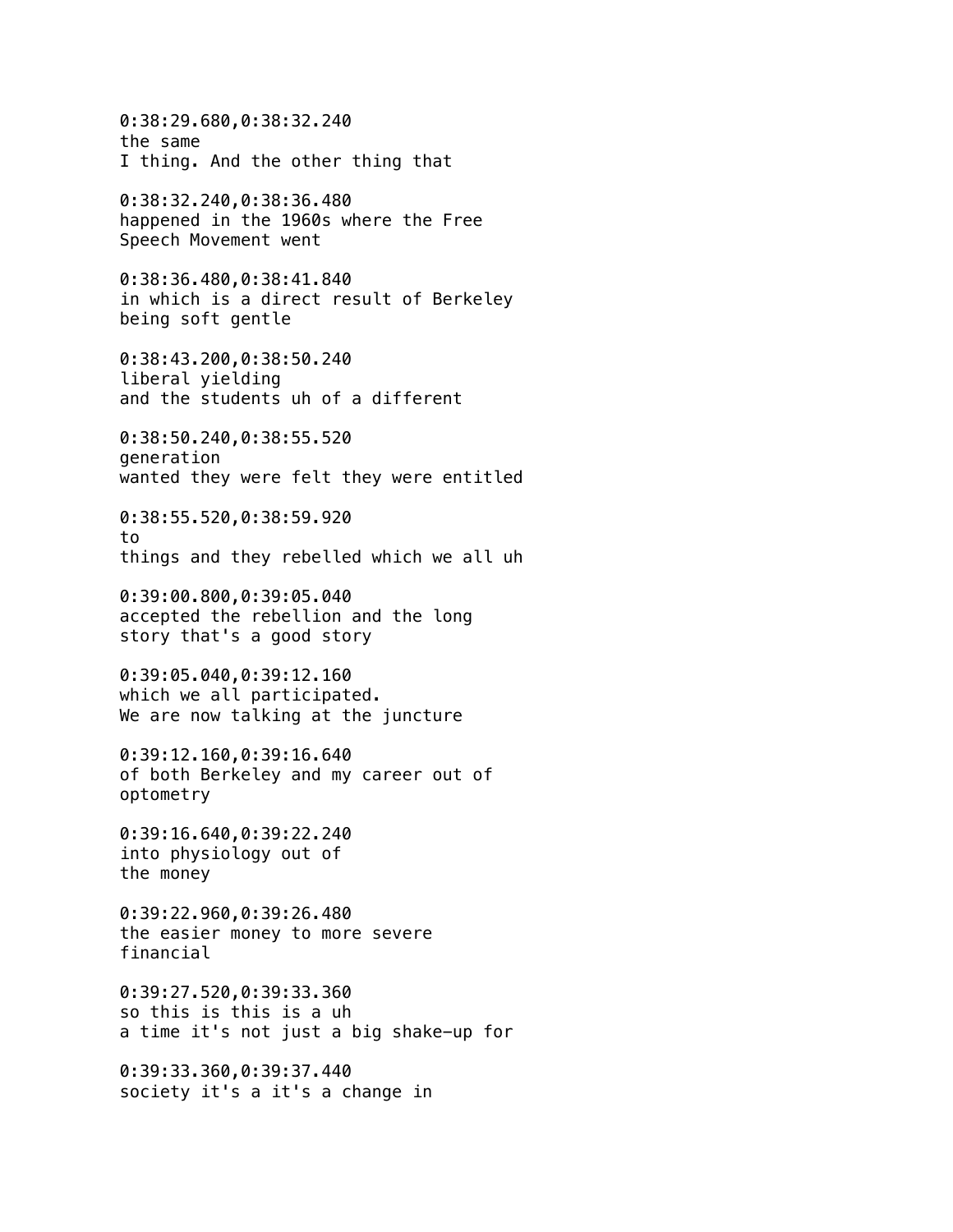in structure for Berkeley and it's not

0:39:37.440,0:39:42.000 the only change right because you we we then had a realignment uh

0:39:42.720,0:39:48.480 about uh that began about 15 years later right that changed how biology was

0:39:48.480,0:39:52.800 structured on the campus uh what what was what was that interval

0:39:52.800,0:39:54.800 like that you're now in the physiology

0:39:54.800,0:39:58.480 department uh the physiology is being built up again

0:40:00.240,0:40:04.000 what is it what is it like who are the who are the colleagues

0:40:04.000,0:40:08.000 that you interact with and how does how does that affect your

0:40:08.000,0:40:16.000 research okay we mentioned so Horace Barlow and I

0:40:16.000,0:40:20.080 were talking to the Vice Chancellor so on those days about

0:40:20.080,0:40:26.160 developing neuroscience as a discipline, neurobiology as it was called

0:40:26.160,0:40:30.800 at that time as a discipline, and I'll come back to this later and we

0:40:30.800,0:40:34.400 couldn't make much headway so they said: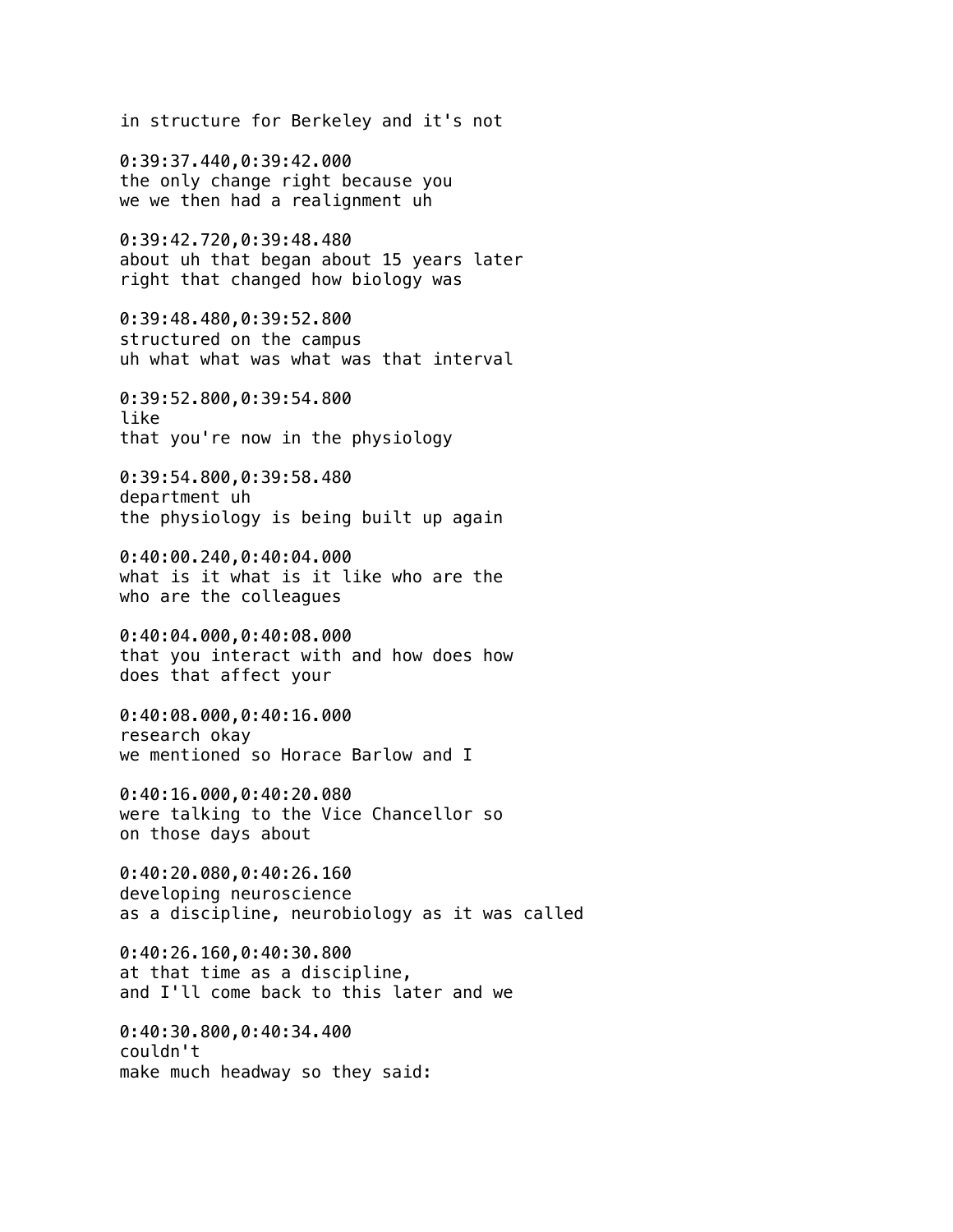0:40:36.320,0:40:41.680 go into physiology the have space, the have FTEs 0:40:42.720,0:40:46.400 you go and so we said well the physiology is not really a 0:40:46.400,0:40:51.840 elite department and they said well you make it good. 0:40:52.720,0:40:56.080 That was a fool's errand you cannot make a 0:40:56.080,0:40:58.000 department like that good by 0:41:01.680,0:41:06.960 putting two people into it because the people there 0:41:06.960,0:41:12.880 where had been at Berkeley for years uh had been post doctorals in Berkeley 0:41:13.760,0:41:20.000 um doing moderately good research well funded you know the name 0:41:20.000,0:41:24.000 of Berkeley or something and they just ran the physiology 0:41:24.000,0:41:26.640 department in a very um 0:41:30.480,0:41:34.800 restricted way let me put it this way so for as an example 0:41:35.440,0:41:42.080 so there were like 10 12 faculty in physiology and so Horace 0:41:42.080,0:41:46.880 and Barlow and I, who were visual neurophysiologists, come into the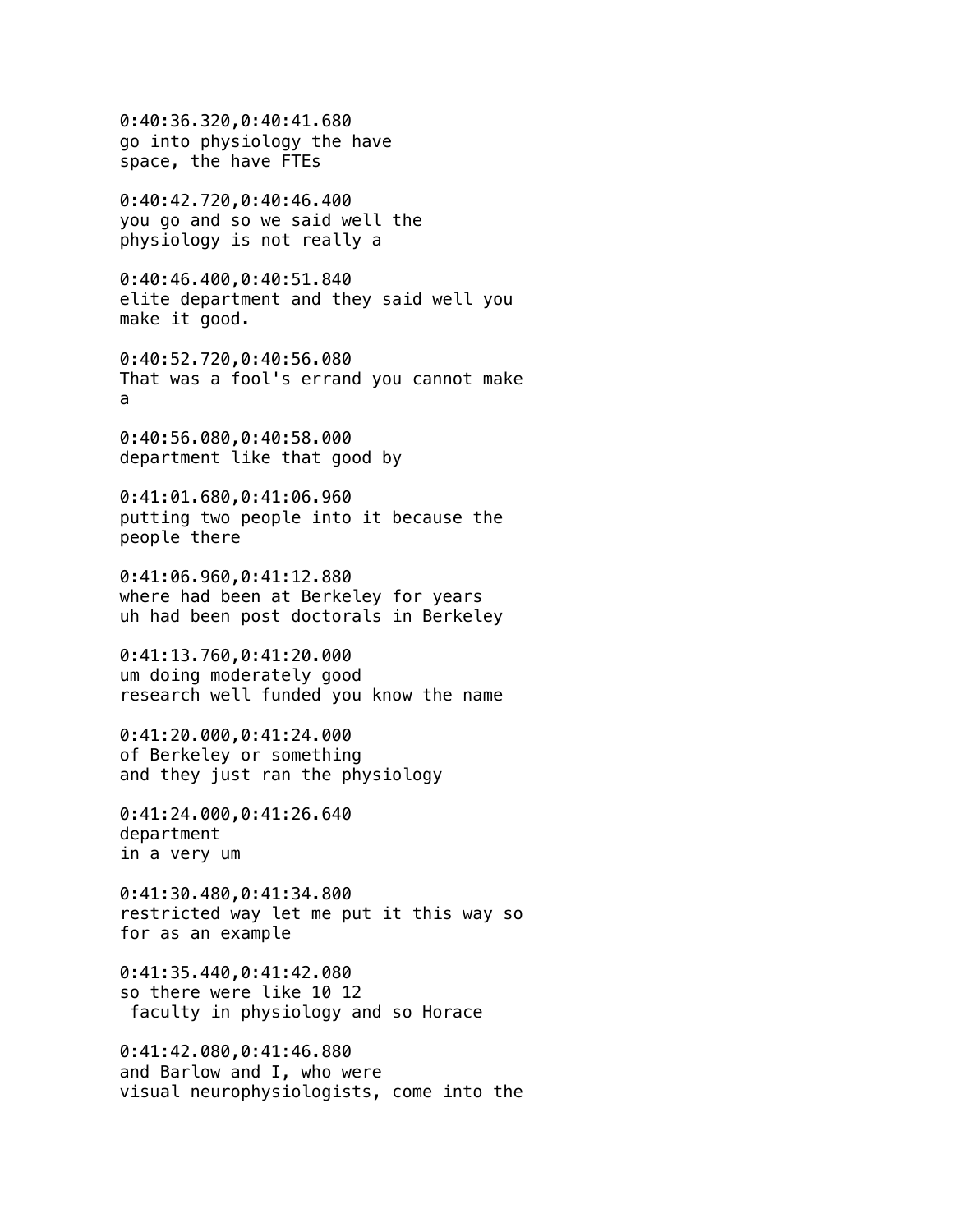0:41:46.880,0:41:51.440 department with a mission to make it a good neural to make a 0:41:51.440,0:41:56.480 neural hub in it. so the the chairman that sounds well you 0:41:56.480,0:42:00.800 have to go and teach respiration so I had to teach because 0:42:00.800,0:42:04.080 they were too they were teaching their own stuff and 0:42:04.080,0:42:09.120 respiration was not covered so I had to give three weeks lectures in 0:42:09.120,0:42:12.560 respiration Horace had to give three least lecture on 0:42:12.560,0:42:14.160 cardio on the um 0:42:16.640,0:42:22.000 cardiology and so on and which nowadays would be unthinkable 0:42:22.000,0:42:29.200 but in those days was completely standard and it was almost impossible 0:42:29.200,0:42:34.960 to budge the department. They had one neurophysiologist in it by the name 0:42:34.960,0:42:39.280 of Walter Freeman who was part of the old group he 0:42:40.160,0:42:43.680 had a few things going for him a few things 0:42:43.680,0:42:48.160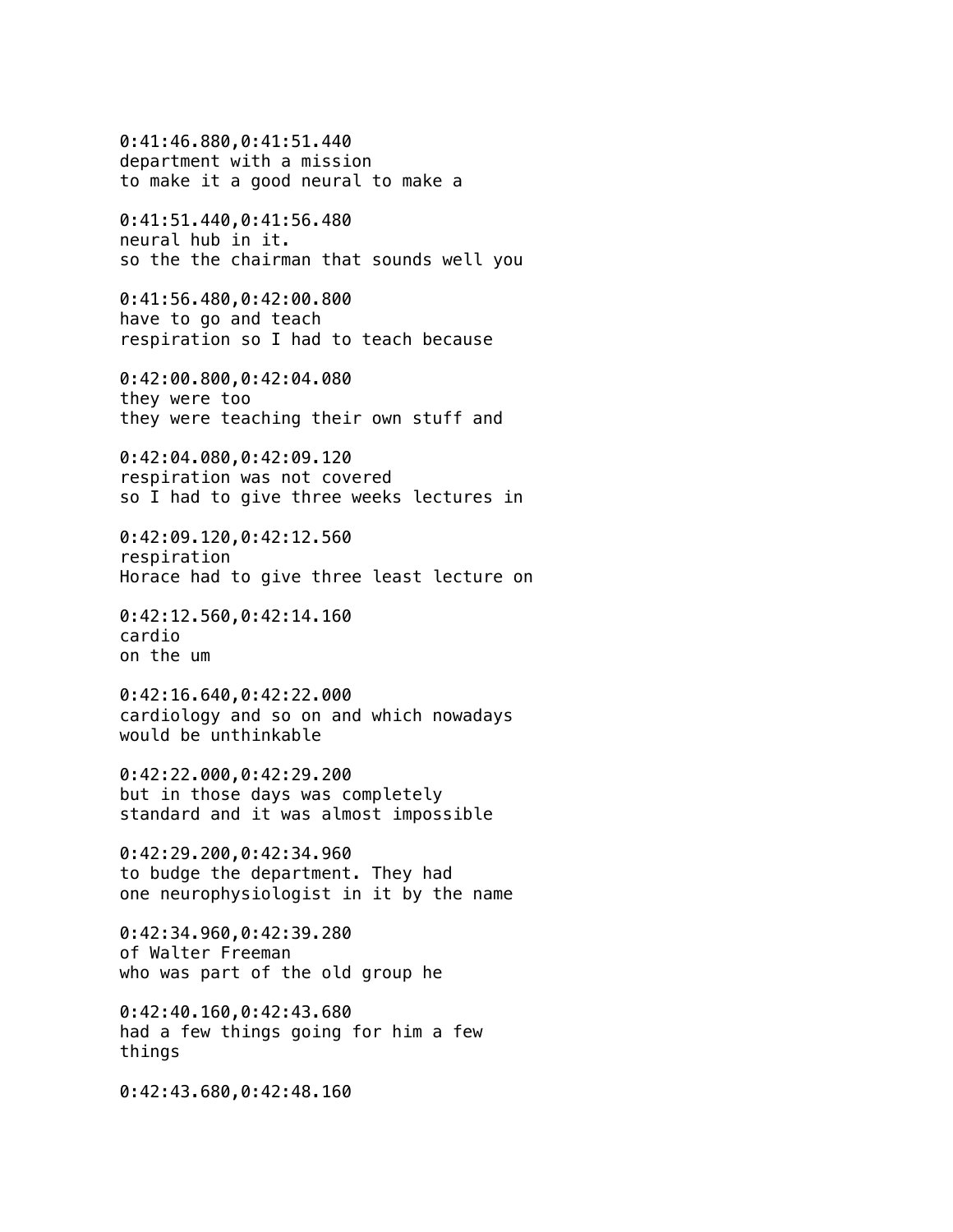against him but it didn't work so now we are coming

0:42:50.160,0:42:54.320 to the neurobiology aspect of it

0:42:57.200,0:43:05.120 great um so the the the neuroscience neurobiology is not

0:43:05.120,0:43:08.720 ready yet to take off right uh it's just it's not fitting in

0:43:08.720,0:43:13.120 quite with with the Berkeley plan uh and yet the research that you're

0:43:13.120,0:43:18.560 doing and the research that uh Barlow is doing is groundbreaking right

0:43:18.560,0:43:21.840 uh the and the the two of you are kind of are

0:43:21.840,0:43:24.960 unique in that you're not just interested in

0:43:24.960,0:43:28.960 physiology of neuroscience but you're also bringing in mathematics

0:43:28.960,0:43:35.360 and computational interests right that that really today really are again at

0:43:35.360,0:43:39.920 the forefront of of the way we do neuroscience uh how

0:43:39.920,0:43:43.280 does that work and are there people in other

0:43:43.280,0:43:47.760 departments of engineering for example uh other parts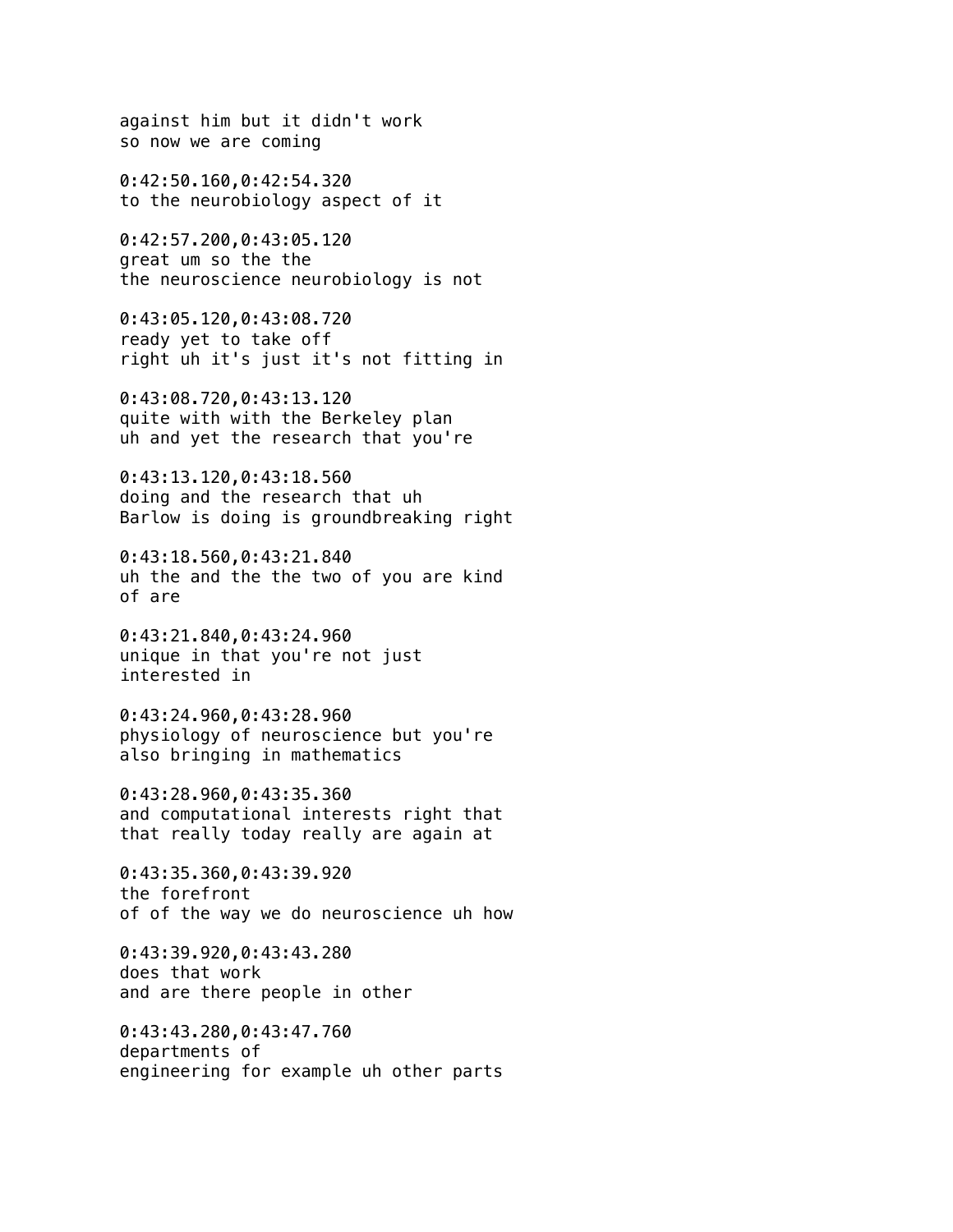0:43:47.760,0:43:51.840 of biology right where where you you see a hope 0:43:52.480,0:43:56.080 of being able to have the kind of colleagues that 0:43:56.080,0:44:03.040 could make a difference yeah um so we're going shortly after Barlow 0:44:03.040,0:44:07.680 arrived he insisted that we title our 0:44:07.680,0:44:14.240 we talk about a neural sensory laboratory in the 0:44:14.800,0:44:19.120 department of optometry and then we got together with 0:44:19.680,0:44:25.920 Stent who was an exact contemporary of mine Gunther Stent 0:44:25.920,0:44:32.320 also born in Berlin my personal close friend for all time I was in 0:44:32.320,0:44:36.880 Berkeley till he died ten years ago and Gunther 0:44:37.520,0:44:41.840 was a bio originally a chemist became a molecular biologist 0:44:42.480,0:44:46.880 was on the go on the ground floor with all the modern molecule biology 0:44:46.880,0:44:52.640 who early in the 1960s decided that molecular biology had been done 0:44:52.640,0:44:56.000 already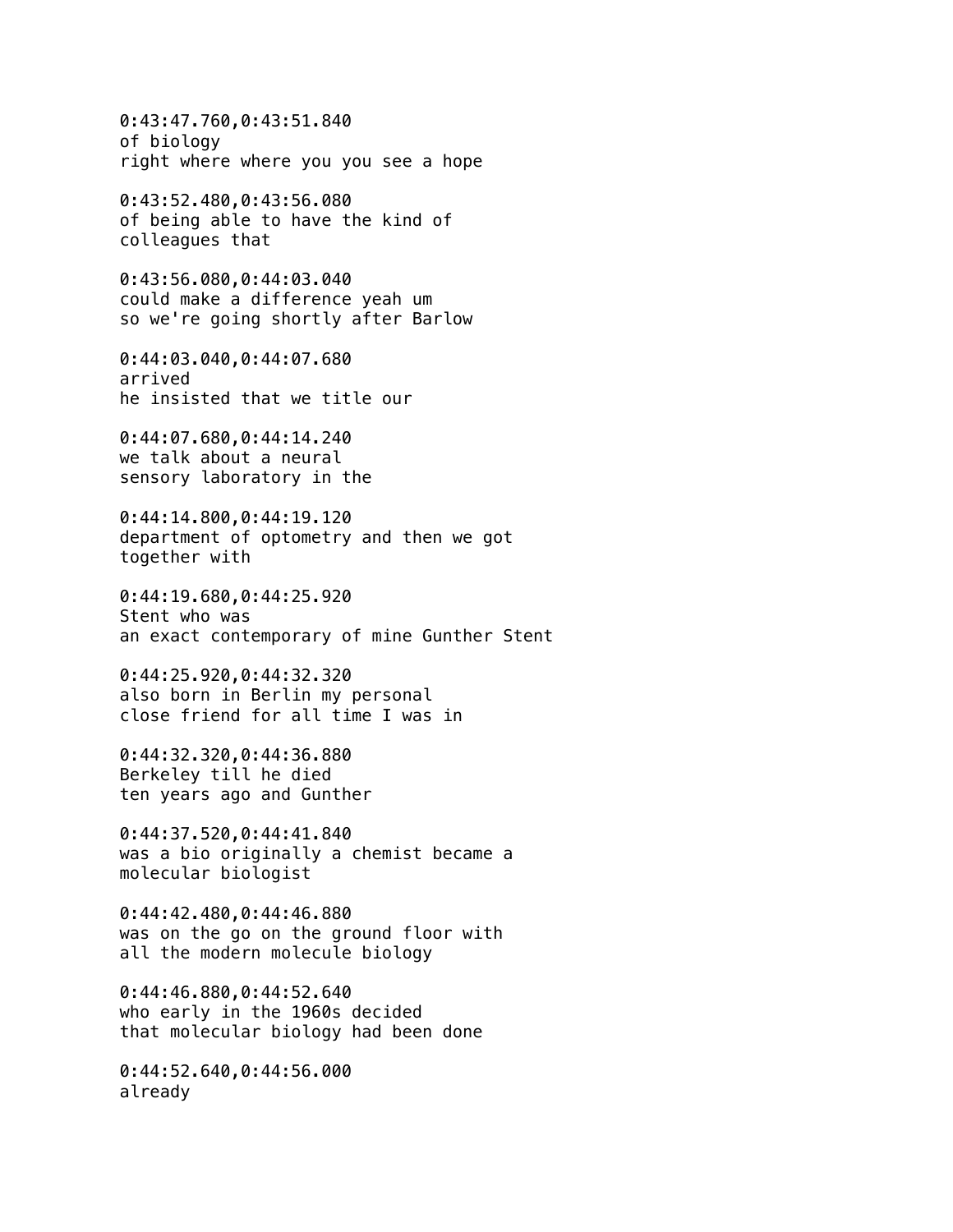and the future was neurobiology 0:44:56.560,0:45:02.160 and he got a couple of people interested in that 0:45:02.160,0:45:07.040 one of them was Don Glaser who had done some work in 0:45:07.040,0:45:10.320 there was in physics department but also was 0:45:10.320,0:45:15.920 loose a loose kind you know not a quantum physicist although he understood 0:45:15.920,0:45:20.320 quantum physics as well as anyone but he was mentally 0:45:20.320,0:45:24.960 loose so in the 1965 1966 0:45:25.680,0:45:30.320 Gunther Stent organized what's called the chancellor's advisory council or 0:45:31.040,0:45:39.200 committee on neurobiology I think um with the mandate to decide what needed 0:45:39.200,0:45:44.080 to be done in neurobiology in Berkeley as a future and how to do it. The 0:45:44.080,0:45:49.120 committee consisted of people in 0:45:50.560,0:45:55.040 physics it was a very nice person 0:45:56.960,0:46:03.600 the I can't think of his name the um the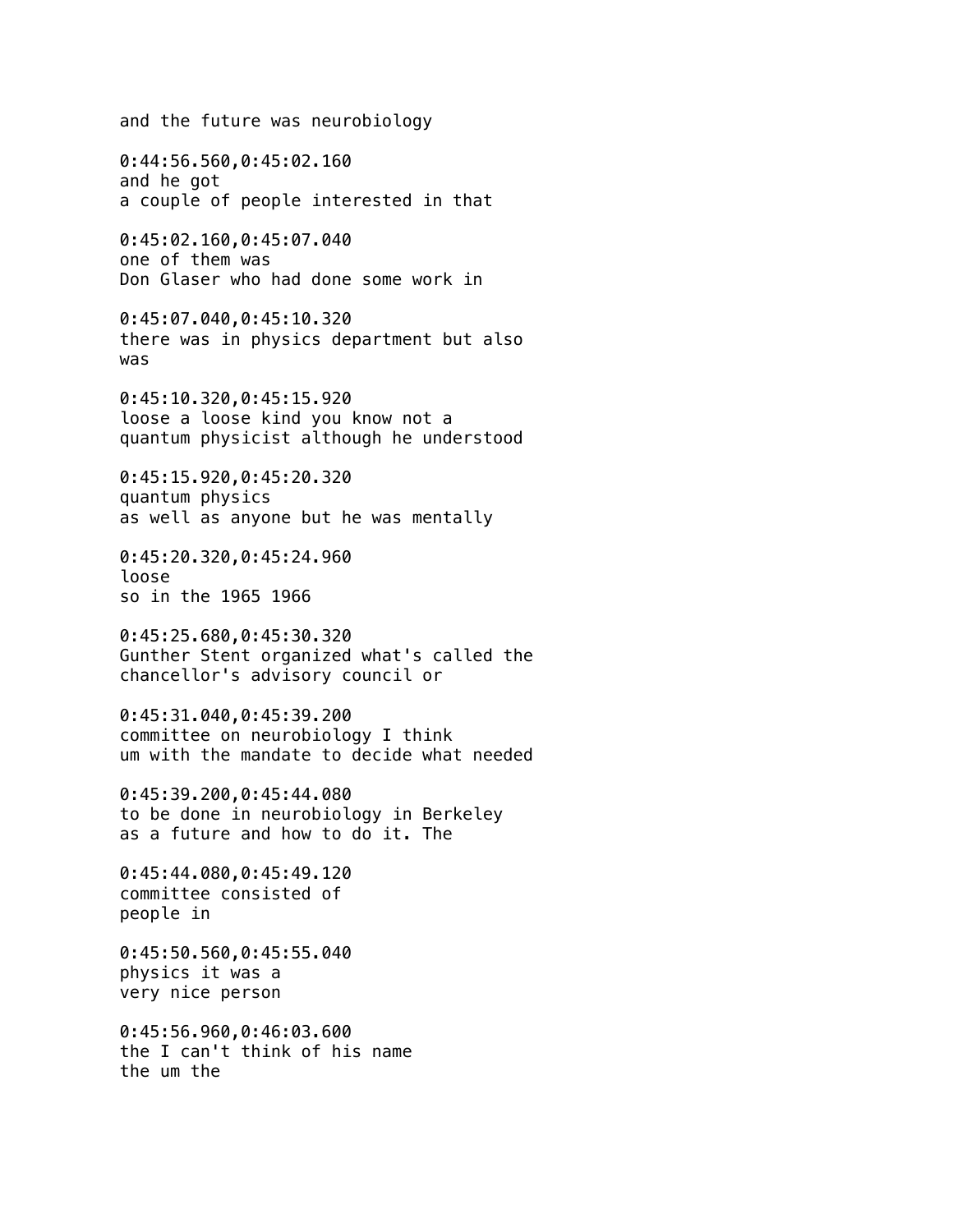0:46:04.320,0:46:11.360 some zoologist and engineer uh chemist and we all 0:46:11.360,0:46:17.520 decided after long deliberation that there should be a department of 0:46:17.520,0:46:21.760 neurobiology which uh the administration did not want 0:46:22.400,0:46:28.400 -- and secondly they wanted to have a sub department in 0:46:28.400,0:46:32.320 the department of molecular biology which is to the problem molecular 0:46:32.320,0:46:36.240 biology didn't want because we are talking about the late 0:46:36.240,0:46:38.800 60s when molecular biology was really going. 0:46:39.440,0:46:46.320 So the university decided to put a focus for neurobiology in the department 0:46:46.320,0:46:50.400 of physiology and anatomy where it 0:46:50.400,0:46:51.680 rested and we 0:46:54.720,0:46:59.680 got the one or two FTEs out of it we forced the university 0:46:59.680,0:47:03.440 to make an FTE not to the physiology department 0:47:04.000,0:47:10.960 but to the to neurobiology that was Bob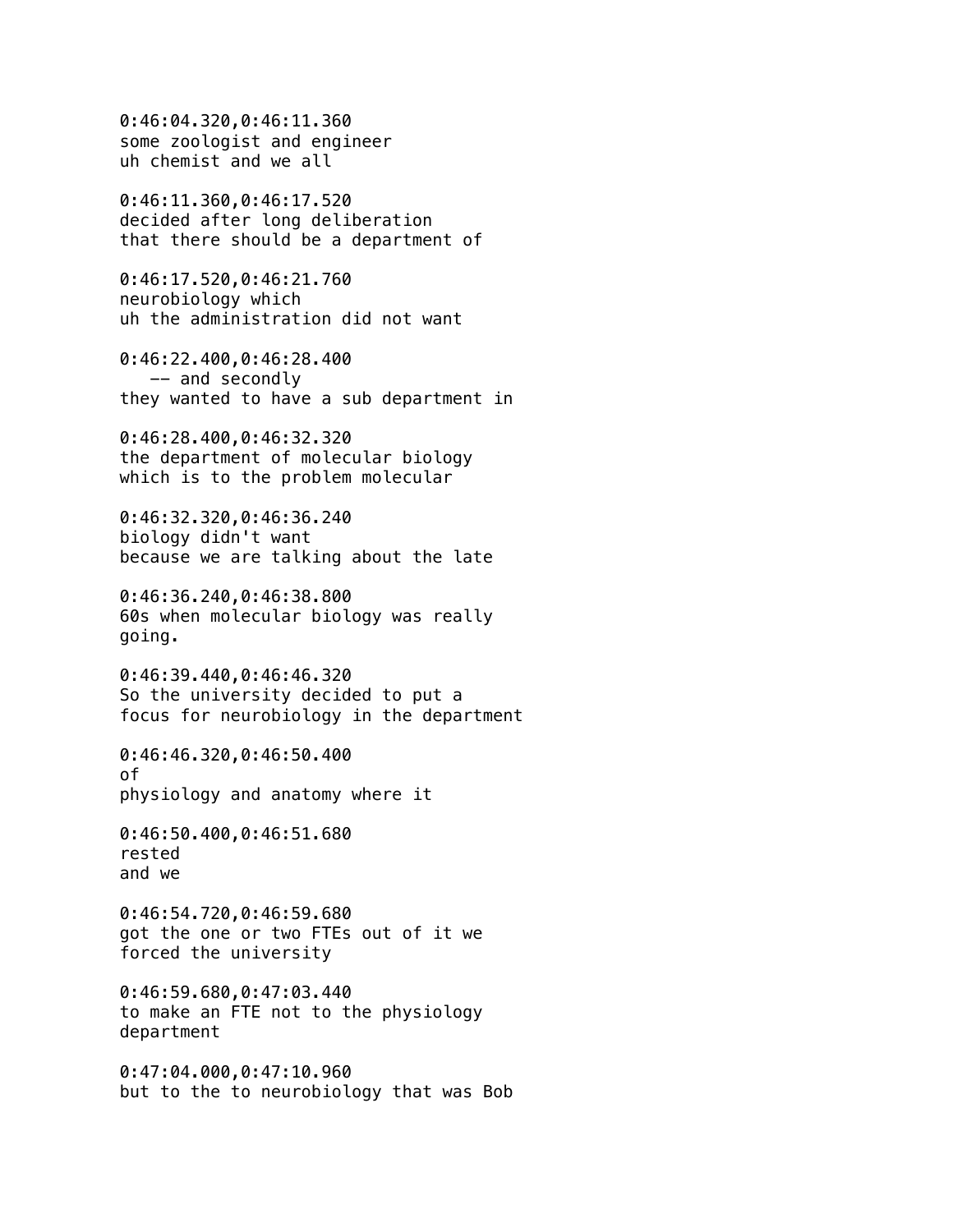Zucker so Bob Zucker 1972 0:47:10.960,0:47:14.880 was hired the FTE was given to the neurobiology 0:47:21.200,0:47:25.760 things were going along until the major 0:47:25.760,0:47:28.560 moment as far as i'm concerned in Berkeley 0:47:29.200,0:47:35.920 was in 1980 I had just been offered a job at Harvard 0:47:35.920,0:47:39.280 university which I did not accept because I like 0:47:39.280,0:47:42.960 Berkeley which also by the way should be part of 0:47:42.960,0:47:47.440 the history I had previously been offered a major 0:47:47.440,0:47:53.360 chair in Germany a really good jobs about 0:47:54.320,0:47:57.920 which I did not I didn't even think because it didn't even come up that I 0:47:57.920,0:48:01.840 would go back to Germany. Harvard, I decided I really prefer 0:48:01.840,0:48:06.800 Berkeley over Harvard but I was bottled up the physiology part 0:48:06.800,0:48:12.240 had bottled me up as far as my slots and everything so I decided I 0:48:12.880,0:48:20.640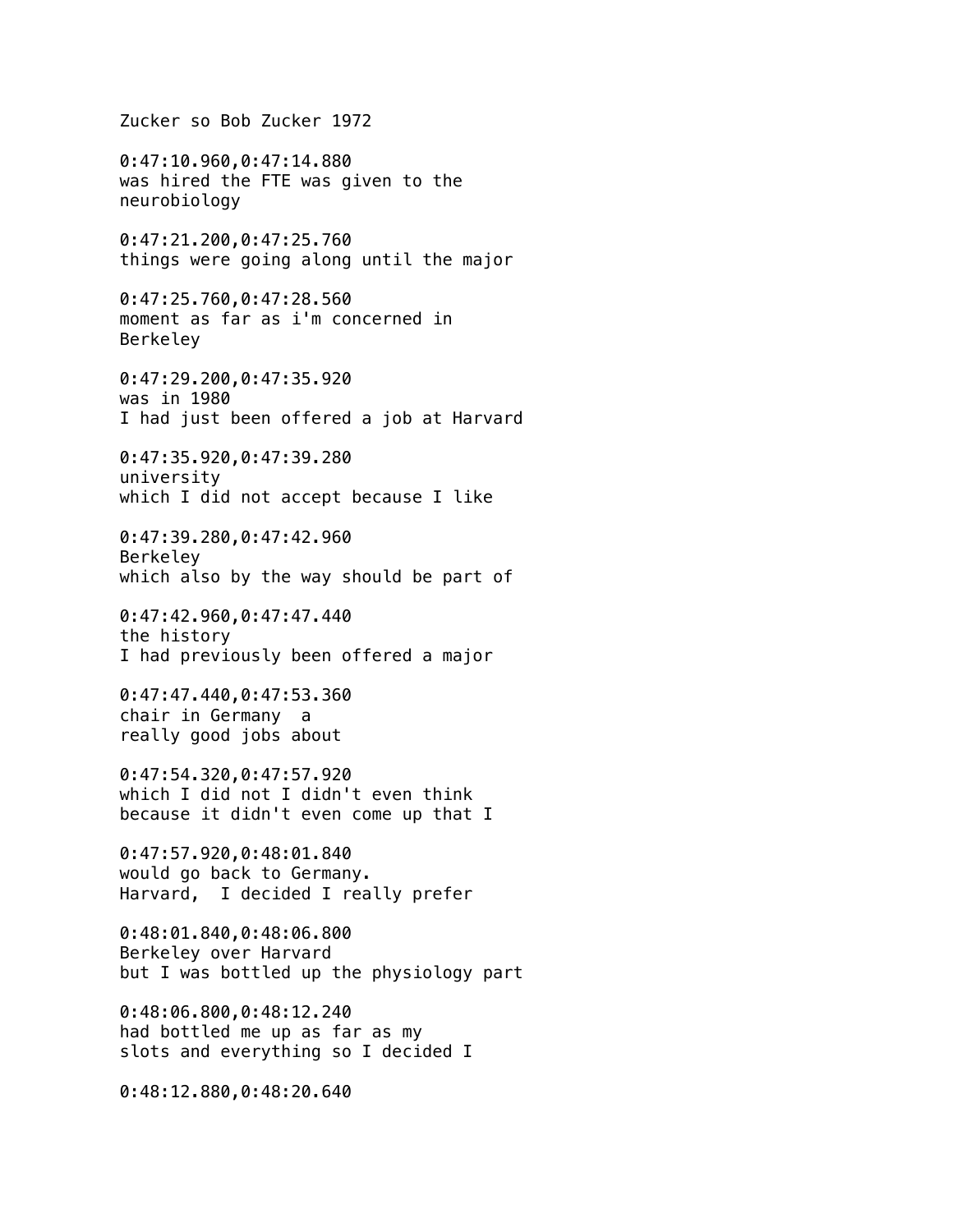wanted to use the Harvard offer to get better so I went some reason I 0:48:20.640,0:48:25.040 said I went to Dan Koshland said to Dan you know this is I want to 0:48:25.040,0:48:28.800 stay in Berkeley but Mrs. Timiras is really 0:48:28.800,0:48:32.080 not that interested me so Dan Koshland 0:48:32.080,0:48:35.280 dictated the letter that I should write to them 0:48:37.520,0:48:40.960 it was very anyway a year later there was a dinner 0:48:41.520,0:48:45.280 and in the parking lot where we are going to a car 0:48:45.280,0:48:48.400 the then dean of biology by name Robert Glaeser 0:48:49.440,0:48:53.120 now famous for his freezing electron microscope 0:48:53.920,0:48:58.000 pulled me aside says I'm setting up a committee 0:48:58.000,0:49:01.840 under the Chancellor to reorganize biology 0:49:02.640,0:49:06.400 under with Dan Koshland chairman would you be a member of it? 0:49:07.600,0:49:11.840 so in 1980 I became a member of the gang of whatever they call it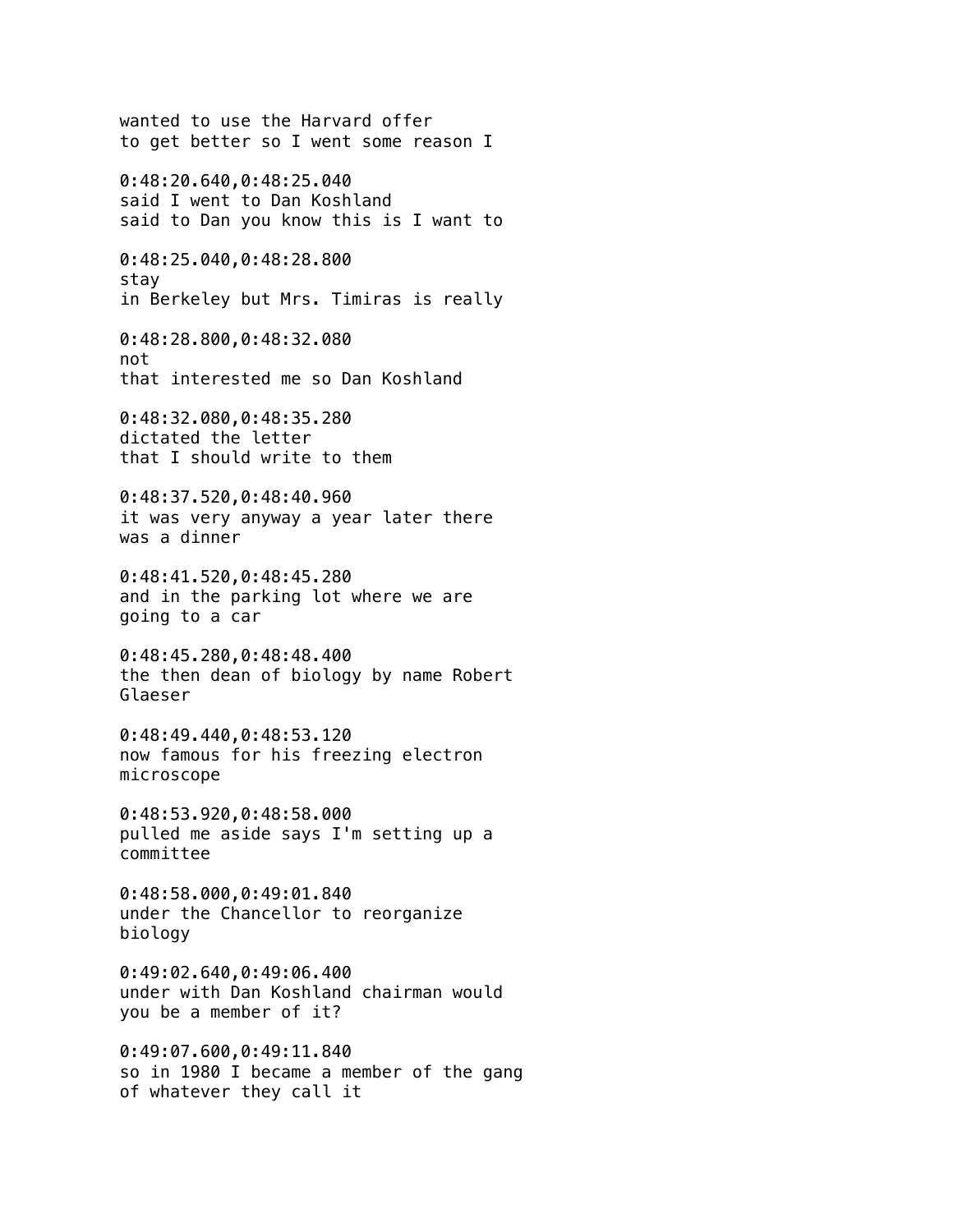0:49:11.840,0:49:16.320 under Dan Koshland and for the rest of the 1980s

0:49:16.320,0:49:21.760 we all under Dan Koshland basically reorganized biology

0:49:22.720,0:49:29.680 and we were just his minions the most effective academic politician

0:49:29.680,0:49:33.520 I've ever come across by by many magnitudes

0:49:33.520,0:49:40.000 now I wish I had studied under Dan Koshland 20 years earlier I would

0:49:40.000,0:49:45.040 have been able to handle Dean Morgan about so much better um

0:49:46.160,0:49:53.360 the and the idea then was to thread in neurobiology

0:49:53.360,0:50:01.520 into the new reorganization so there were big ways of doing

0:50:01.520,0:50:08.160 so first of all what Koshland did via the Vice Chancellor Rod Park

0:50:08.720,0:50:15.760 with the acquiessence of the Chancellor Heyman, to try to abolish all

0:50:15.760,0:50:18.240 biology departments, like 15 biologies about

0:50:18.960,0:50:24.080 bio and it's all we need to say that the 15 chairmen

0:50:24.080,0:50:26.320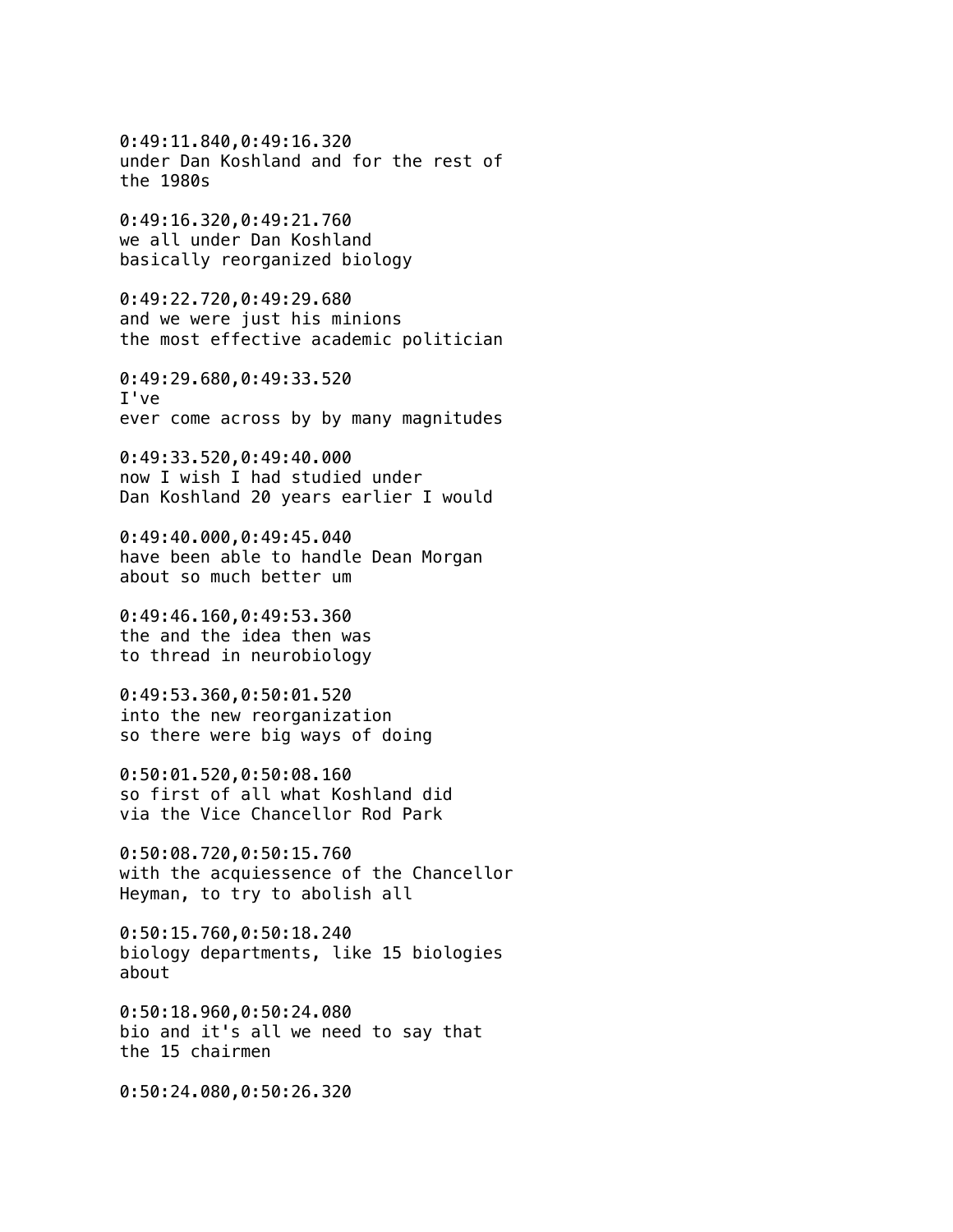were unanimously against that. 0:50:29.520,0:50:35.200 and so they Dan Koshland and Beth Burnside -- by the way Dean Burnside 0:50:35.200,0:50:42.400 was made Dean of Biology and she managed between Koshland 0:50:43.040,0:50:46.320 and Burnside and they managed somehow 0:50:46.320,0:50:51.680 to to put the system through. And the first thing they 0:50:51.680,0:50:56.000 did was to bring in two professors 0:50:56.000,0:51:01.280 Gerry Rubin and Corey Goodman who first got they got the first 0:51:02.560,0:51:06.320 Howard Hughes professor and I remember the Howard Hughes 0:51:06.320,0:51:10.400 people coming here explaining to us how Howard Hughes 0:51:10.400,0:51:14.640 professors would still have to be teaching. and so on they explain 0:51:14.640,0:51:17.920 so so then it's a part of the construction 0:51:20.160,0:51:23.360 person but there's one of the things that Dan Koshland 0:51:23.360,0:51:26.960 immediately said the first thing to do to make it palatable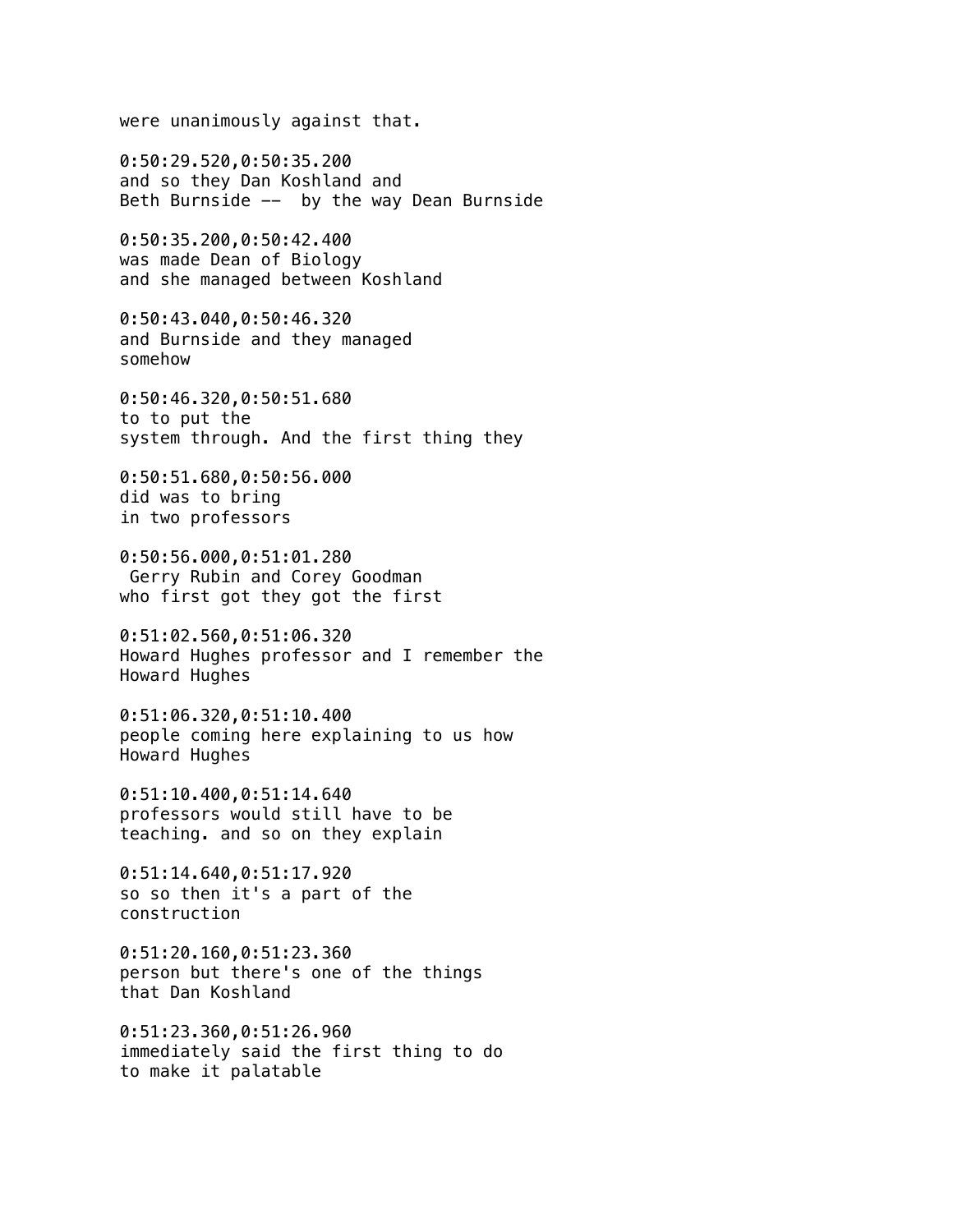0:51:27.520,0:51:32.880 to the biology faculty is to have new construction so we

0:51:34.160,0:51:36.960 build LSA we built um

0:51:39.840,0:51:45.600 rebuilt Stanley Hall and then LSB was rebuilt

0:51:47.120,0:51:52.400 and now what's now Koshland so a major construction costing

0:51:53.440,0:51:56.800 I think 150 billion -- million dollars you  $k$ now  $--$ 

0:51:57.360,0:52:01.280 um so I don't know how they got the money from the state and so on

0:52:01.280,0:52:05.600 so there was major construction so about about '89

0:52:05.600,0:52:09.600 '90. In '87 they started a new department

0:52:11.920,0:52:15.200 so you know the thing that's interesting about about the department

0:52:15.760,0:52:20.560 so so first of all despite somehow despite all these difficulties even

0:52:20.560,0:52:25.840 before this happens uh vision science on the Berkeley campus

0:52:25.840,0:52:28.480 actually becomes one of the serious places

0:52:29.040,0:52:32.400 in the world to do vision science between optometry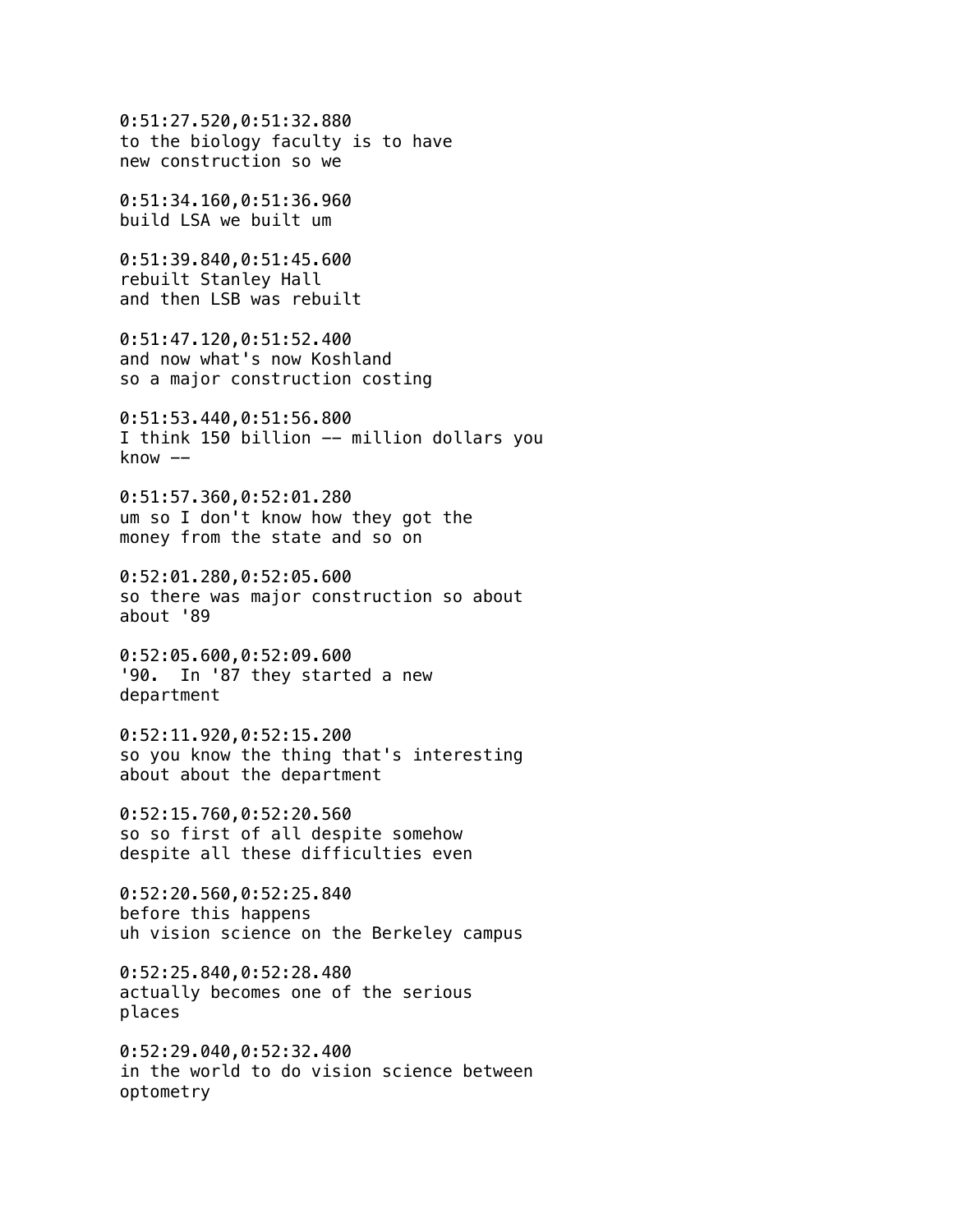0:52:33.440,0:52:37.360 physiology uh a couple of different biologies 0:52:37.360,0:52:43.920 and uh psychology right so it yeah it grows despite the structure 0:52:44.640,0:52:48.720 right yes yeah and yeah the reason for that was 0:52:48.720,0:52:53.440 that so so we moved to physiology Horace and I 0:52:53.440,0:52:57.200 we hired one or two people in our line of work 0:52:58.240,0:53:04.960 optometry got religion and they replaced us with one or two people and 0:53:04.960,0:53:08.640 then made it a rule now it's standard for the 0:53:08.640,0:53:12.560 optometry department have three or four or five vision 0:53:12.560,0:53:18.080 scientists there always was one or two psychologists 0:53:18.080,0:53:22.080 who were vision scientists with Brunswick 0:53:22.080,0:53:28.640 in the 1950s Cornsweet, DeValois they always had people like 0:53:28.640,0:53:33.840 and then I was able to thread something into the electrical

0:53:33.840,0:53:37.040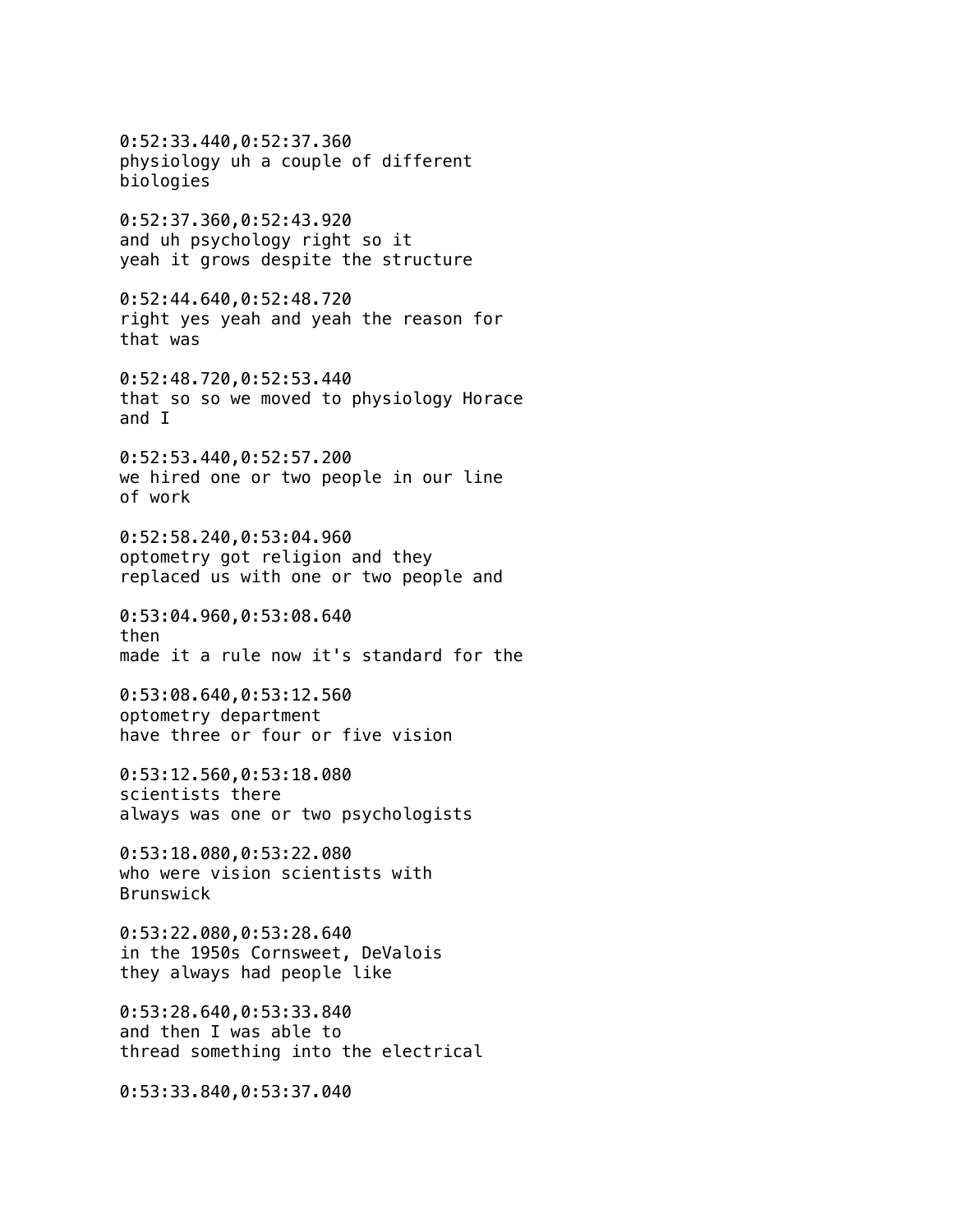engineering department at that time we had lunch regularly in

0:53:37.040,0:53:40.800 the faculty club and there were people with the same age

0:53:40.800,0:53:46.080 same interest in and so I got to know the electrical

0:53:46.080,0:53:49.040 engineers very well and I had a lot in common with them

0:53:49.040,0:53:55.840 interesting people and I persuaded them to make one FTE available for

0:53:57.520,0:54:02.880 bio engineering and they hired Frank Werblin who

0:54:04.960,0:54:08.800 they tried it didn't work out quite as well as I wanted to

0:54:09.360,0:54:15.120 because I had hoped that the person that would they would hire would be

0:54:15.120,0:54:20.800 teaching an electrical engineering course just a simple course in systems

0:54:20.800,0:54:23.520 theory and do bioengineering but the people

0:54:23.520,0:54:27.520 they hired were good bio engineers but they wanted

0:54:27.520,0:54:28.880 to do bioengineering they didn't want to

0:54:29.440,0:54:32.320 so anyway by that time there were pockets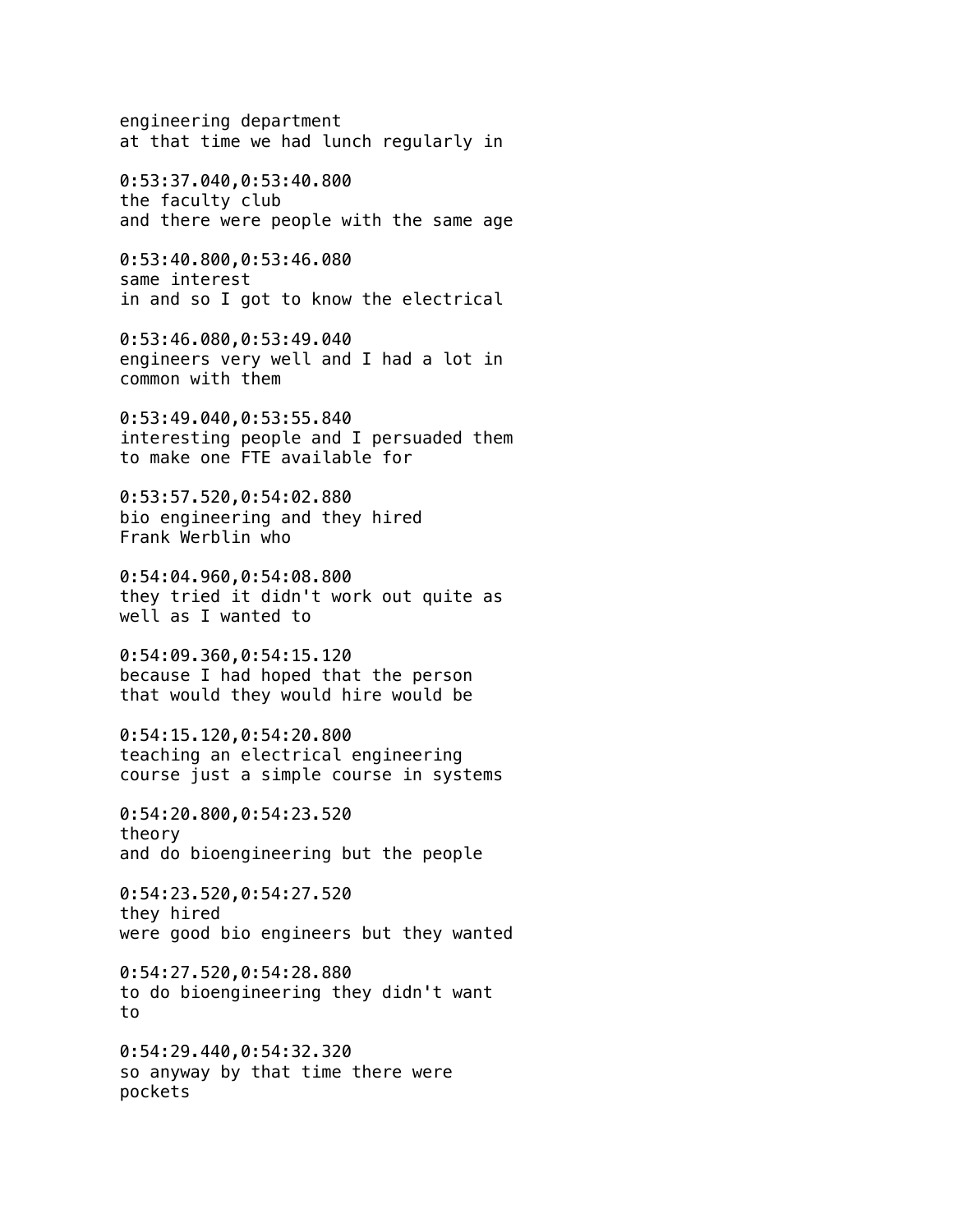0:54:33.280,0:54:39.440 of vision scientists influenced by our interest and our input 0:54:40.320,0:54:44.160 so when the engineers hired a bioengineer 0:54:44.160,0:54:47.120 they hired someone because we knew Frank Werblin 0:54:48.640,0:54:55.680 and the uh um psychology also so that's how in 0:54:55.680,0:54:59.040 optometry as I said had two three so by that time there must 0:54:59.040,0:55:02.480 have been up to 10 people in vision science yes 0:55:03.200,0:55:07.360 not yet neurobiology right and so and so and now we have the 0:55:07.360,0:55:10.080 reorganization that among other things it builds 0:55:10.640,0:55:16.560 uh LSA uh it creates uh the department of MCB and 0:55:17.120,0:55:22.880 there's a discussion about what kind of sub-departments or divisions MCB will 0:55:22.880,0:55:26.240 have right and neurobiology becomes one of 0:55:26.240,0:55:29.600 them uh but although interestingly 0:55:30.400,0:55:34.080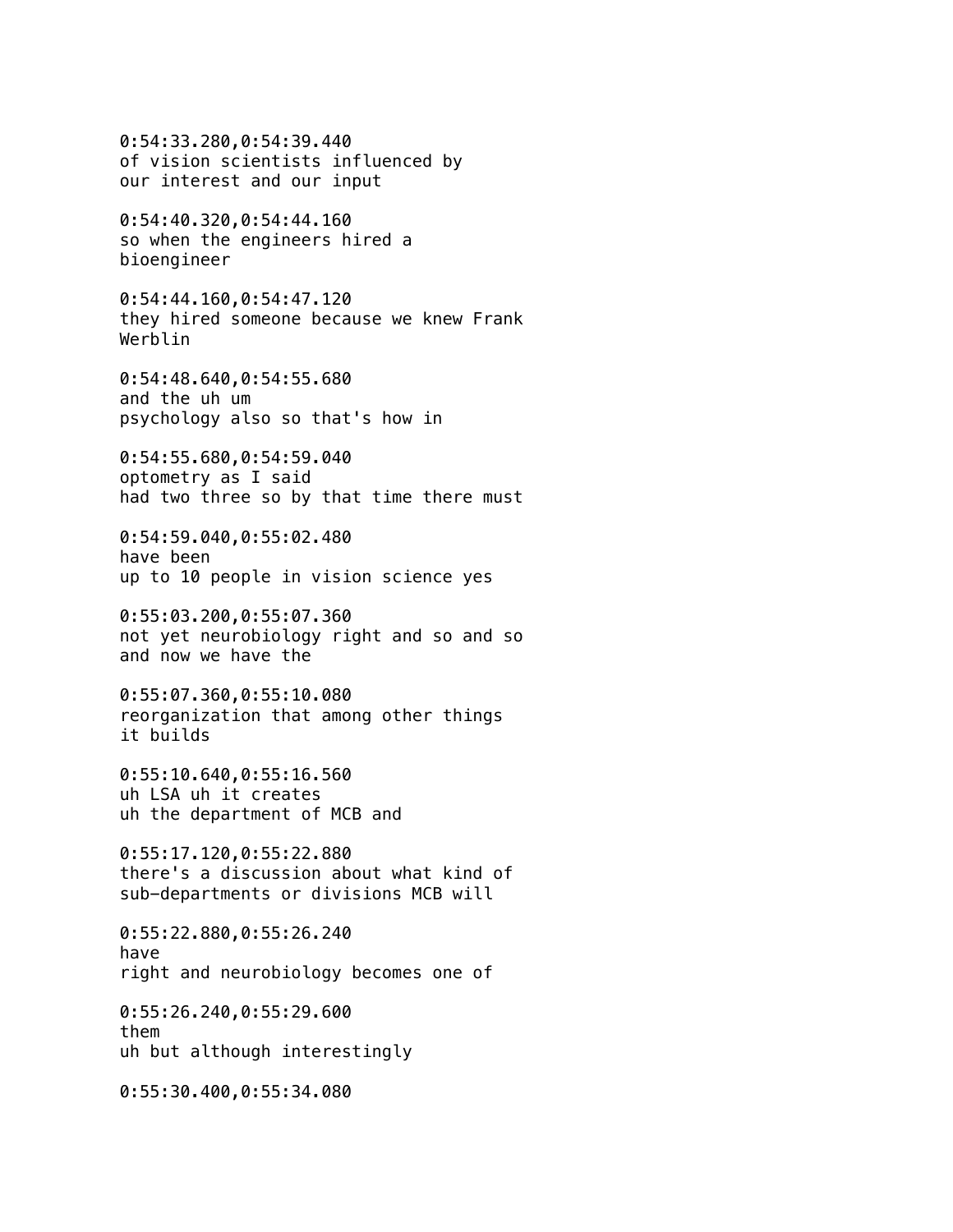the area that Bob Glaeser who was one of the people to initiate this 0:55:34.080,0:55:41.040 of biophysics uh is left out in the cold right uh for some future events 0:55:41.040,0:55:46.720 but but but neurobiology is represented and and at that point do you become a 0:55:46.720,0:55:50.960 member of the MCB department and and uh of the 0:55:50.960,0:55:56.400 neurobiology division of MCB yes so at that time there was discussion 0:55:56.960,0:56:02.880 what um kind what what the department should be in the 0:56:02.880,0:56:07.600 biology area okay under Dean Burnside, and they decided to 0:56:07.600,0:56:09.280 have three departments 0:56:11.120,0:56:15.280 IB, plant sciences. and molecular cell biology 0:56:15.280,0:56:19.920 there could have been more than MCB. W wanted actually to have 0:56:19.920,0:56:25.440 a separate department of sort of cellular biology physiology neuro 0:56:26.400,0:56:33.120 and another one for molecular and so on but Gerry Rubin who was a very powerful 0:56:33.680,0:56:39.280 uh academic politician insisted on there being a single department and a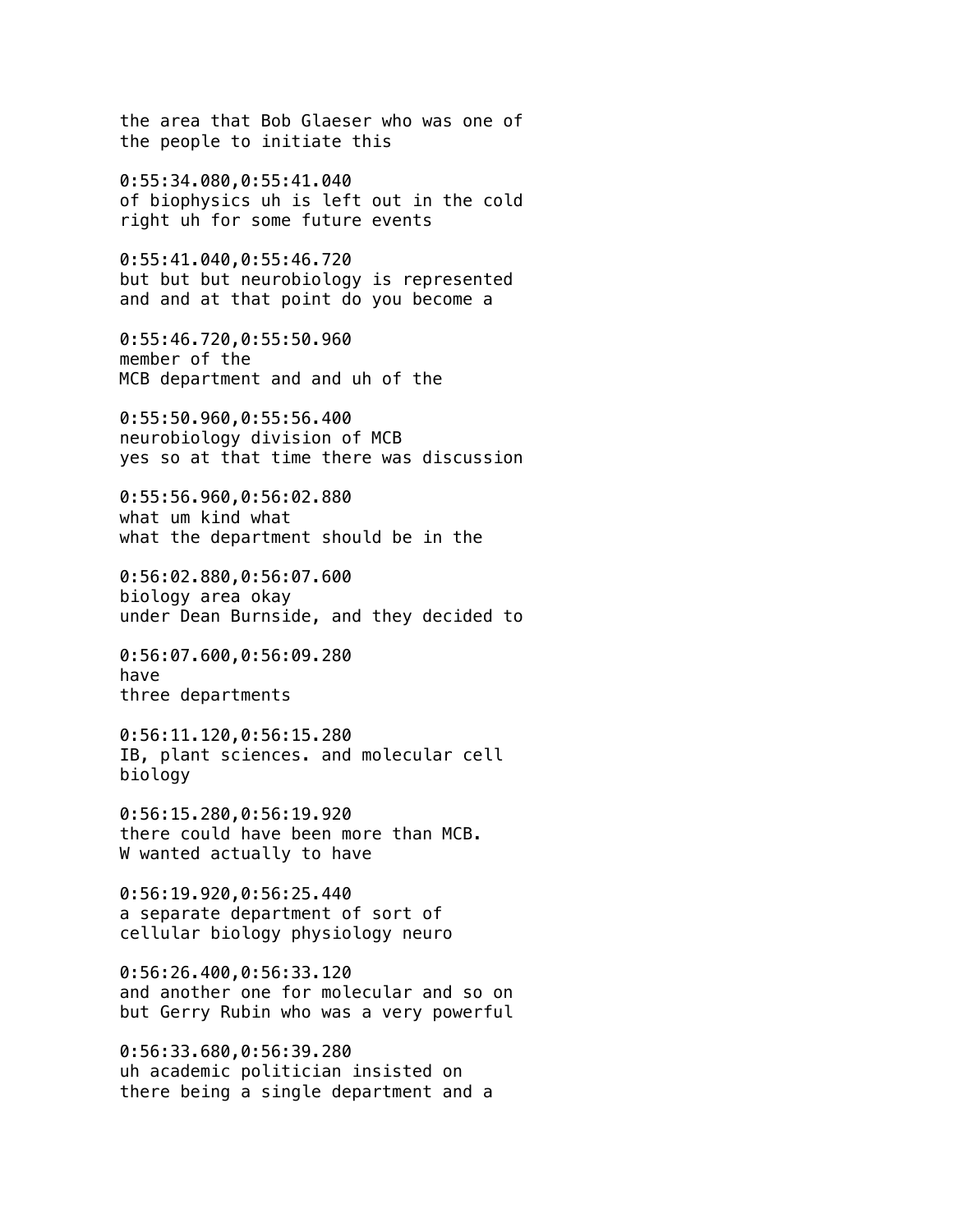0:56:39.280,0:56:42.480 single department has an advantage we must still keep in 0:56:42.480,0:56:45.360 mind the single department can have divisions 0:56:46.320,0:56:48.960 without regental approval any degree of autonomy 0:56:49.680,0:56:53.040 and the division does not need regential 0:56:53.600,0:56:58.320 approval. A department does but a division does not. 0:56:58.320,0:57:01.760 so if you have a large department and 90 faculty member 0:57:01.760,0:57:08.240 you can divide them into pockets, more or less it will, without having to 0:57:08.240,0:57:11.520 go to any higher organs. So we had at that 0:57:11.520,0:57:14.560 time this major 0:57:15.520,0:57:22.640 internal MCB organization. It was largely was largely the job of 0:57:23.200,0:57:29.040 Dean Burnside and chairman inaugural Chairman Gunther Stent who were 0:57:29.600,0:57:37.520 very very good academic administrators, not selfish at all, looking at 0:57:37.520,0:57:41.520 where things had to be done and they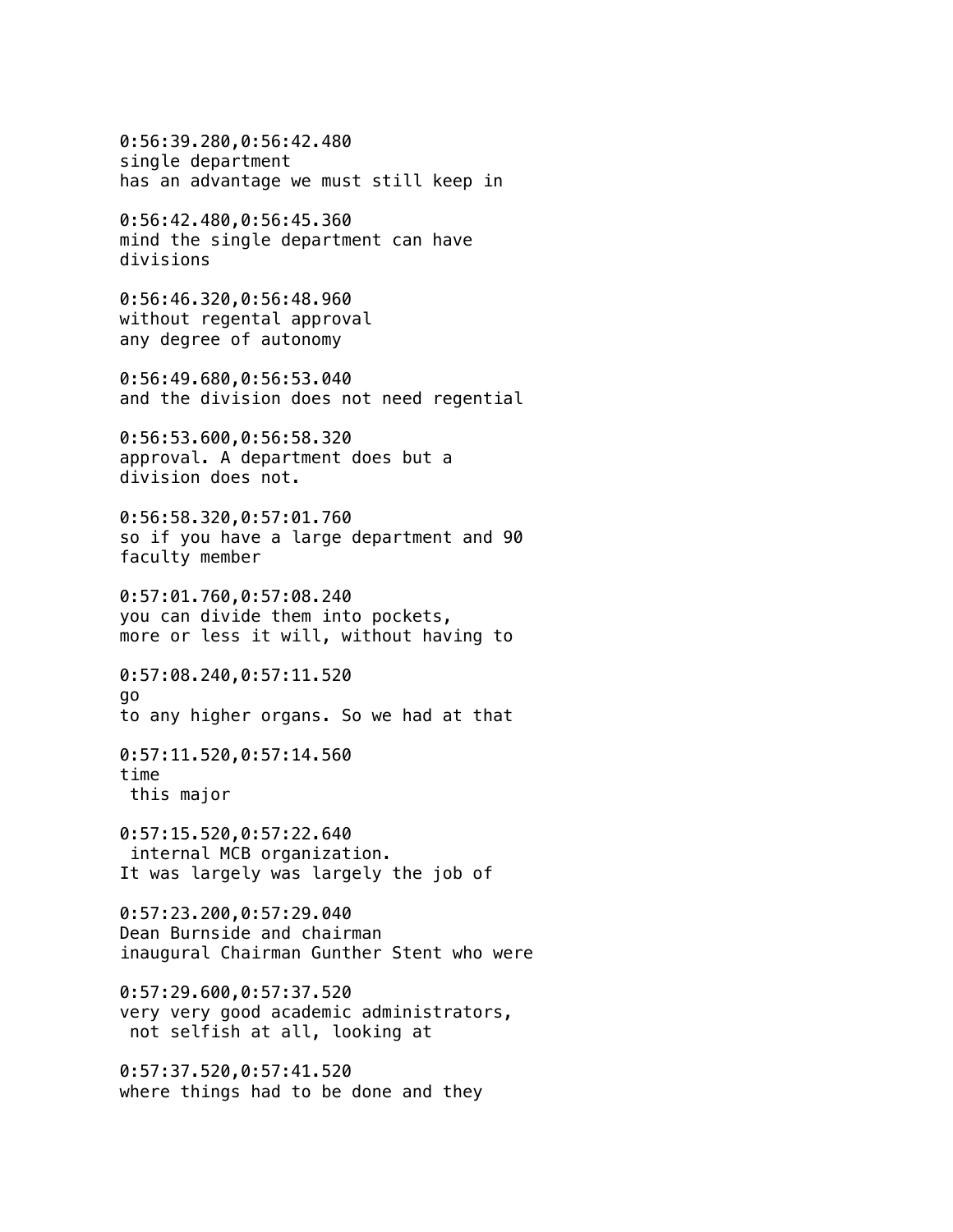decided

0:57:41.520,0:57:48.320 to have six divisions and they selected  $--$  I think first we 0:57:48.320,0:57:52.560 wanted five and then six -- and then they selected division 0:57:52.560,0:57:56.960 heads and they had a council of division heads 0:57:56.960,0:58:01.040 council of division and then the first and I was 0:58:01.040,0:58:06.640 and so neurobiology -- which we originally wanted under Gunther Stent's 0:58:06.640,0:58:12.400 chairmanship in the 1960s to be a department -- at least 0:58:12.400,0:58:18.720 became a division in the department of molecular and cell biology. We had 0:58:18.720,0:58:22.400 a division of neurobiology, we could call ourselves 0:58:22.960,0:58:27.200 professor of neurobiology, because our job was officially 0:58:27.200,0:58:30.880 MCB professor of neurobiology, so this was 0:58:30.880,0:58:34.720 major. I was the first division ahead

0:58:34.720,0:58:41.520 we had about 15 people in it

it worked very well we had a very good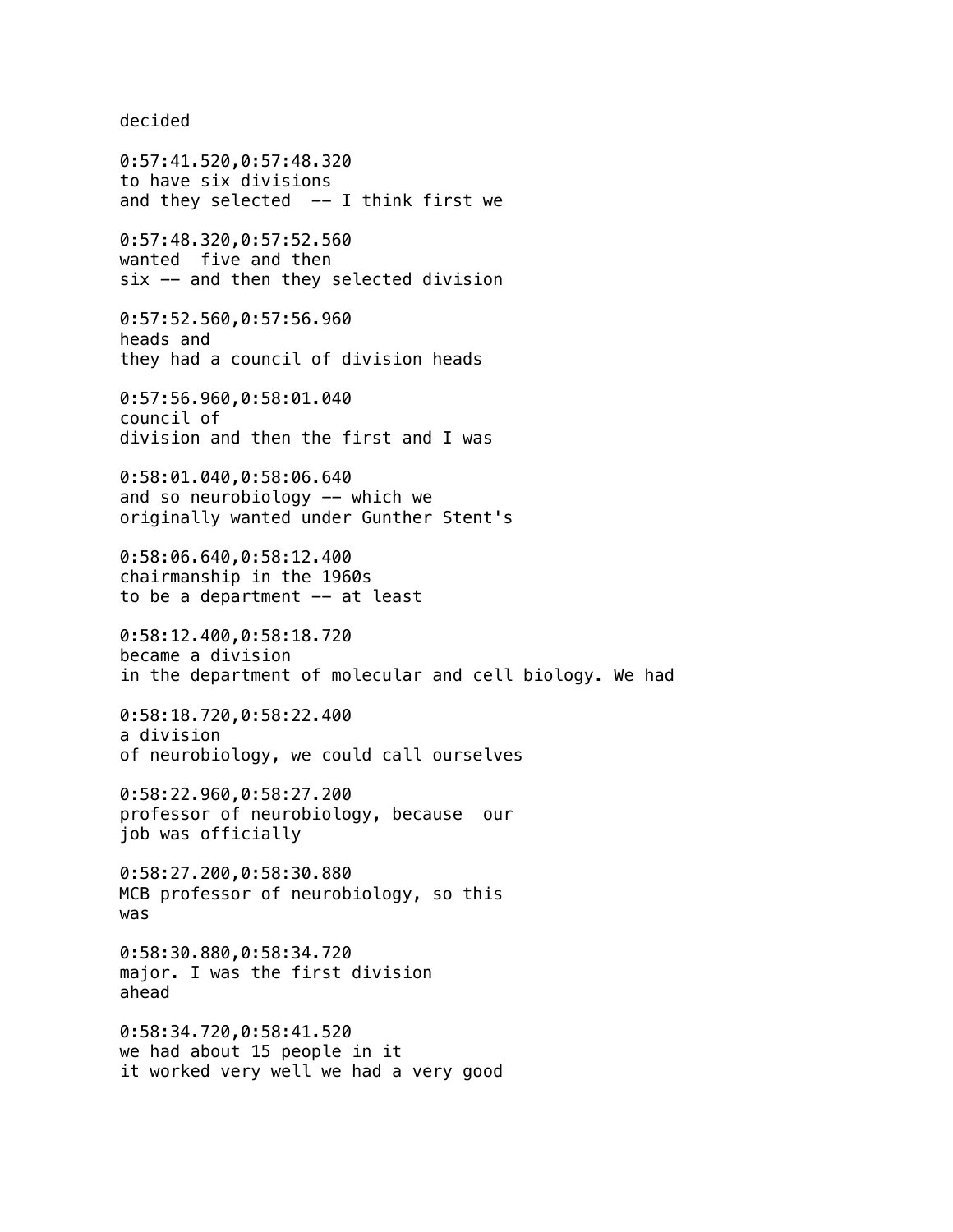0:58:41.520,0:58:45.040 relationship and I also worked rather well 0:58:45.680,0:58:49.840 with the other division heads you know with Gerry Rubin um 0:58:50.480,0:58:53.760 uh Randy Scheckman um 0:58:56.400,0:59:00.400 so so we had on chairman Gunther Stent, division head, 0:59:00.400,0:59:03.840 so the department in its initial 10 15 years 0:59:04.800,0:59:08.400 worked very well we had the new buildings we got the equipment 0:59:09.040,0:59:16.160 so uh things where now the division of neurobiology was in the department 0:59:16.160,0:59:20.800 molecular cell biology leaving out a lot of 0:59:20.800,0:59:26.000 neurobiology yes so it's interesting what it left out I 0:59:26.000,0:59:28.240 mean I also have to say it's kind of ironic 0:59:28.240,0:59:35.120 to have uh Gunther right who has declared uh years earlier that 0:59:35.120,0:59:39.440 molecular biology was dead it finished and now it was time 0:59:39.440,0:59:43.600 for neurobiology being the inaugural chair of a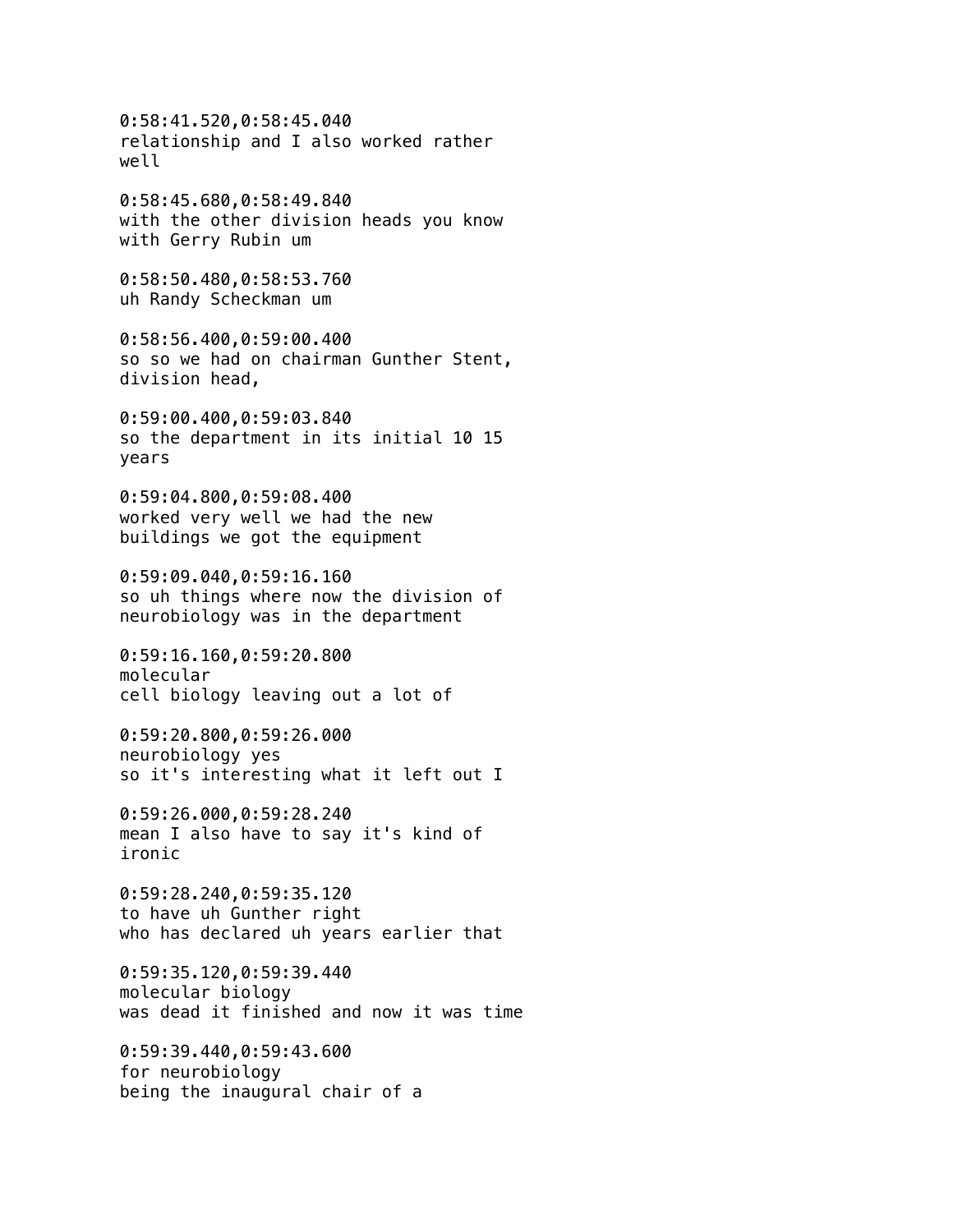0:59:43.600,0:59:50.560 department of molecular and cell biology right uh and and yet you know somehow

0:59:51.600,0:59:55.520 molecular biology wasn't dead the way he thought it was but he was right about

0:59:55.520,0:59:58.960 one thing and that is that he I think saw way ahead

0:59:59.600,1:00:03.360 and that in the future neurobiology really is

1:00:03.360,1:00:06.720 going to be such a big challenge you know for us all for the

1:00:06.720,1:00:10.960 for the whole scientific community. Yeah well, Gunther you see you have to

1:00:12.960,1:00:16.160 uh recognize was of the old school, he did his job

1:00:16.160,1:00:20.480 he was an honest sincere person genuinely interested

1:00:20.480,1:00:26.000 in the development of science and if it required he understood that molecular

1:00:26.000,1:00:28.480 knowledge still needed to be done he didn't

1:00:29.040,1:00:35.760 realize that just knowing the DNA is not enough. but that was difficult to

1:00:35.760,1:00:40.080 realize in 1965 okay but he didn't realize that then. He was

1:00:40.080,1:00:44.800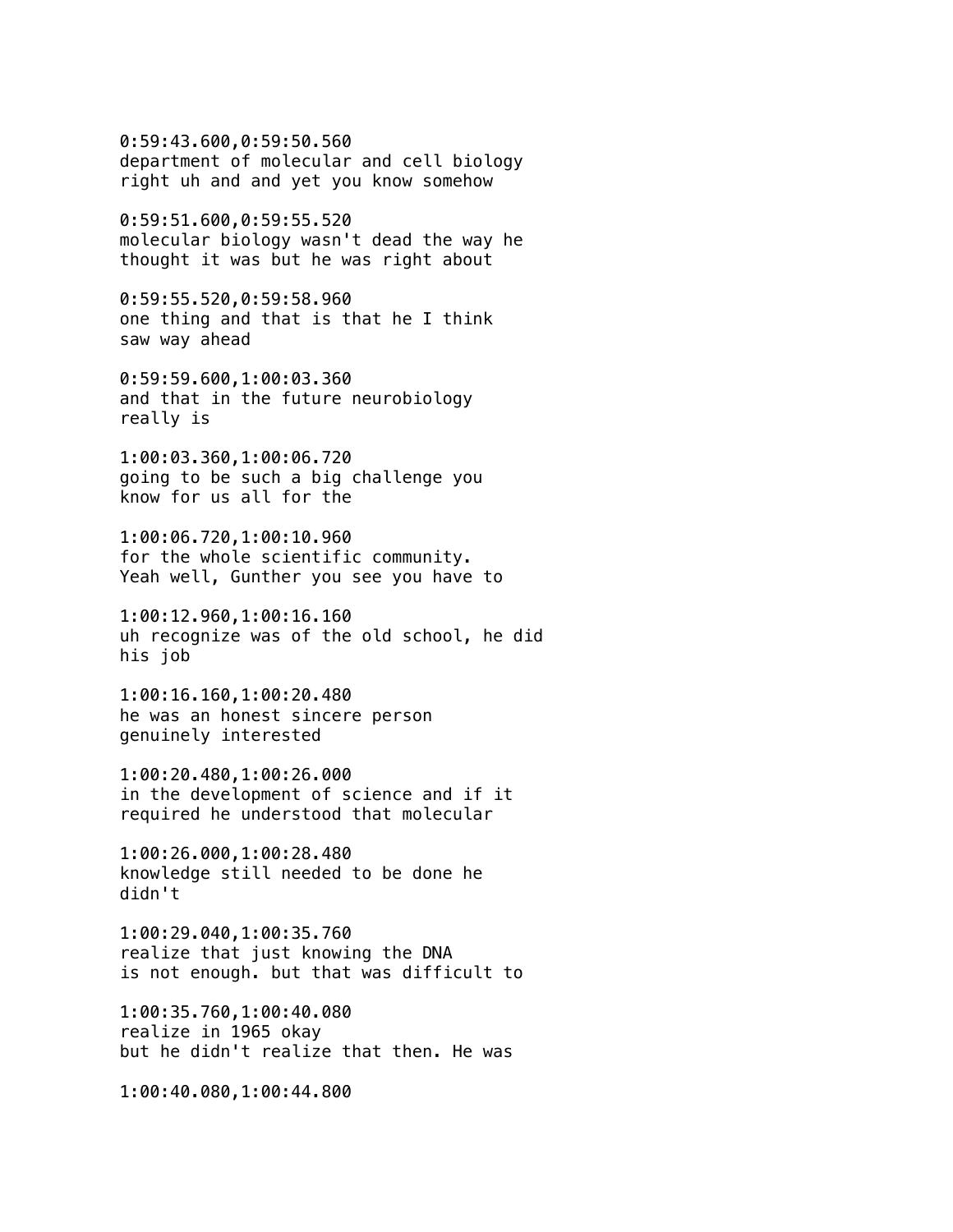forward looking and uh so he he 1:00:44.800,1:00:51.120 worked. We had academics uh people in academia who did their job 1:00:51.120,1:00:55.600 they were not as selfish as you might have thought they were. It 1:00:55.600,1:01:01.280 was their job to teach and if the job is to teach respiration 1:01:01.280,1:01:04.320 you teach it you look up your last perspective to 1:01:04.320,1:01:09.200 teach three weeks of respiration that's your job okay. 1:01:09.200,1:01:14.080 Gunther was a good chairman for all of these people because he was 1:01:14.080,1:01:18.720 honest he understood the equipment needs the teaching needs 1:01:18.720,1:01:24.080 and so on but the problem about neurobiology, we can finish up on this, 1:01:24.080,1:01:30.000 the problem neurobiology and that was this: Koshland 1:01:32.160,1:01:39.040 did not like for some reason extending neurobiology so far 1:01:40.480,1:01:44.480 to include psychology or people who are in psychology 1:01:45.440,1:01:51.840

for some reason he stick he stay he concentrated on the cellular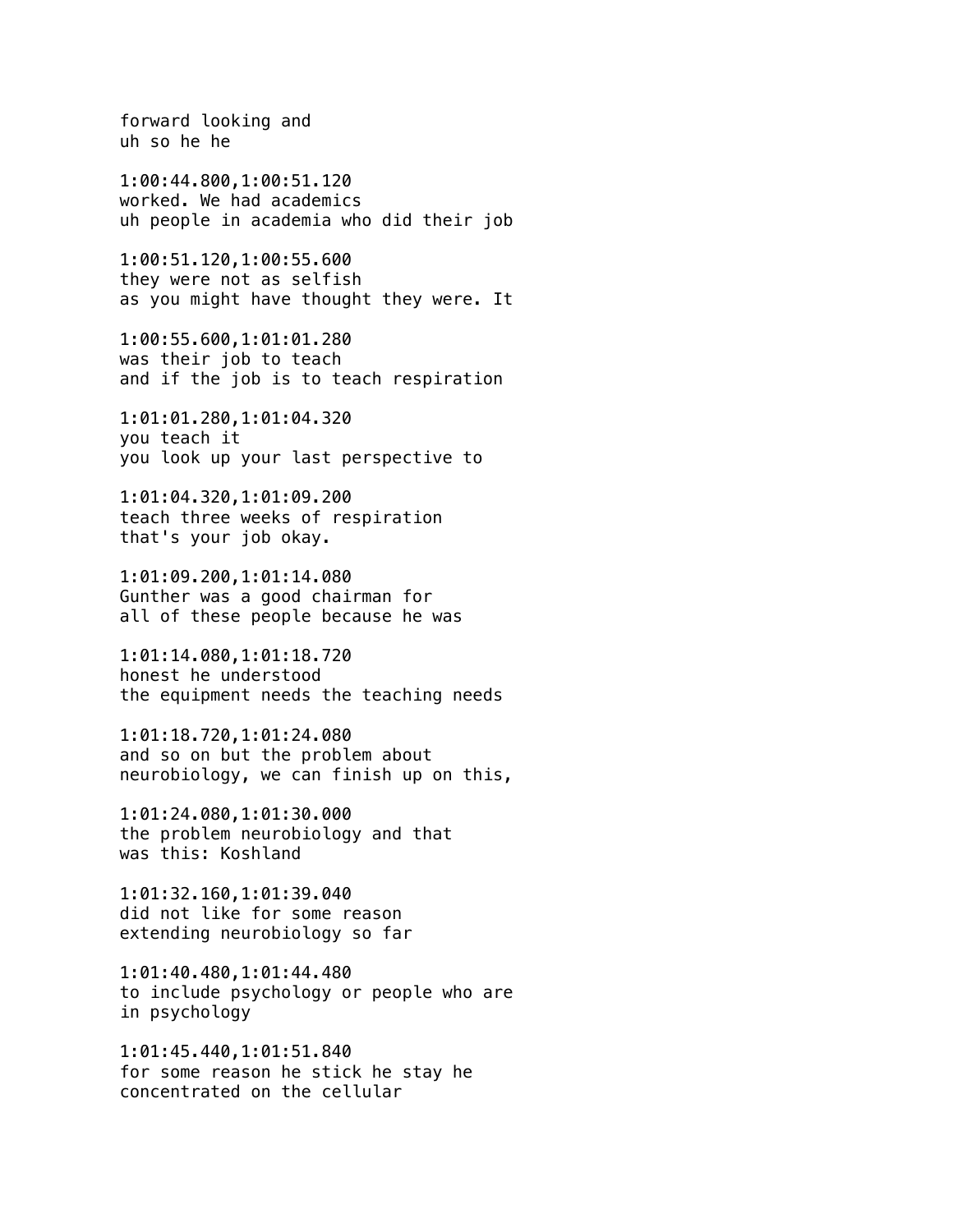1:01:54.160,1:01:57.600 molecular not even synaptic molecular aspect

1:01:57.600,1:02:01.440 because that was his own field yeah so the result is that

1:02:01.440,1:02:05.200 what we built up in the neurobiology division

1:02:05.200,1:02:09.440 of the department was a the molecular and cellular

1:02:09.440,1:02:16.880 aspect with very little reference to systems uh neuroscience

1:02:16.880,1:02:20.240 and you can spot you can say everything about me

1:02:20.240,1:02:26.160 because I was by far the most left-wing neurobiologist ever in that I

1:02:26.720,1:02:34.640 was doing psychophysics and yet I was fostering shoring up, helping the

1:02:34.640,1:02:38.640 department become more molecular and more

1:02:39.520,1:02:46.480 cellular, okay? because we recognize science is a large area and has

1:02:47.360,1:02:50.880 imperatives that are equivalent and equally good

1:02:51.600,1:02:58.800 so we have so the next thing then, we end up on this now. In

1:02:58.800,1:03:04.320 1994 I retired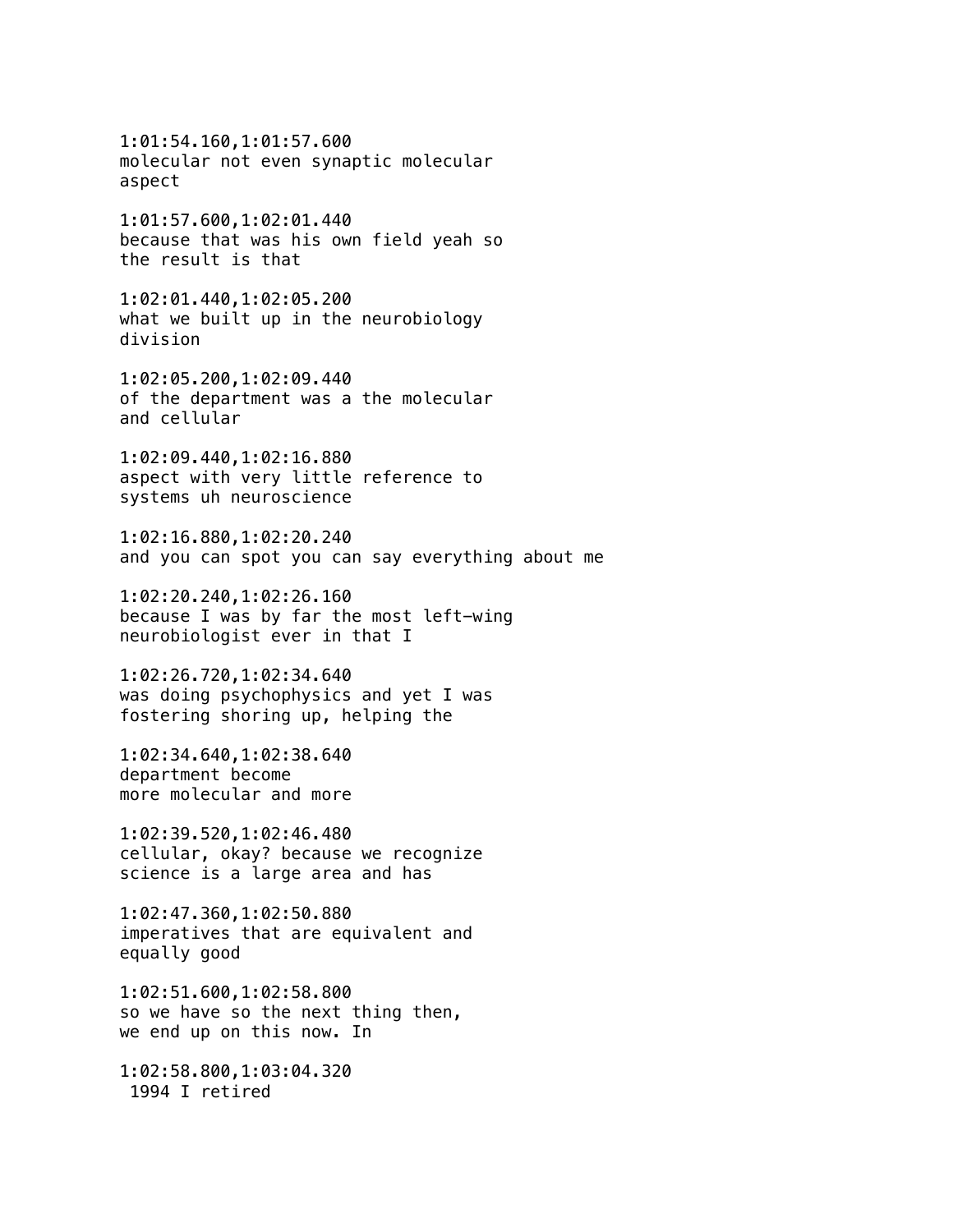because we got the golden handshake

1:03:04.320,1:03:09.200 which is very nice and um Chancellor Tien figured out ways of

1:03:10.400,1:03:17.040 adding years to our service and they called us professor of

1:03:17.040,1:03:22.000 the graduate school instead of just professor emeritus and we were

1:03:22.000,1:03:27.760 promised to have as many you can do whatever you wanted you can

1:03:27.760,1:03:31.680 teach you can research you just change the source of your salary

1:03:31.680,1:03:34.320 instead of being paid by the university, going to the

1:03:34.320,1:03:37.440 university retirement system which worked very

1:03:37.440,1:03:40.320 nicely until five years later when they said, Gerald,

1:03:40.320,1:03:43.840 you know you're not using this room actually,

1:03:45.040,1:03:50.880 so Carla Shatz took over this room so gradually it whittled down in this

1:03:50.880,1:03:54.880 thinking um and at that time which is the

1:03:54.880,1:03:59.280 beginning of the Carla Shatz era that you're in.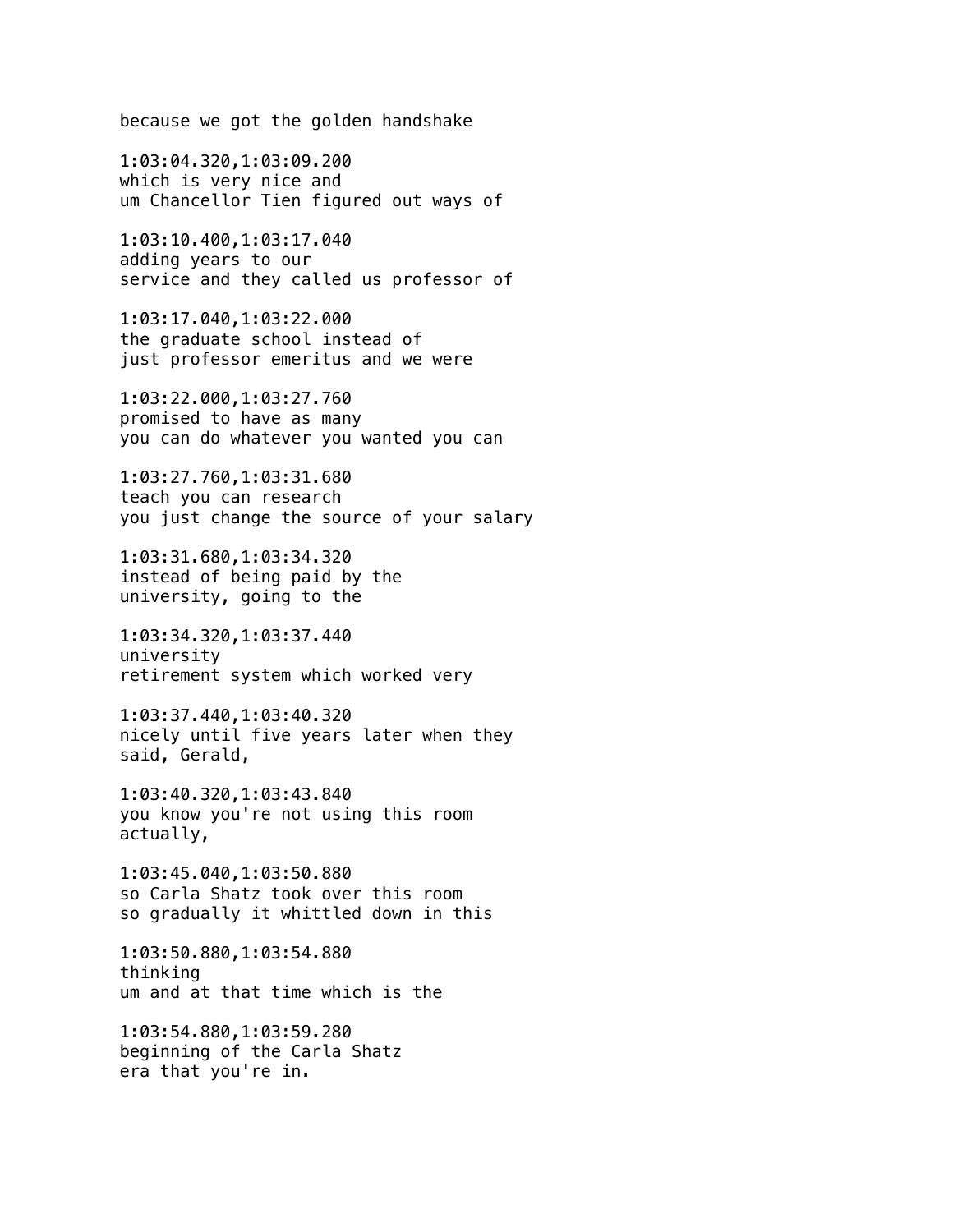1:03:59.280,1:04:03.440 Just about the time I retired there was another review 1:04:03.440,1:04:09.760 of neurobiology, an external review which chaired by Torsten Wiesel, 1:04:09.760,1:04:13.200 Zach Hall and Larry Squire three people came here 1:04:13.200,1:04:18.480 spent three days um looking at neurobiology I think it 1:04:18.480,1:04:22.640 was '96 so you can look it up and they wrote a 1:04:22.640,1:04:25.600 report that there should be a division that 1:04:25.600,1:04:31.040 should be a department of neurobiology this is now 25 years ago and they 1:04:31.760,1:04:35.760 handed the report to the chancellor on a Saturday morning 1:04:36.800,1:04:39.840 by Monday and then they went home and by Monday or Tuesday 1:04:40.560,1:04:46.320 somehow they found that the Helen Wills bequest had been sitting in the 1:04:46.320,1:04:52.160 university for decades with millions of dollars no one ever 1:04:52.720,1:04:57.440 -- Gunther Stent had been uh headed committee on neurobiology, I had been 1:04:57.440,1:05:01.040 division head,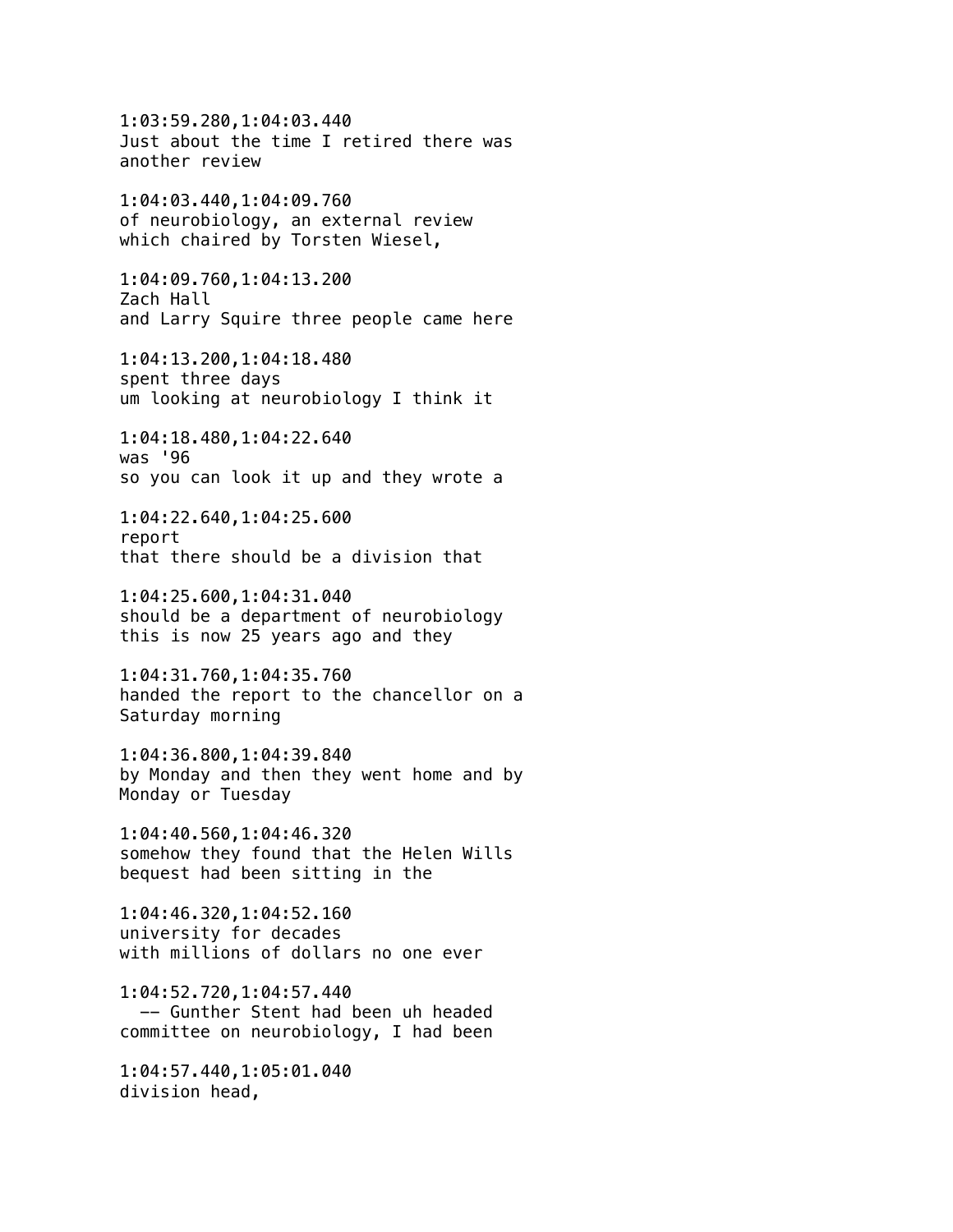no one ever told us we didn't know to 1:05:01.040,1:05:04.240 ask; Do you have any slush funds? that we 1:05:04.240,1:05:08.640 didn't so. All of a sudden '95 '95-67 1:05:08.640,1:05:16.560 they had a Helen Wills bequest which was then taken over by 1:05:16.560,1:05:21.520 Carla Shatz the rest is history. okay well listen uh 1:05:21.520,1:05:24.080 Gerald this is this is wonderful to get this 1:05:24.720,1:05:30.640 uh this way of bringing us uh here at the the point at which you're 1:05:31.360,1:05:35.280 now concluding when when you went into retirement which was a very much a 1:05:35.280,1:05:38.720 non-retirement retirement because you you remained 1:05:38.720,1:05:42.400 very active in research you know for many years you 1:05:42.400,1:05:47.120 would go to Rockefeller uh on an annual basis right to do experiments 1:05:47.680,1:05:51.440 the and you've been you know involved as much as anybody else 1:05:51.440,1:05:55.440 in the department right in in in the division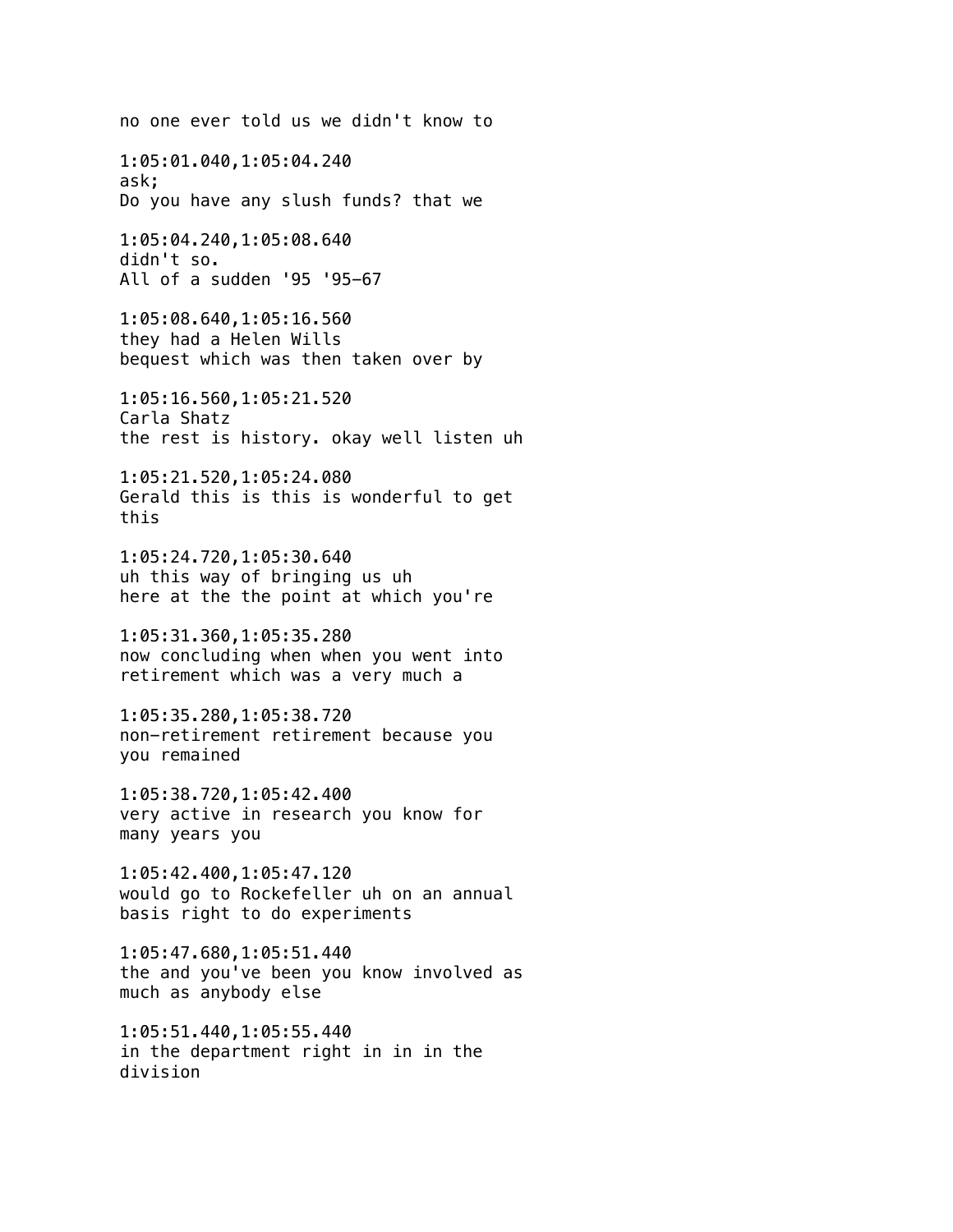1:05:55.440,1:05:58.800 of neurobiology and there's there's no there's no 1:05:58.800,1:06:03.040 faculty meeting or seminar that you don't attend and participate in 1:06:03.040,1:06:06.160 you know it's been wonderful for us all that the point in 94 1:06:06.160,1:06:09.920 right when you retire that's that's exactly when I 1:06:09.920,1:06:14.960 arrive and and it's because of Koshland right who says you know come here sit 1:06:14.960,1:06:17.200 down in this chair probably the same chair 1:06:17.200,1:06:20.640 in which he dictated to you the letter that you had to write right the one with 1:06:20.640,1:06:22.800 the spring sticking into your tourists right 1:06:22.800,1:06:27.040 that's where he had me sit right in order to explain to me what neurobiology 1:06:27.040,1:06:29.600 really was and from his point of view it was 1:06:29.600,1:06:32.720 exactly as you say he thought he thought he was a neurobiologist 1:06:32.720,1:06:36.960 because he was studying uh you know these bacteria and how they 1:06:36.960,1:06:40.240 sense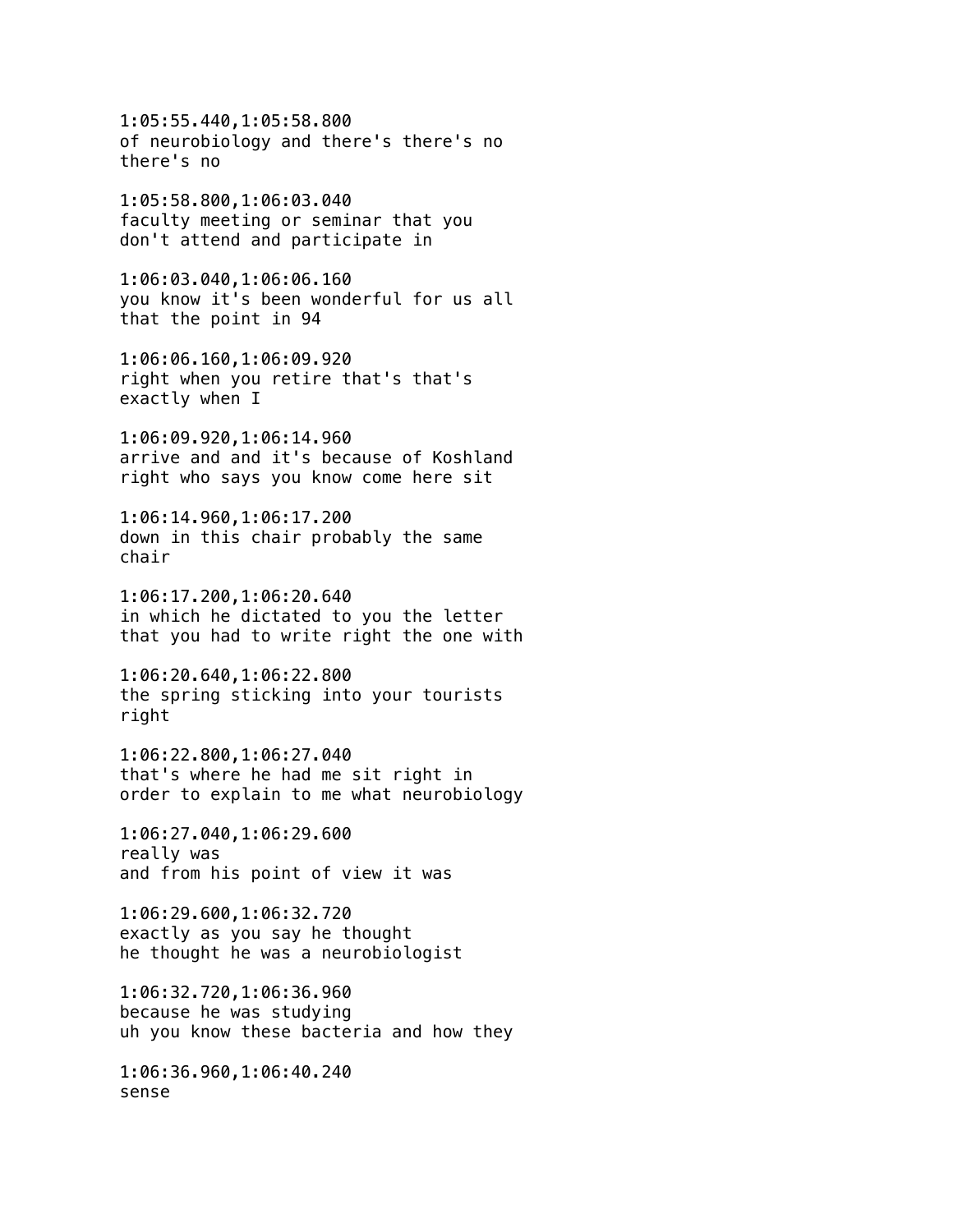chemicals some of them are very close to

1:06:40.240,1:06:42.400 neurotransmitters right in their environment

1:06:42.400,1:06:46.240 and that should be the beginning end of what neurobiology was right

1:06:46.240,1:06:50.000 but the good thing about him and and and the whole system was how it supported

1:06:50.640,1:06:55.040 people who were working like you in in very different areas and that could seed

1:06:55.040,1:06:59.600 what happened next so um I think this is great I to just at

1:06:59.600,1:07:05.200 the at the end here in conclusion just bring us back uh way back

1:07:06.080,1:07:09.040 to something that when when you you left Germany

1:07:09.680,1:07:13.120 right uh you brought with you your German accent

1:07:13.760,1:07:16.640 you brought with you aspects of your upbringing

1:07:17.200,1:07:18.560 you know like um

1:07:22.080,1:07:24.400 right yeah yes

1:07:25.440,1:07:32.080 and yes right okay you know and and

1:07:32.080,1:07:35.920 by the way this this is uh this is just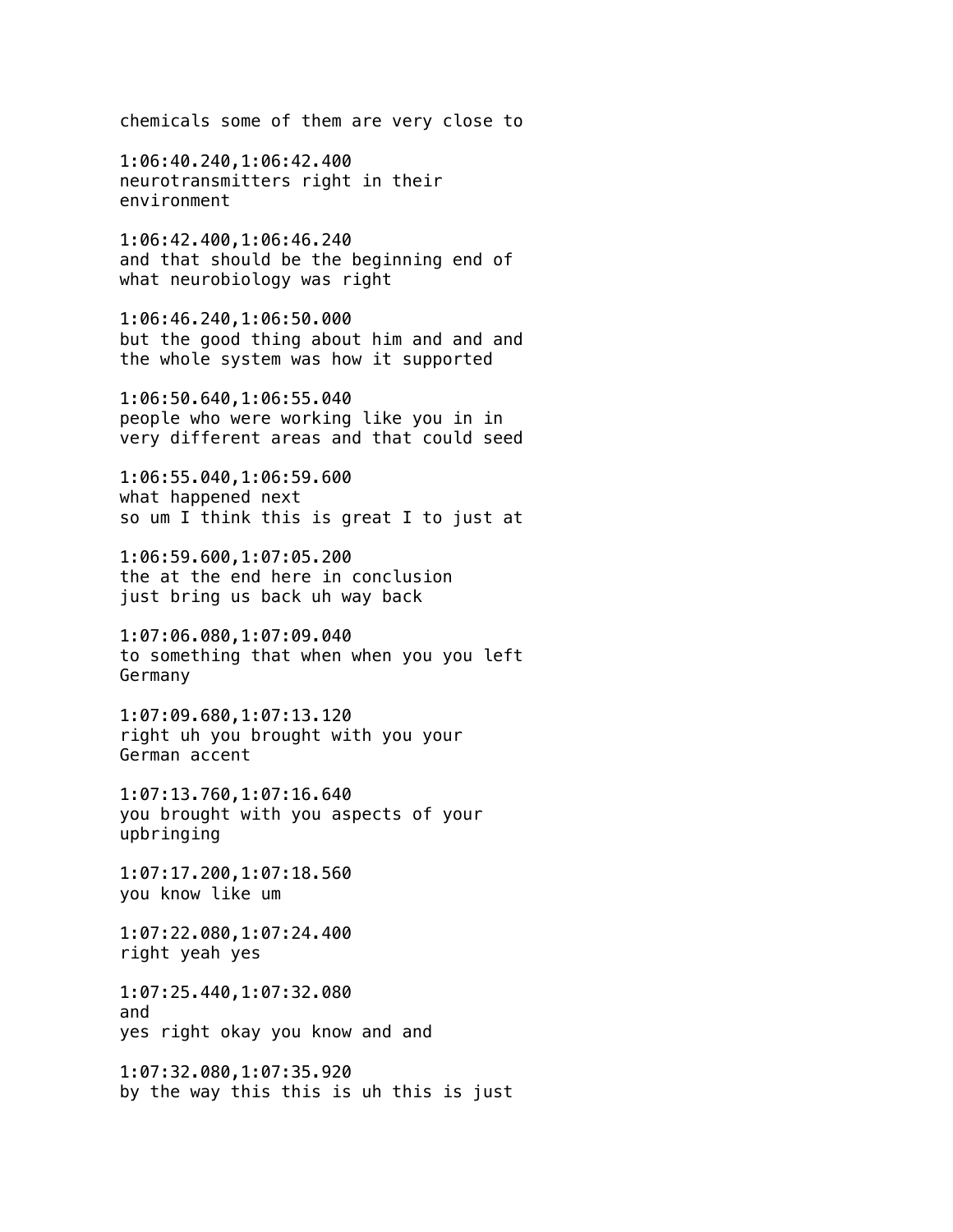because I did a little reading in 1:07:35.920,1:07:38.480 advance about things that you've written before 1:07:40.160,1:07:43.200 right yes these these sit on on your shelf 1:07:43.920,1:07:46.480 right uh but unlike me who can't read them 1:07:47.200,1:07:50.560 uh partly because you know my german is not very good and 1:07:51.120,1:07:55.040 and the gothic writing is makes it impossible 1:07:55.040,1:08:01.280 uh but you you can right and you you brought with you that 1:08:01.280,1:08:06.160 that embedded in you how to say say something about that what what does 1:08:06.160,1:08:11.760 it mean around Goethe yeah okay my 1:08:14.240,1:08:20.960 most interesting article I read was by a lady by the name Atina Grossman 1:08:21.600,1:08:28.000 who dealt with people like me and she described them as that we are 1:08:28.000,1:08:32.320 carrying our own horizon 1:08:33.520,1:08:41.360 with us so she said people like me I think it's a good example of what she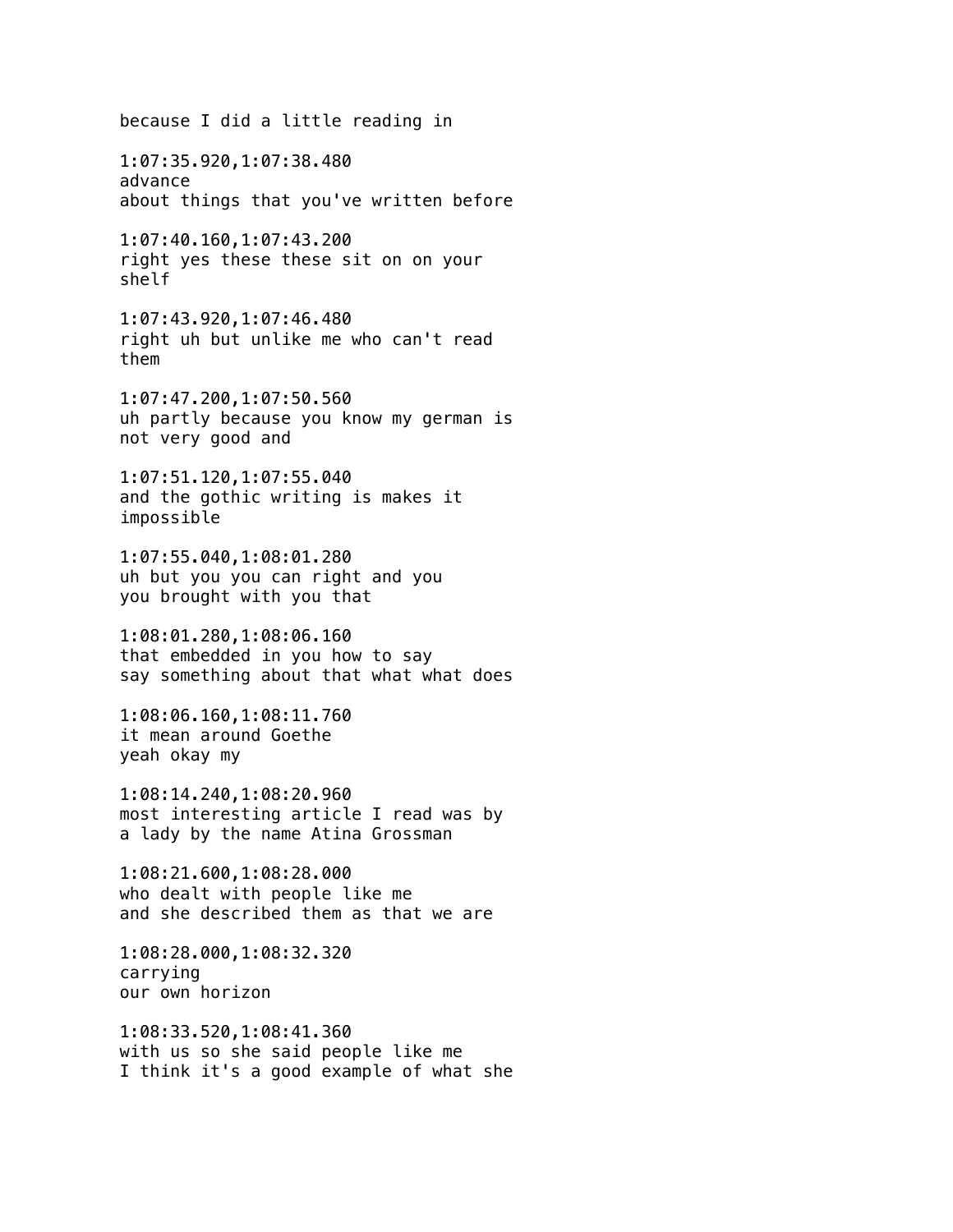1:08:41.360,1:08:45.600 meant is from grew up in Germany with a German-Jewish

1:08:45.600,1:08:49.680 household German but also Jewish. I know Hebrew

1:08:49.680,1:08:53.360 better than most of the American Jews and also all the

1:08:56.160,1:09:01.840 religious observances also read all Germans can read German fluently

1:09:02.400,1:09:06.800 went to Australia, accultured to a British colonial

1:09:08.480,1:09:14.640 environment, which has its own dynamics not bad at all, you know

1:09:15.200,1:09:18.240 straightforward people very decent people

1:09:18.800,1:09:19.840 are uncomplicated

1:09:22.480,1:09:30.000 good very good tertiary education, came to America first to the midwest

1:09:30.000,1:09:34.640 with its very narrow political attitudes and biases

1:09:35.360,1:09:39.840 and then came to Berkeley so in each of these environments

1:09:40.480,1:09:46.880 I uh experienced and then accepted and internalized what,

1:09:47.600,1:09:51.200 according to Grossman, what I felt was the most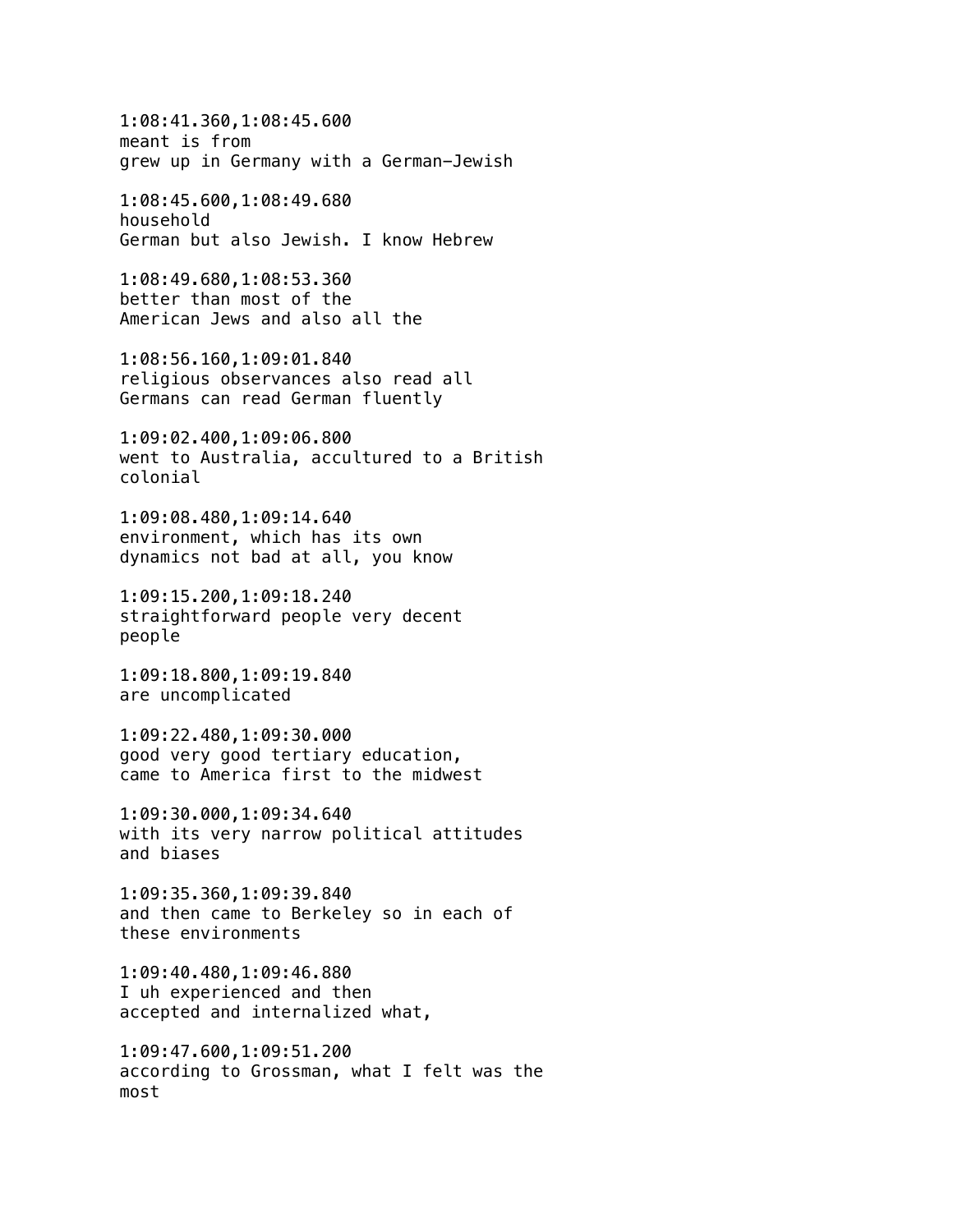1:09:52.000,1:09:59.280 relevant thing so my mental or cultural horizon, is is a creation

1:10:00.320,1:10:03.760 of all these various influences okay which are

1:10:03.760,1:10:11.200 unique no one else has that same and since i'm still an alert to this thing I

1:10:11.200,1:10:16.080 utilize them so when it comes to the history of neuroscience

1:10:16.080,1:10:23.360 I can read von Kries in 1901 and can find that he already predicted

1:10:23.360,1:10:27.120 various things, I can read what Helmholtz thought and so

1:10:27.120,1:10:29.840 on in and what were the cultural

1:10:30.640,1:10:34.080 and intellectual antecedents of them like

1:10:34.080,1:10:37.840 if someone talks to me about Goethe's color vision I can do that okay

1:10:38.640,1:10:43.600 uh and having had to um having good musical education or you

1:10:43.600,1:10:47.040 know I could so uh um this is what

1:10:47.920,1:10:53.600 uh has this has done to me or I did to it okay

1:10:54.960,1:11:00.800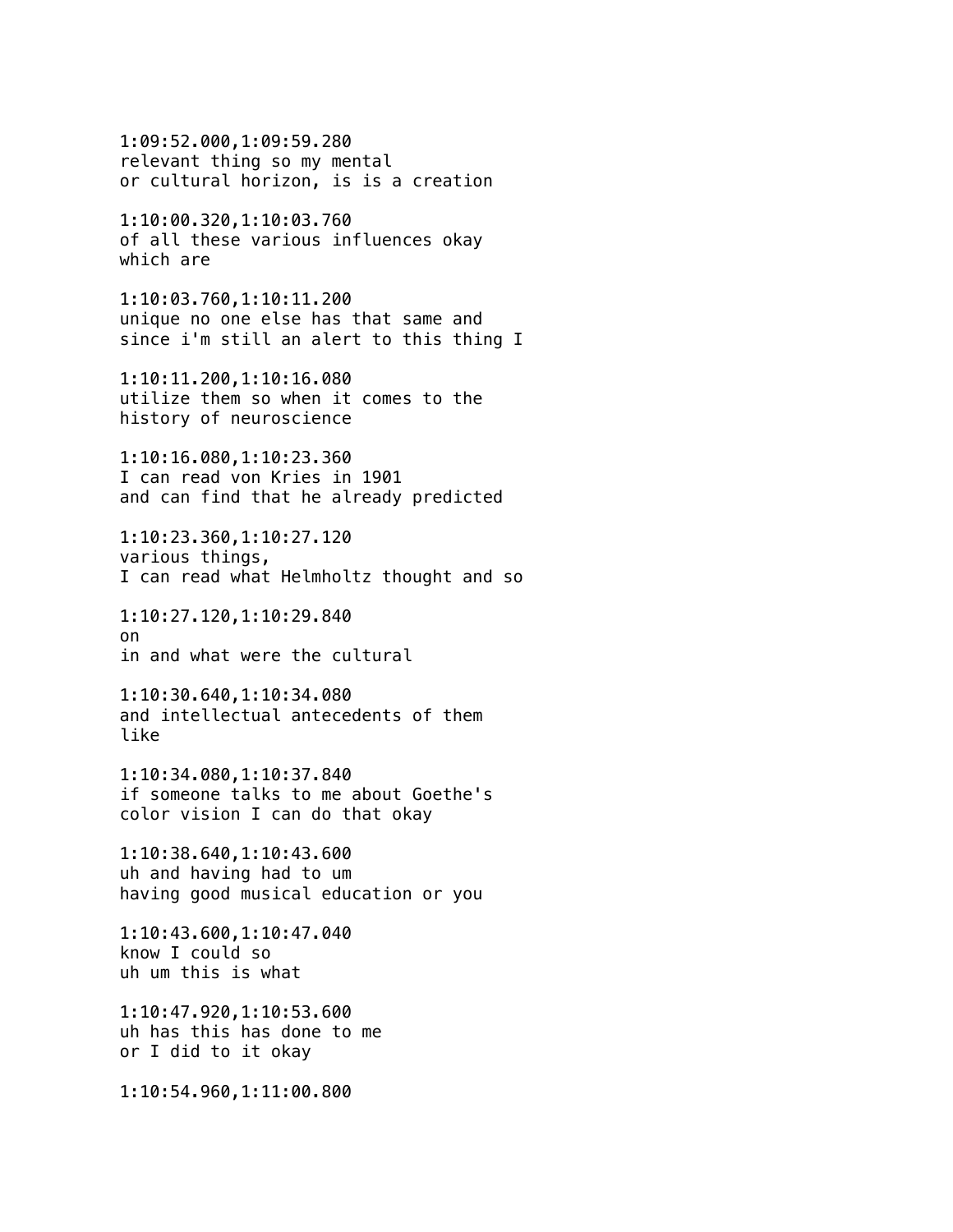I take no credit for it but it's just an experience that and it 1:11:02.000,1:11:05.760 the great thing about Berkeley and I have to say many positive things but 1:11:05.760,1:11:08.880 Berkeley has always been open to this kind of thing 1:11:10.160,1:11:15.680 for 100 years ago they accepted people that would not have been accepted in 1:11:15.680,1:11:20.720 Yale and Harvard uh bought books that they didn't have 1:11:20.720,1:11:25.360 that time 50 years ago they did it 30 years ago 1:11:25.360,1:11:29.600 20 years ago so um all of this is part of 1:11:29.600,1:11:33.440 uh the Berkeley environment in which i'm still positive 1:11:33.440,1:11:36.800 over 60 years having lived in the Berkeley hills for sixty years 1:11:38.240,1:11:41.520 well Gerald listen this is a this is a wonderful place 1:11:41.520,1:11:45.120 to conclude uh you know I I think that uh 1:11:45.120,1:11:49.120 this is the legacy project of a piece of the legacy project you know I think that 1:11:49.680,1:11:56.320 what it says about Berkeley legacy and about you and about how